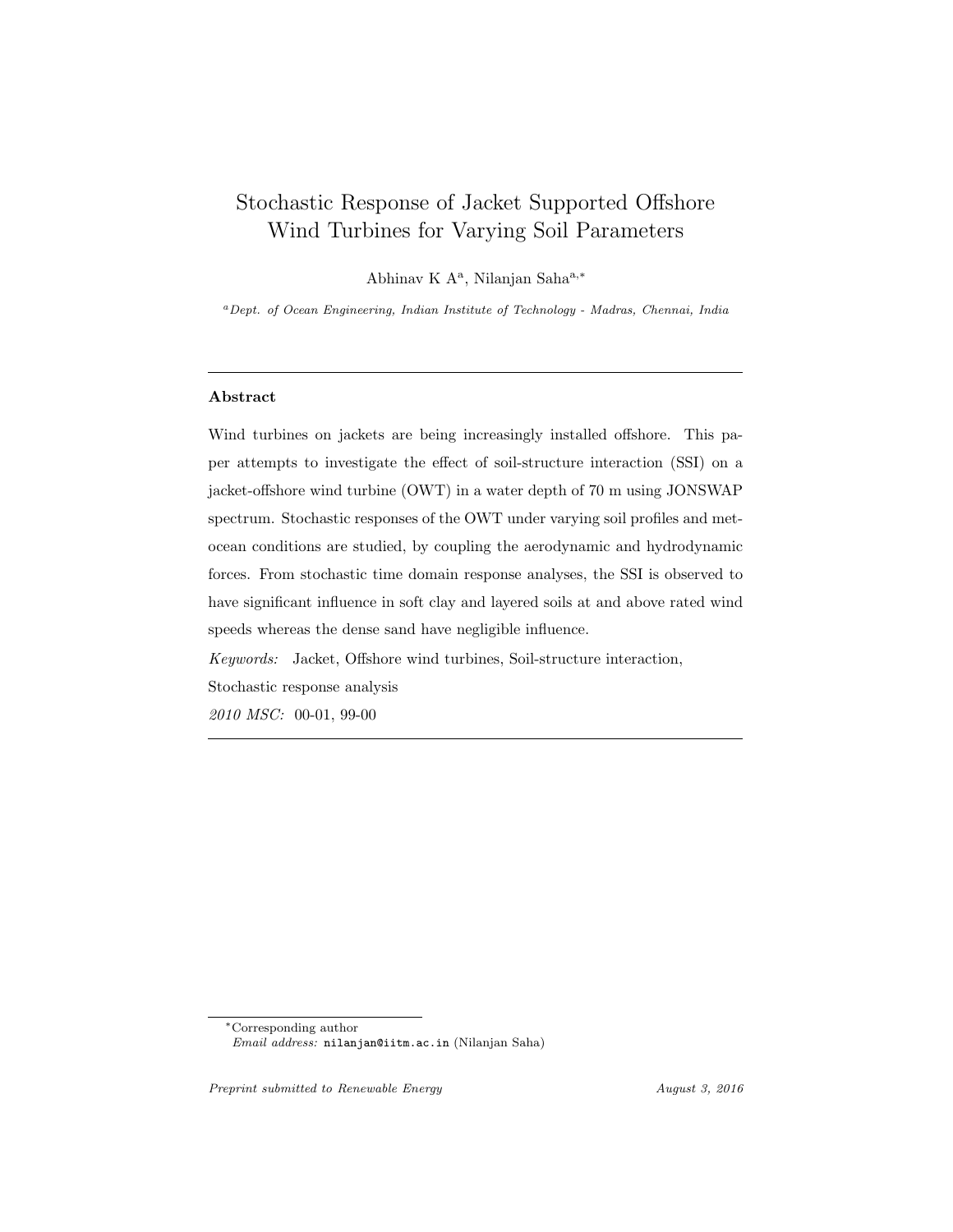#### 1. Introduction

 Wind turbines are increasingly being installed in offshore deeper waters due to higher wind speeds and lesser visual impact. Additionally, lower turbulence, ease of transportation and abundance of available sites make offshore wind en- ergy an attractive proposition [\[1\]](#page-38-0). The design of substructures and foundations for offshore wind turbines (OWTs) are borrowed from the prevailing concepts in the offshore oil and gas industry. However, a proper coupled dynamic analysis is necessary to predict the response and comprehend the modes of failure. As unlike in the case of oil platforms, OWTs may be more flexible and are subjected to high lateral loads, from combined wind, waves and currents, to the tune of  $11 \quad 50$  to 150% of the vertical loading [\[2\]](#page-38-1). This calls for a detailed analysis of the different loading effects for the OWT structures [\[3\]](#page-39-0).

 One major factor that determines the substructure for offshore wind turbines is the water depth at the installation site. Monopiles till now have been widely used as a support for OWTs in shallow waters (less than 25 m of water depth) and over 75% of the installed OWTs in Europe are on monopiles [\[4\]](#page-39-1). However, for deeper water depths within  $40 - 100$  m, jackets are usually preferred ones as they are hydrodynamically transparent to wave forces [\[5\]](#page-39-2). A detailed re- view of various substructure concepts of OWTs has been discussed in [\[6\]](#page-39-3). The 20 use of jackets as support structures for OWTs is gaining prominence (e.g., the Alpha Ventus and the Beatrice Demonstrator [\[7\]](#page-39-4)). Recent studies have also analyzed the response of jacket supported OWTs under the aerodynamic and hydrodynamic loads [\[8,](#page-39-5) [9,](#page-39-6) [10,](#page-39-7) [11\]](#page-40-0). However, the above studies do not consider soil-structure interaction and assume the jackets are considered to be fixed at the mudline. This exclusion of soil in analysis is a reasonable assumption for 'stiff/rigid' soils whereas the soil effects becomes more important when OWTs are installed in 'softer' marine soils [\[12\]](#page-40-1) or a combination of loads acts on the structure. Therefore to obtain the response of OWT installations in softer soils, a combined analysis under different loads is necessary to avoid resonance effects. Based on the experiences in the German industry, a comprehensive review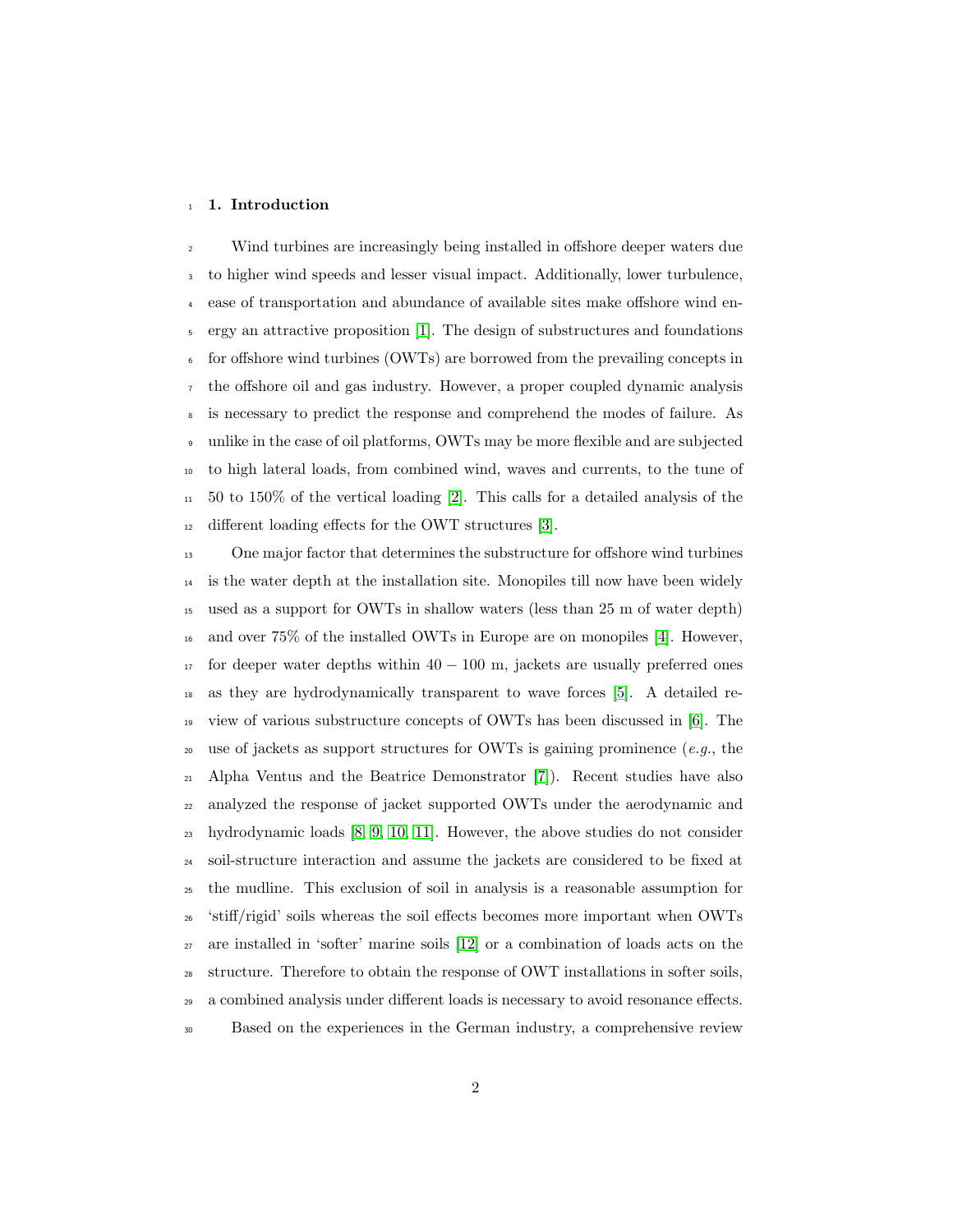of the prevalent methodologies for the design of the OWT foundation was re-32 ported by [\[2\]](#page-38-1). The limitations of the  $p - y$  method in offshore design standards [\[13,](#page-40-2) [14\]](#page-40-3) vis-à-vis offshore industry practices have been reviewed by [\[15\]](#page-40-4) and it was concluded that a proper finite element analysis for addressing non-linearities in soil-behaviour is necessary. A scaled model of 3 MW Vestas V90 OWT was experimentally studied to illustrate the effects in kaolin clay under cyclic load-<sup>37</sup> ing by [\[16\]](#page-40-5). They reported that shear strain of the soil changes considerably and therefore its has a considerable effect on the natural frequency variation. A guideline on the choice of monopile diameters have also been proposed. An- other work using shake table experiments to investigate the liquefaction effects on natural frequency and damping on pile supported structures was studied by [\[17\]](#page-40-6). They found that natural frequencies changed considerably due to seismic liquefaction. The long term effects of cyclic loading on piles supporting OWT was evaluated by [\[18\]](#page-40-7) and they concluded that cyclic loading increased stiff- ness contrary to degradation. To study the effect of the soil flexibility of wind turbines, an experimental model was developed by [\[19\]](#page-40-8). The results are then validated by modelling the wind turbine as an Euler Bernoulli beam using a finite element framework. The complete wind turbine is modelled as a beam with one end being supported by translational and rotational spring (soil model) while the other end of the beam having a lumped mass (rotor-nacelle-assembly model). These authors also derived an expression in another work [\[20\]](#page-41-0) to obtain the natural frequency of the wind turbine structure. This closed-form expression included the properties of soil as parameters. Studies on effect of shear strain on natural frequencies were experimentally analysed for three different footings - symmetric tetrapod, monopile and asymmetric tripod on suction caissons by [\[21,](#page-41-1) [22\]](#page-41-2). All the above studies are using monopiles to study effect on natu- ral frequencies and the OWT response did not consider the combined effect of aerodynamic and hydrodynamic loads along with the soil.

 There are also few attempts in literature, wherein, the effect of wind and  $\omega$  wave loads on the response of OWTs on framed structures (*i.e.*, jackets) along with soil effects have been investigated. The effects of soil-structure interac-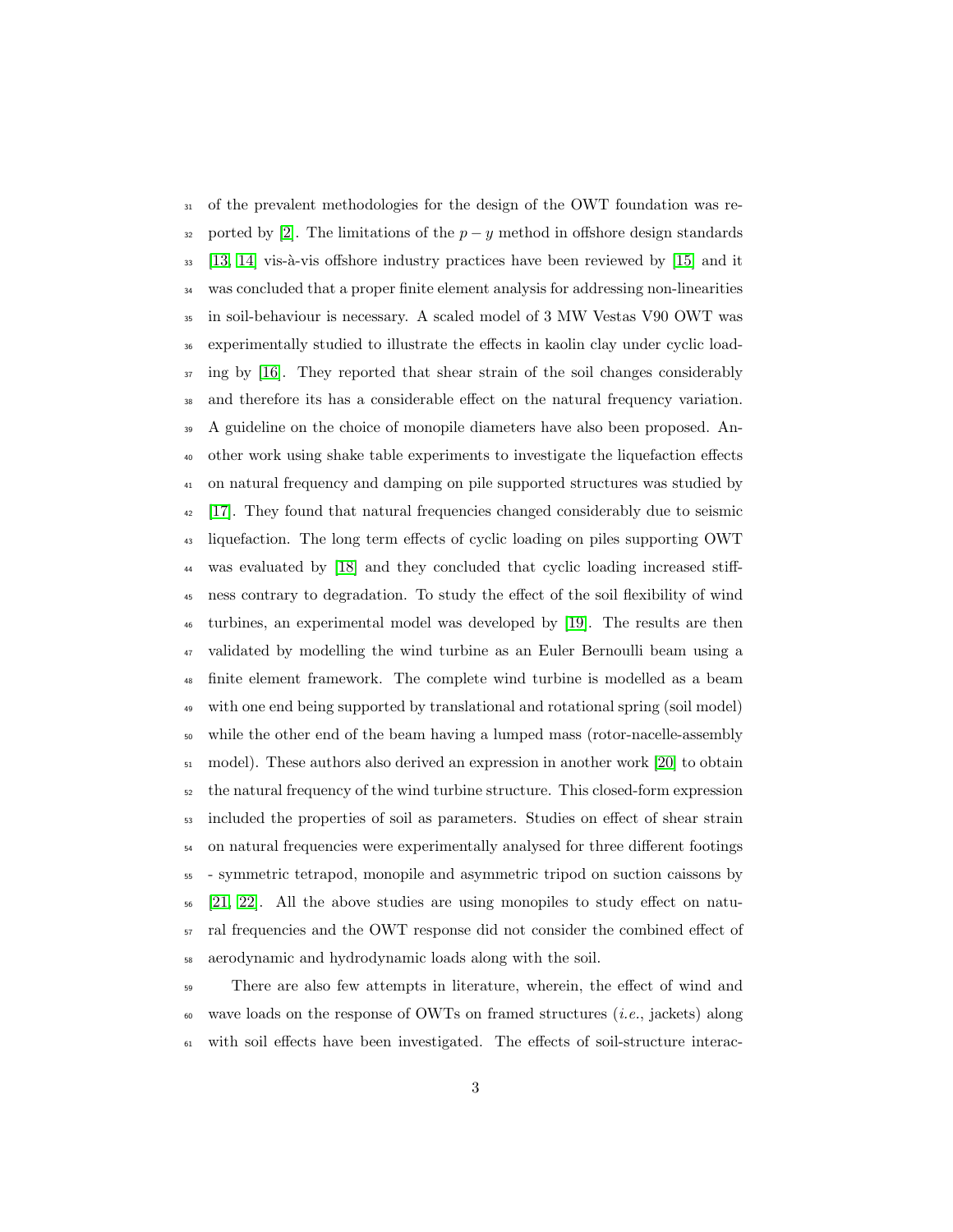$\epsilon_2$  tion ('hard' soil *i.e.*, interface friction angle greater than 35°) using fixed-base 63 method, the  $p - y$  method and the pile group effect was studied by [\[23\]](#page-41-3) to un- derstand the performance of braces in jacket OWTs. Seismic studies on jacket OWTs have been conducted by [\[24\]](#page-41-4) to understand their effects on overall per- formance during the earthquakes. There also exist some studies only for jacket structures without the wind turbine. One example is the parametric study on the response of jacket structure subjected to transient loading under extreme waves by [\[25\]](#page-41-5). Though there have been studies where the loading effects of OWT have been studied separately, however a combined aerodynamic, hydro- dynamic and geotechnical analysis for OWTs is necessary. As offshore farms can be located where varying soil conditions are present, a parametric analysis under operational and parked conditions using various soil parameters is also important.

 $\tau$ <sub>75</sub> In this paper, the jacket supported NREL 5 MW OWT [\[26\]](#page-41-6) response for var- ious soil profiles is analysed. The OWT response (tower top displacement and  $\tau$  forces at the jacket-base) are studied keeping into mind that the serviceability limit state criteria (displacements) is satisfied. Each soil profile is studied un- der different sea-state condition (wind speed, significant wave height and peak spectral period) as per JONSWAP spectrum. The sea-states are chosen such that three are in operational regime (below rated, at rated and above rated wind speeds) while one is in idling regime (beyond cut-out wind speed). Soil <sup>83</sup> properties along the pile are modelled using the p-y, t-z and  $Q$ -z curves as rec-<sup>84</sup> ommended by modern design standards [\[13,](#page-40-2) [14\]](#page-40-3). In this work, these curves are represented through nonlinear springs along the length of the pile. The hydro- dynamic loads are modelled using USFOS [\[27\]](#page-41-7) whereas the aerodynamic loads are obtained using the aerodynamic code FAST [\[28\]](#page-41-8). Since the loading becomes stochastic/random due to turbulent wind conditions and irregular (JONSWAP spectrum) waves, the OWT response has to be handled in a random frame- work. Therefore, 25 Monte Carlo Simulations are carried out in time domain for each case and the response obtained is through ensemble averaging. The paper now runs with additional four sections. The structural, geotechnical and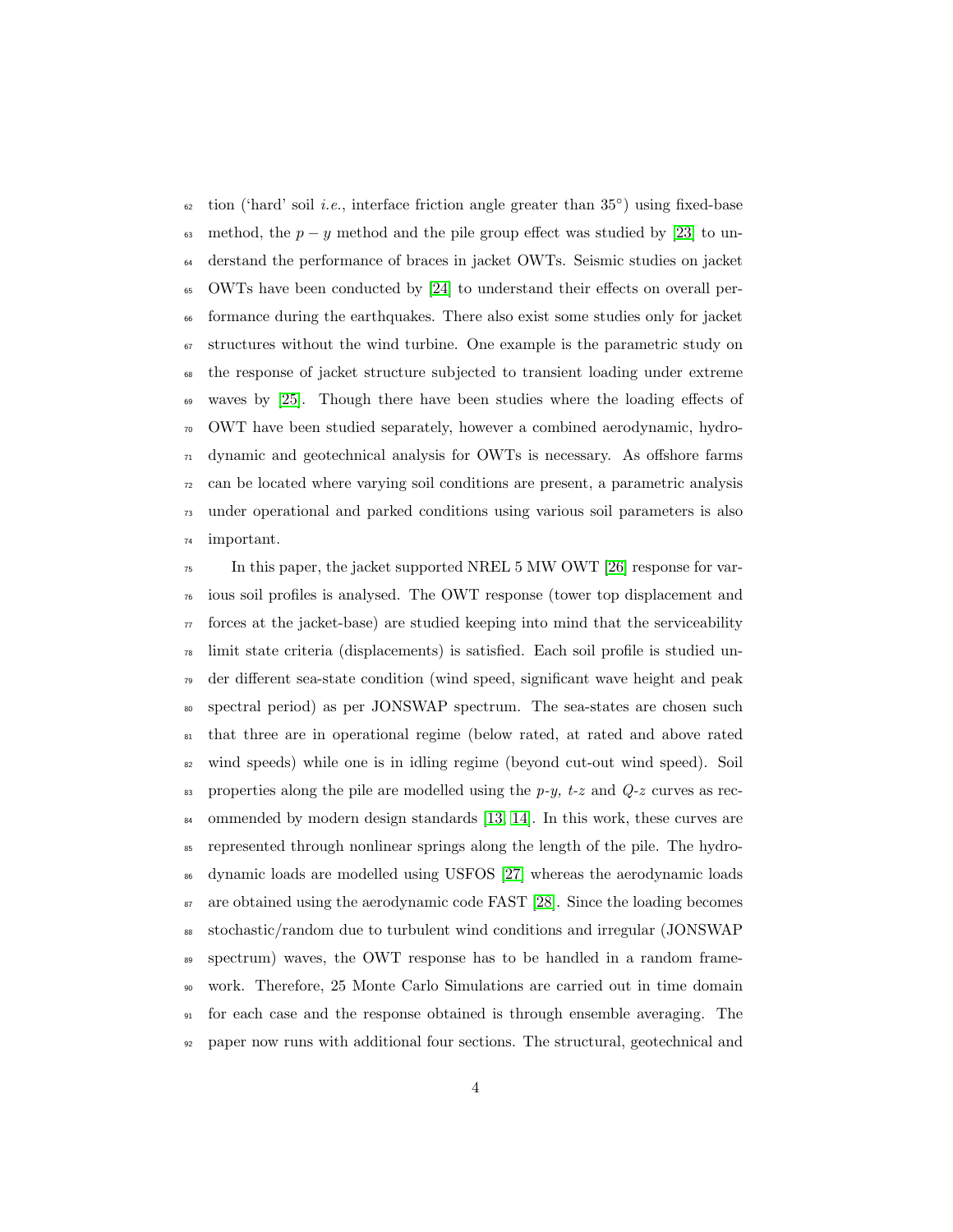NREL 5MW OWT [\[26\]](#page-41-6) models used in the study are detailed in section §2. <sup>94</sup> The section also details the numerical methods. Theoretical background for the combination of aerodynamic and hydrodynamic load calculations is briefly ex- plained in section §3. Section §4 focuses on the research findings of the present study and the paper concludes with section §5. Note that in the paper, the term 'foundation' refers to the piles embedded in the soil, where as the 'substructure' stands for the braced jacket, extending from the transition piece to the pile heads.

#### 2. Model Specification

#### 2.1. NREL 5MW Offshore Wind Turbine

 The NREL 5MW OWT, conceptualized on the REpower 5MW turbine [\[26\]](#page-41-6), is considered for the present work. The wind turbine (rotor-nacelle assembly) is placed on a tapering circular steel tower (70 m long) placed on a jacket structure. The tower top (or the yaw-bearing), is located at a height of 88.15 m above the mean sea level (MSL) and the tower outer diameter varies from 5.6 m at the base to 4 m at the top. A transition piece joins the tower with the jacket and this transition piece (of length 4 m) is modelled by means of simple rectangular beam elements.The steel transition piece has a mass of 666 t with <sup>111</sup> density  $15.14 \times 10^3$  kg/m<sup>3</sup> so as to compensate for not including bolts, flanges and welds in the numerical model. The tower and turbine is modelled using the information available in [\[29\]](#page-42-0). The tower model details are reproduced in Table [1.](#page-5-0) This OWT has been widely used as a benchmark for wind energy studies and its defining features are given in Table [2.](#page-5-1) It is a 3-bladed, variable speed, pitch controlled turbine with an upwind rotor configuration and is a representative model of the multi-megawatt OWTs.

#### 2.2. Jacket Substructure

 Jackets are three dimensional space frame structures widely used as offshore oil platforms. The present model is a four-legged structure that is supported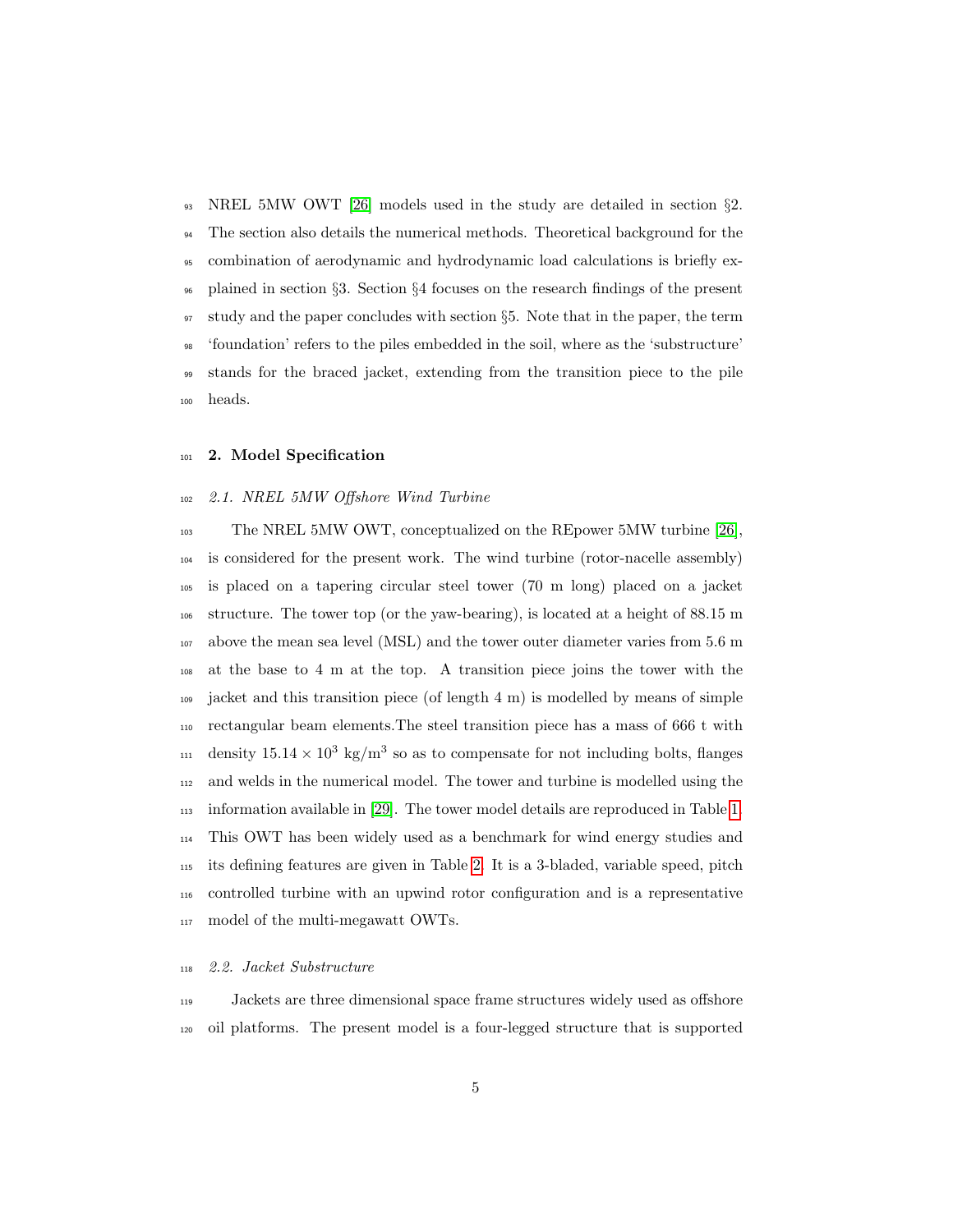| Design level $(m)$ . | Outer diameter $(m)$ | Thickness (mm) |
|----------------------|----------------------|----------------|
| 88.15                | 4.000                | 30             |
| 83.15                | 4.118                | 30             |
| 74.15                | 4.329                | 20             |
| 64.15                | 4.565                | 22             |
| 54.15                | 4.800                | 24             |
| 42.15                | 5.082                | 28             |
| 32.15                | 5.318                | 30             |
| 21.15                | 5.577                | 32             |
| 20.15                | 5.600                | 32             |

<span id="page-5-0"></span>Table 1: OWT tower dimensions [\[29\]](#page-42-0)

<span id="page-5-1"></span>

| Table 2: Properties of NREL 5MW OWT [26] |                                         |
|------------------------------------------|-----------------------------------------|
| Parameter                                | Value                                   |
| Power rating                             | 5 MW                                    |
| Rotor orientation                        | Upwind                                  |
| Rotor, Hub diameter                      | $126 \; \mathrm{m}, \; 3 \; \mathrm{m}$ |
| Rated rotor speed                        | $12.1$ rpm                              |
| Cut-in wind speed                        | $3 \text{ m/s}$                         |
| Rated wind speed                         | $11.4 \text{ m/s}$                      |
| Cut-out wind speed                       | $25 \text{ m/s}$                        |
| Rotor-nacelle-assembly mass              | 350,000kg                               |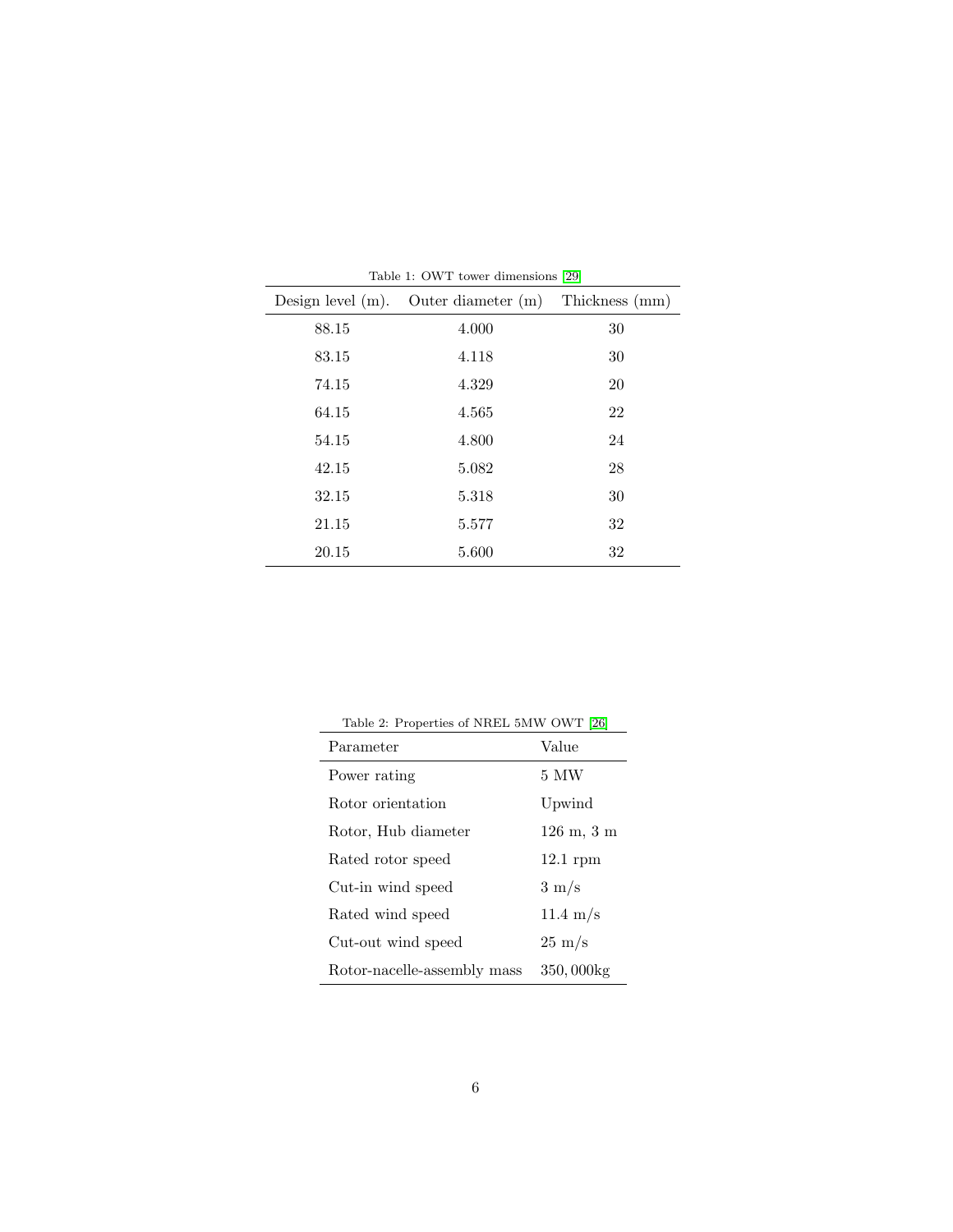through pile foundations. The water depth at the site is 70 m. The jacket struc- ture extends 20 m above the mean sea level (MSL). The jacket has a footprint 123 of  $32 \text{ m} \times 32 \text{ m}$  at the mudline. Five bays of X−bracings interconnect the main tubular legs while two horizontal X-bracings are placed at 2.5 m and 50 m height above the mudline. Fewer horizontal bracings are requierd as the top deck and foundation also provide sufficient horizontal rigidity to the structure. The piles are terminated at a depth of 45 m below the mudline and are of 1.8 m in diameter and of wall thickness 4 cm. The jacket is developed using two-noded beam elements.

 The finite element code USFOS [\[27\]](#page-41-7), is used to model the jacket. USFOS is a well-known software in offshore industry for non-linear analysis of space- frame structures which has the ability to model hydrodynamic loading as well as geotechnical effects. USFOS makes use of the Idealized Structural Unit Method (ISUM) [\[30\]](#page-42-1), for discretization of the structure, wherein one actual element in the jacket is represented by one finite element [\[31\]](#page-42-2). In other words, by ISUM one discretizes the structure into actual physical units thereby by passing the requirement of choosing element and mesh sizes as in traditional FEM. The motivation behind using the ISUM is to achieve savings in computational and data costs, by reducing the number of elements and degrees of freedom [\[32\]](#page-42-3). ISUM has therefore found numerous applications in ship structures, offshore structures (e.g., jackets) as well as bridge metal girders as an alternative to finite element formulation without compromising on the accuracy of the results [\[30\]](#page-42-1). The formulation is based on Green strain, which is able to capture large displacement effects and the lateral deflection-axial strain coupling. Using the Green strain formulation, one can therefore account for column bucking and membrane effects in tubular members in jackets. The large displacements are taken care by updating the system information at every increment/step using an updated Lagrangian formulation. By this updated formulation, the loads are incrementally increased at every time step and the incremental load is reversed the moment a global instability occurs. In each incremental step, the updated coordinates of the system along with the information of the immediate previous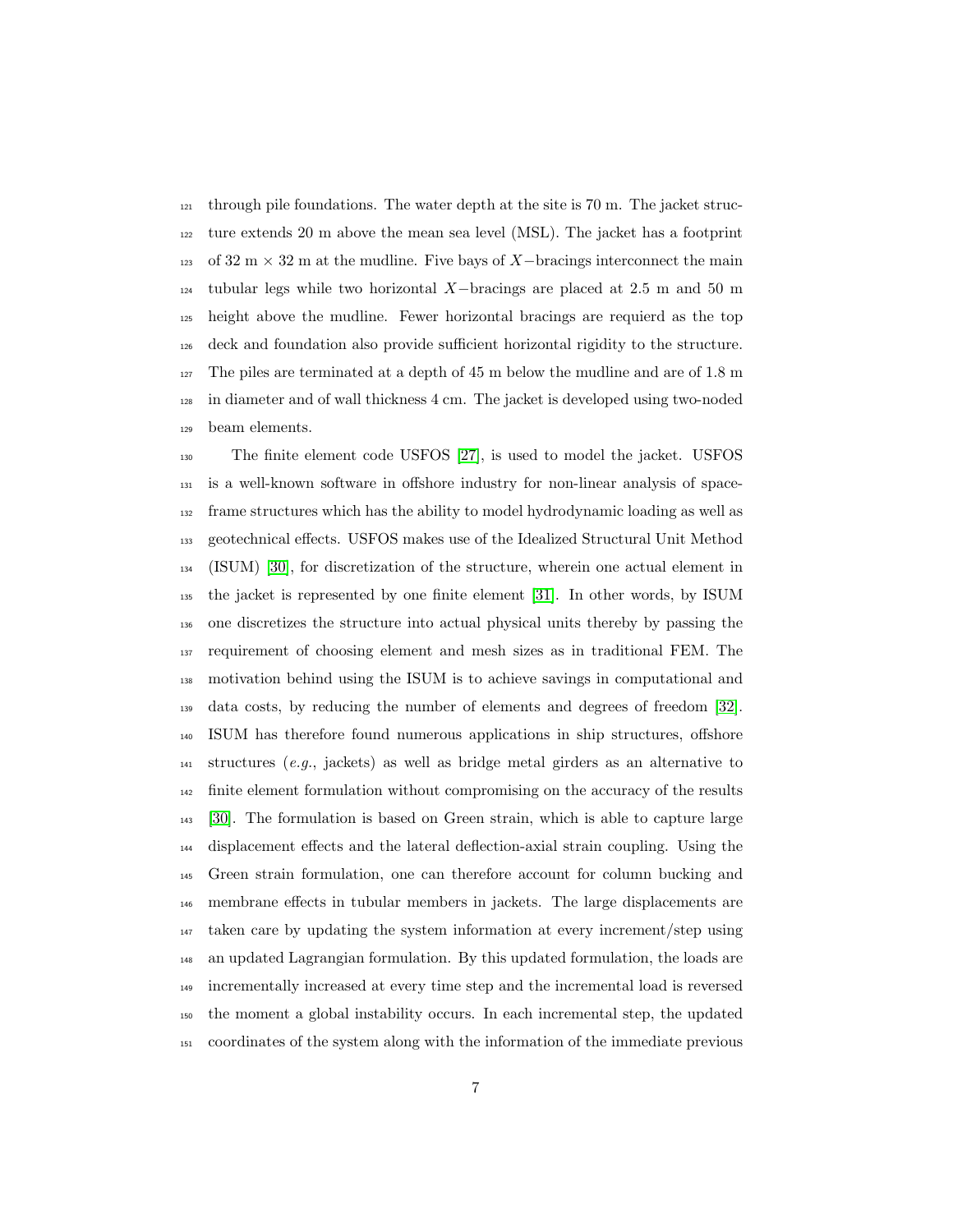

<span id="page-7-0"></span>Figure 1: FE model of jacket supporting OWT

 step is used to perform the analysis. The representative model of the jacket is shown in Figure [1.](#page-7-0) The effect soil properties on the global response are illustrated using load effects i.e., top tower displacement or pile displacement. The material properties of the jacket are shown in Table [3.](#page-8-0)

<sup>156</sup> 2.3. Soil Model

 Usually the offshore structures are bottom supported by piles which fail either by pull-out in tension (due to cyclic loading) or via punch-through in compression due to large axial loads. Now for OWTs where the piles experience large lateral loads, either they fail due to rotation as rigid bodies or due to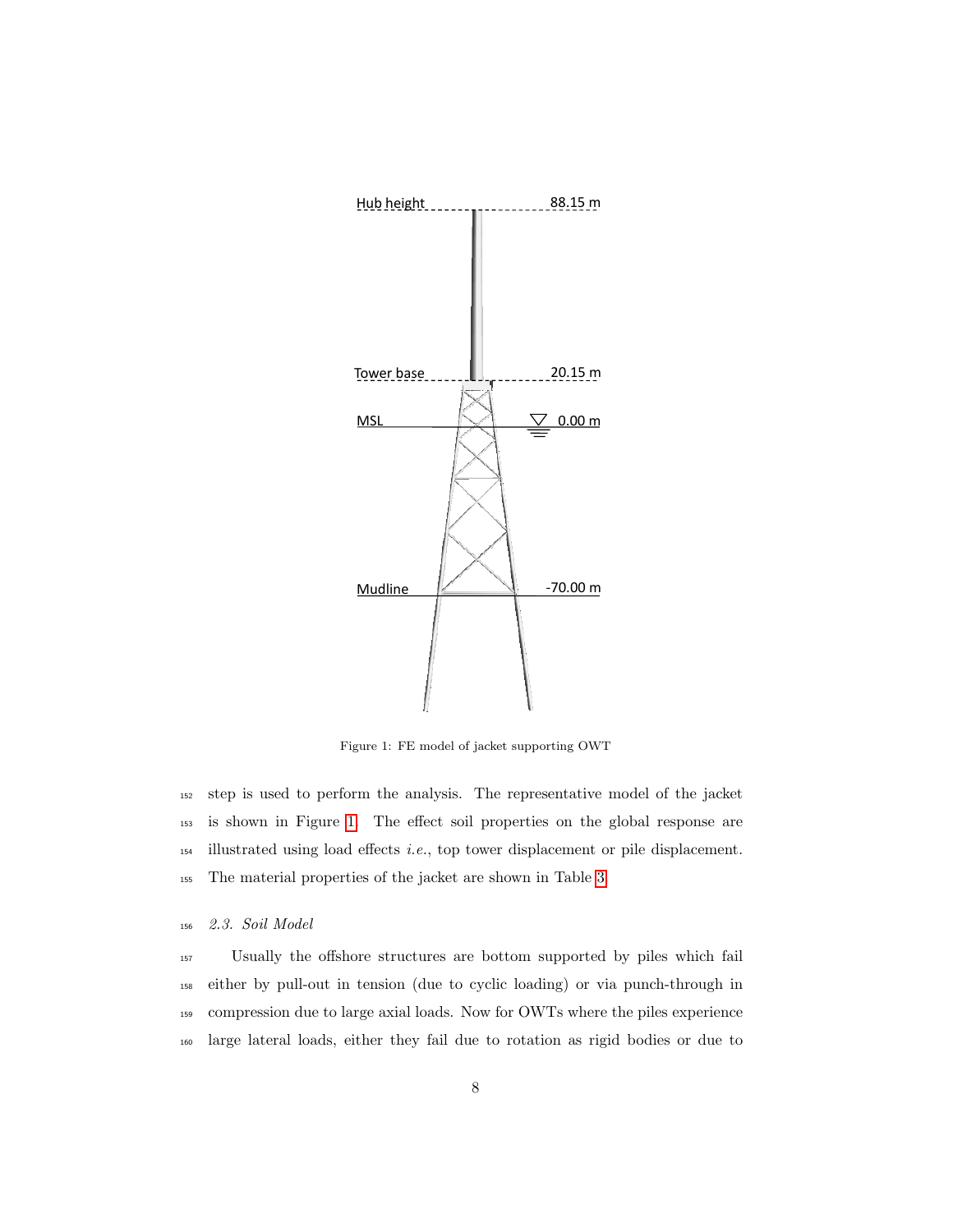<span id="page-8-0"></span>

| Table 3. Material properties of the jacket |                       |                       |                       |  |  |
|--------------------------------------------|-----------------------|-----------------------|-----------------------|--|--|
| Part                                       | Elastic modulus       | Density               |                       |  |  |
|                                            | $(N/m^2)$             | $(N/m^2)$             | $(N/m^3)$             |  |  |
| Jacket                                     | $2.10 \times 10^{11}$ | $4.20 \times 10^8$    | $7.85 \times 10^3$    |  |  |
| Transition piece                           | $2.10 \times 10^{11}$ | $4.20 \times 10^{11}$ | $15.14 \times 10^{3}$ |  |  |
| Tower                                      | $2.10 \times 10^{11}$ | $4.20 \times 10^{11}$ | $8.50 \times 10^{3}$  |  |  |
| Piles                                      | $2.10 \times 10^{11}$ | $4.20 \times 10^{8}$  | $7.85 \times 10^{3}$  |  |  |

 $_{161}$  the failure of soil-wedge supporting the pile (*i.e.*, thus experiencing toe-kick). Also the lateral loads may cause failure due to bending in flexible piles (soft soil scenarios) or due to large slenderness ratios. The soil structure interaction (SSI) can be modelled by means of independent nonlinear springs located along the length of the pile or by using finite element continuum models. These non-linear load displacement curve can be modelled either by piece-wise linear springs or by plastic hinge concepts [\[33\]](#page-42-4). Studies have shown that an offshore structure can fail due to inappropriate load distribution curves along the pile [\[34\]](#page-42-5). Therefore, choosing an appropriate pile-soil model is important to comprehend failure. For example, if one uses a linear spring model for pile foundation, then one may do an gross overestimation of the system capacity in some cases [\[35\]](#page-42-6).

 As per the offshore standards [\[13,](#page-40-2) [14\]](#page-40-3), the non-linear springs are to be dis- cretely placed along the length of the pile in order to capture the effect of soil 174 structure interaction. These  $p - y$  curves are widely used for pile design in offshore energy sector [\[36\]](#page-42-7) and one obtains the lateral spring stiffness from the 176 gradient of the soil resistance (p) versus deflection (y) curve. Similar the  $t - z$  and  $Q-z$  curves are used for estimation of skin friction resistance in the vertical 178 direction and the tip bearing resistance. The concept of  $p - y$  curves has been extensively examined in [\[37\]](#page-42-8) are briefly described below.

<sup>180</sup> 
$$
p - y
$$
 curves for sand are defined by [13] as follows:

$$
p = Aputanh\left(\frac{kx}{Ap_u}y\right) \tag{1}
$$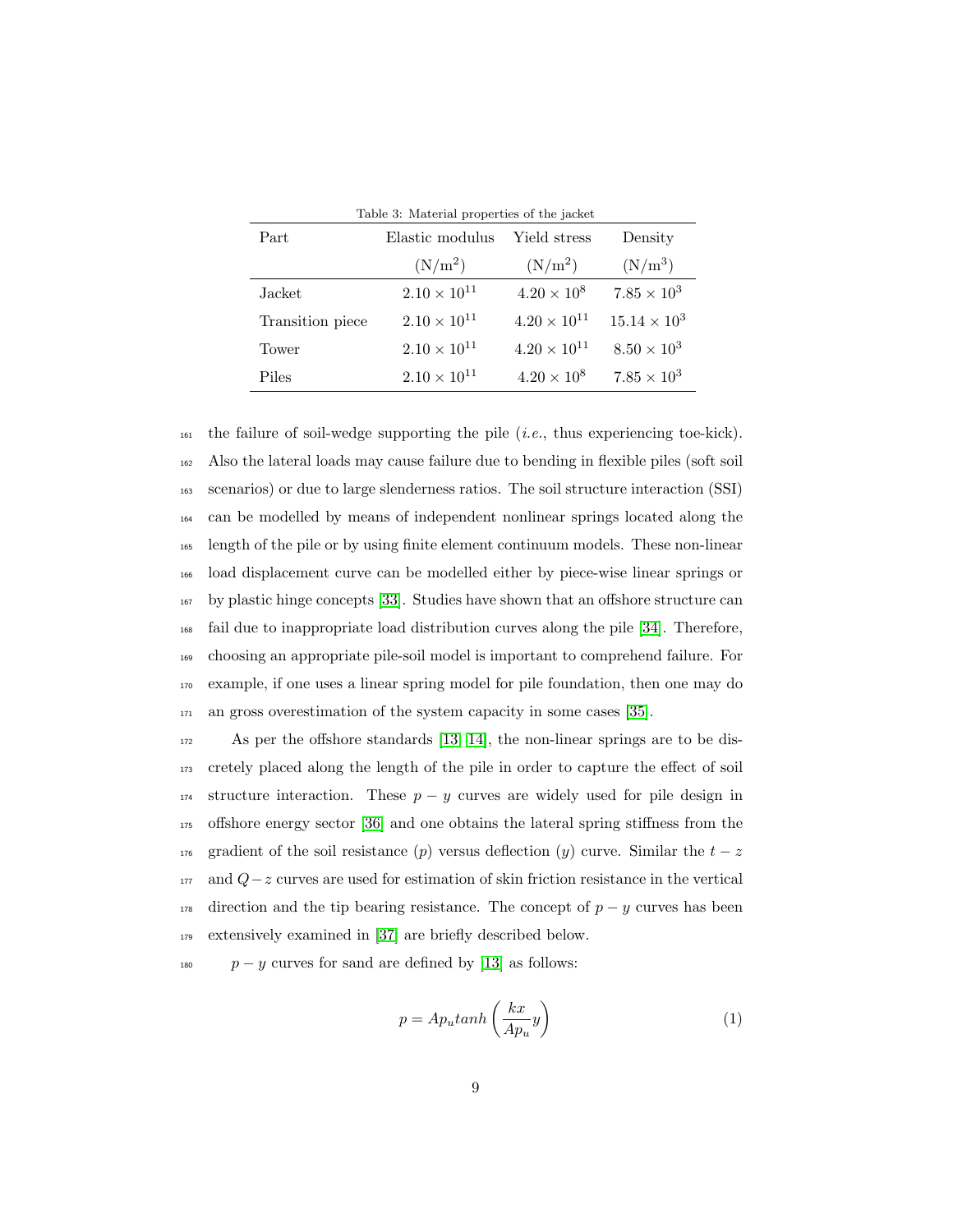<sup>181</sup> where the value of A depends on the nature of the loading.  $A_s$  and  $A_c$  are <sup>182</sup> used for static and cyclic loading, respectively.

$$
A_s = \left(3.0 - 0.8\frac{x}{D}\right) \ge 0.9
$$
  

$$
A_c = 0.9
$$
 (2)

 $183$  In the above equations,  $p_u$  is the ultimate lateral bearing capacity at a  $_{184}$  depth x and k is the initial modulus of subgrade reaction, obtained from [\[13\]](#page-40-2), as 185 a function of  $\phi$ , the angle of internal friction.  $p_u$  values are computed for both  $_{186}$  shallow and deeper depths, as  $p_{us}$  and  $p_{ud}$  respectively and the lower value is <sup>187</sup> used as the ultimate lateral bearing capacity for sand.

<span id="page-9-0"></span>188 For soft clay below the water table, [\[13\]](#page-40-2) derives  $p - y$  curves on the basis 189 of [\[38\]](#page-43-0). Initially, the ultimate soil resistance per unit length of the pile,  $p_{ult}$ , is <sup>190</sup> obtained as the minimum of the two values in equation [3.](#page-9-0)

$$
p_{ult} = \left(3 + \frac{\gamma}{c_u}x + \frac{J}{d}x\right)c_u d
$$
  

$$
p_{ult} = 9c_u d
$$
 (3)

191 where  $\gamma$  is the effective unit weight of soil in, d is the pile diameter,  $c_u$  is <sup>192</sup> the undrained shear strength at a depth  $x$  and  $J$  is an experimental coefficient 193 with values of 0.5 and 0.25 for soft and medium clays, respectively. The  $p - y$ <sup>194</sup> curves are now described using the relationship given in equation [4.](#page-9-1)

$$
\frac{p}{p_{ult}} = 0.5 \left(\frac{y}{y_{50}}\right)^{\frac{1}{3}}
$$
 (4)

<span id="page-9-1"></span> $p \text{ and } y$  are the soil resistance per unit length of the pile and the lateral 196 deflection, respectively.  $y_{50}$  is the deflection at half the ultimate soil resistance <sup>197</sup> and is obtained as follows:

$$
y_{50} = 2.5\epsilon_{50}d\tag{5}
$$

 $\epsilon_{50}$  is the strain at half the maximum stress on undrained compression tests 199 of undisturbed soil samples [\[13\]](#page-40-2). Above  $y = 8y_{50}$ , p has a constant value.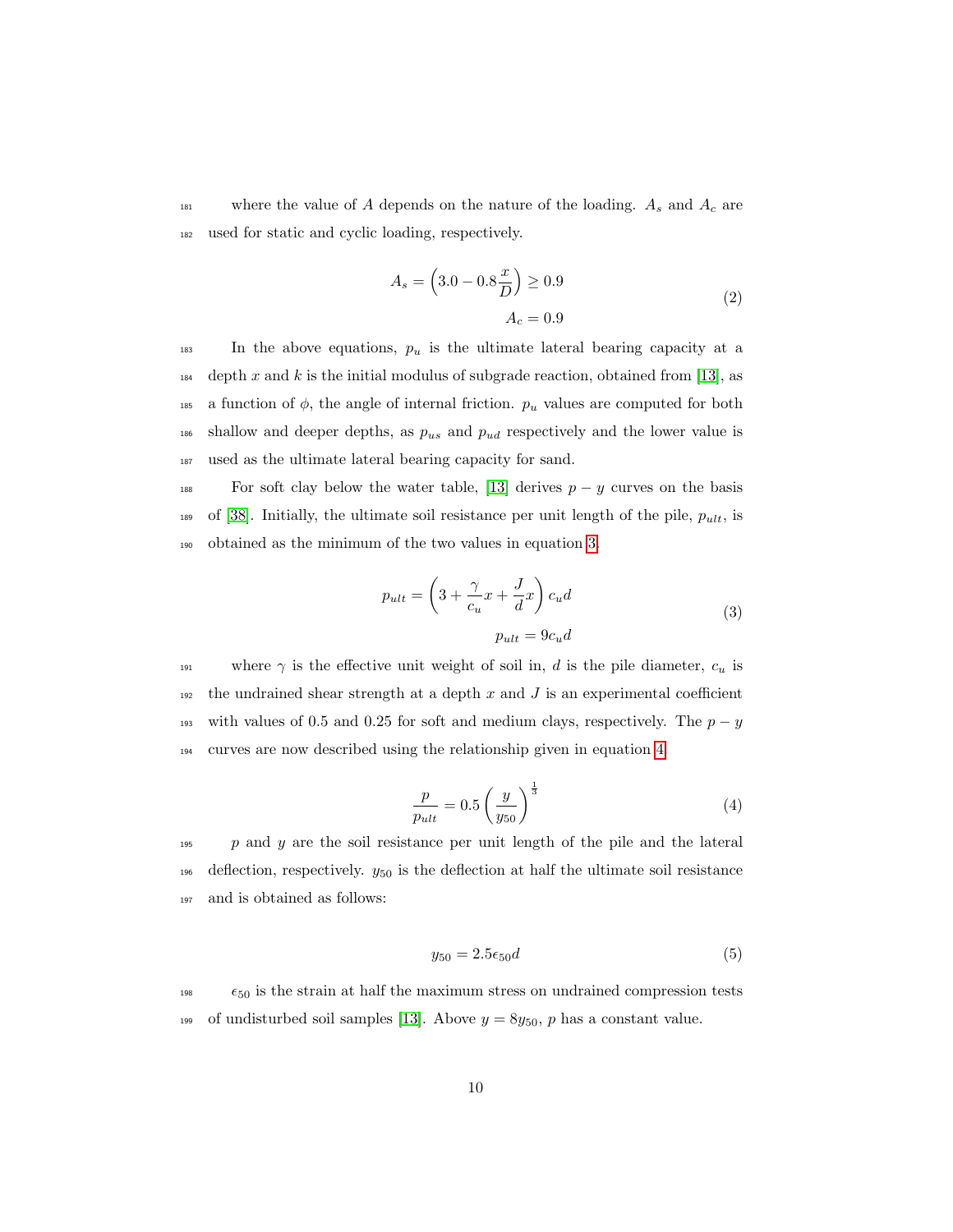In this work, USFOS is used to perform the geotechnical analysis which also uses the API code for obtaining the resistance curves. In USFOS, a node (finite element) is generated along the pile at the center of each soil layer along its length. The pile is modelled as a nonlinear beam elements joining two consec- utive nodes. The soil is modelled using spring-to-ground elements attached to each of the corresponding node. Two nonlinear soil springs representing soil properties - lateral resistance and skin friction- are attached to each node. De- pending on the required accuracy, the node to node distance can be decreased. The piles are oriented in the same angle as the main legs of the jacket extending to a depth of 45 m from the mudline.

 A convergence study with respect to the centre-to-centre spacing of soil springs attached to the pile, is essential to determine the optimum value of spacing. A sample pile with similar characteristics to the ones supporting the  $_{213}$  jacket OWT (*i.e.* 1.8 m diameter and 45 m depth), in dense sand, was analyzed by reducing the spacing between soil-springs from 8 m through to 1 m. A lateral load of 2 MN was applied at the pile head. Figure [2](#page-11-0) shows the variation in the lateral displacement of the pile head, with decreasing centre-to-centre spacing between the soil springs. The spacing between springs attains an optimal value at 2 m, as seen in the figure. Henceforth, the spacing is fixed at 2 m centre to centre for all analyses, except for specific layers in the layered soil, where thickness is less than 2 m. Soil springs are placed at the centre of such layers.

#### 2.4. Validation of Numerical Model

 The suitability of USFOS to model the jacket supported OWT problem was checked for, through validation tests. A model of the OC4 jacket supporting the NREL 5 MW OWT was subjected to natural frequency and displacement tests in USFOS and the values were compared with that of [\[39\]](#page-43-1), who made use of SubDyn [\[40\]](#page-43-2) in their study. In the displacement analysis, lateral loads of varying magnitude were applied at the tower top and the corresponding displacements at the tower top and tower base were determined. As shown in Table [4](#page-11-1) and Table [5,](#page-12-0) USFOS was able to predict the response of the OC4 jacket, with a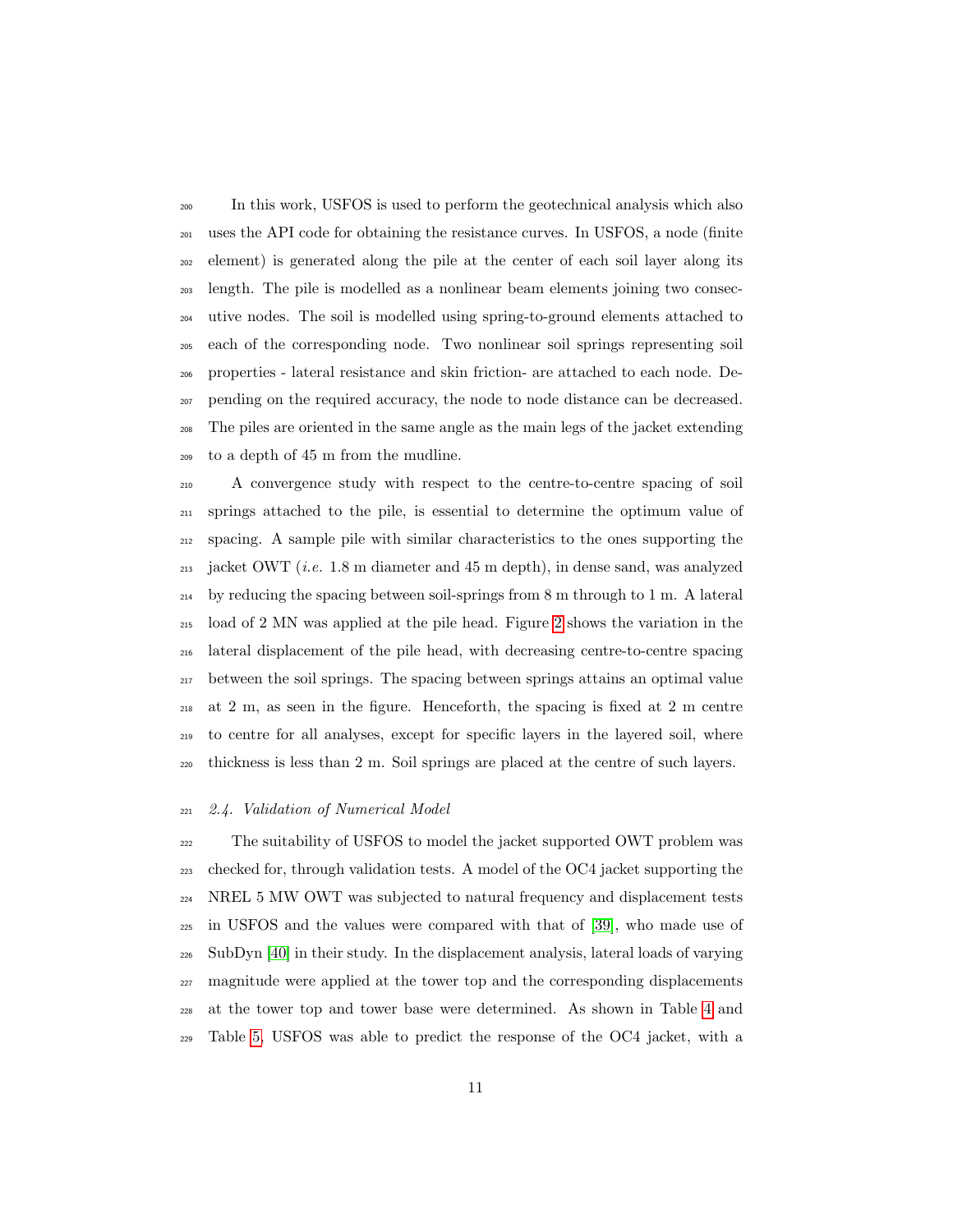

<span id="page-11-0"></span>Figure 2: Convergence of soil spring density

<sup>230</sup> reasonable amount of accuracy.

# <sup>231</sup> 3. Loads on Offshore Wind Turbine

232 An OWT is subjected to the action of both aerodynamic and hydrodynamic loads. Here, the wind and waves are considered to be collinear *i.e.*, no effect of directionality is considered. The present study ignores current loads and loads arising from the wind shear effect on the tubular tower. Further, the effect of

<span id="page-11-1"></span>

| Table 4: Natural frequencies of OC4 jacket in H |                    |              |  |  |  |  |
|-------------------------------------------------|--------------------|--------------|--|--|--|--|
| Mode no.                                        | Song $et$ al. [39] | <b>USFOS</b> |  |  |  |  |
| 1                                               | 0.319              | 0.314        |  |  |  |  |
| $\overline{2}$                                  | 0.319              | 0.314        |  |  |  |  |
| 3                                               | 1.194              | 1.170        |  |  |  |  |
|                                                 | 1.194              | 1.170        |  |  |  |  |
|                                                 |                    |              |  |  |  |  |

Table 4: Natural frequencies of OC4 jacket in Hz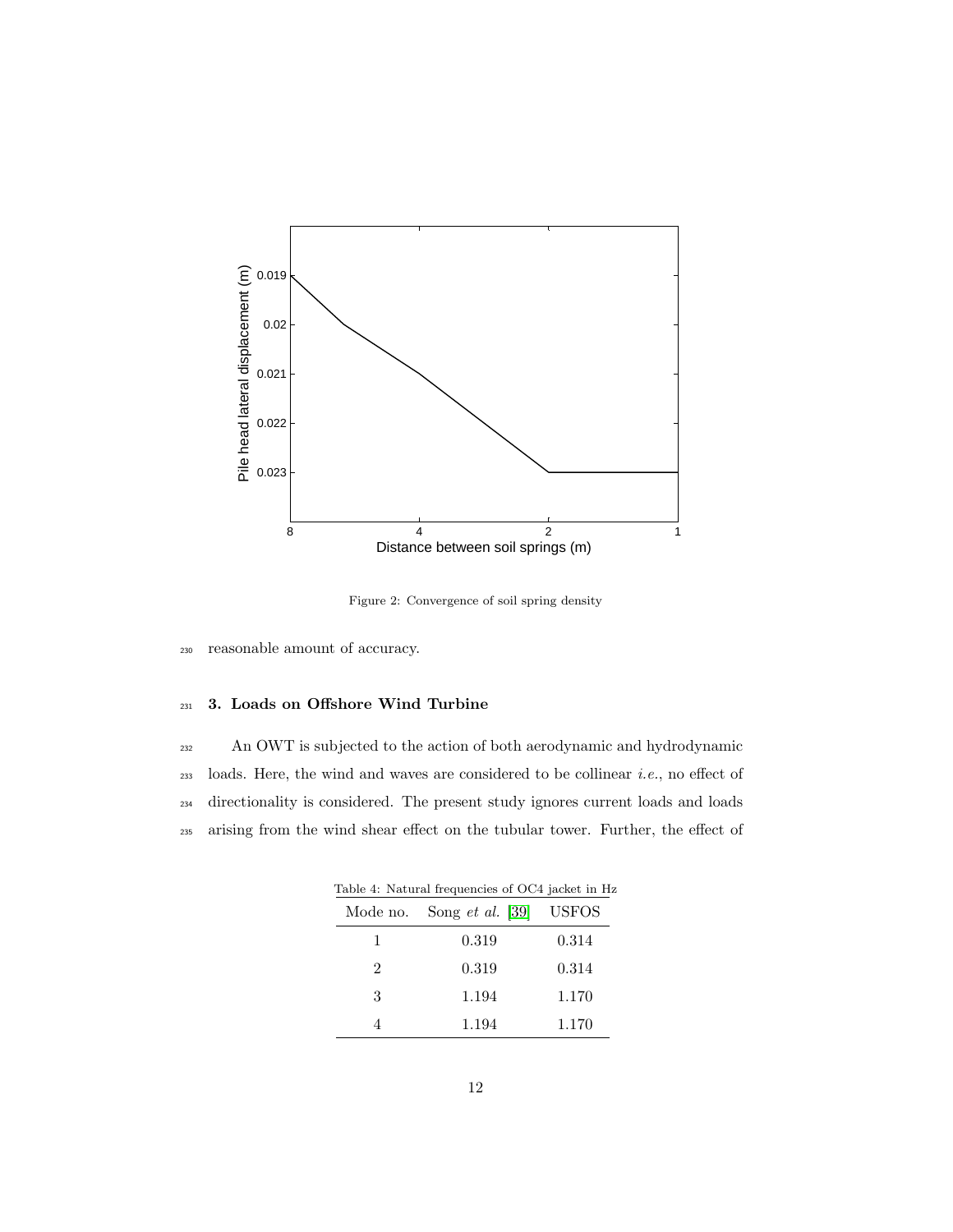<span id="page-12-0"></span>

| Table 5: Analysis of OC4 jacket |                                 |              |  |  |
|---------------------------------|---------------------------------|--------------|--|--|
| Thrust at tower top (kN)        | Song <i>et al.</i> [39]         | <b>USFOS</b> |  |  |
|                                 | Displacement at tower top $(m)$ |              |  |  |
| 2000                            | 1.21                            | 1.26         |  |  |
| 4000                            | 2.42                            | 2.52         |  |  |
|                                 | Displacement at tower base (m)  |              |  |  |
| 2000                            | 0.14                            | 0.14         |  |  |
| 4000                            | 0.28                            | 0.28         |  |  |

<sup>236</sup> marine growth along the jacket members is not considered.

#### <sup>237</sup> 3.1. Aerodynamic Loads

 The time series of aerodynamic loads acting at the hub of the NREL 5MW OWT are realized using NREL's FAST [\[28\]](#page-41-8) program. FAST acts on three dimensional full field wind files generated by TurbSim [\[41\]](#page-43-3), which is a stochastic <sup>241</sup> wind simulator and makes use of the modified blade element momentum theory [\[42\]](#page-43-4) by considering wake effects to compute the aerodynamic loads on the hub. The wind velocity increases with height from the ground, due to the waning influence of the earth's friction - a phenomenon called wind shear [\[43\]](#page-43-5). In the present work, the wind velocity profile is predicted by means of a logarithmic law [\[14,](#page-40-3) [44\]](#page-43-6), given by equation [\(6\)](#page-12-1):

$$
\frac{U_z}{U_{z_r}} = \frac{\ln\left(\frac{z}{z_0}\right)}{\ln\left(\frac{z}{z_r}\right)}\tag{6}
$$

<span id="page-12-1"></span>Here,  $U_z$  is the mean wind speed at a height  $z$  above the mean sea level,  $U_{z_r}$ 247 <sup>248</sup> is the mean wind speed at a reference height  $z_r$  and  $z_0$  is a surface roughness length parameter. The actual wind speed at any point may be represented as the sum of a mean wind speed and a fluctuating component arising from turbulence. Turbulence is defined as the random perturbations imposed on the mean wind speed, in three directions, during the transformation of the kinetic energy of the wind to thermal energy [\[44\]](#page-43-6). Turbulence is quantified in terms of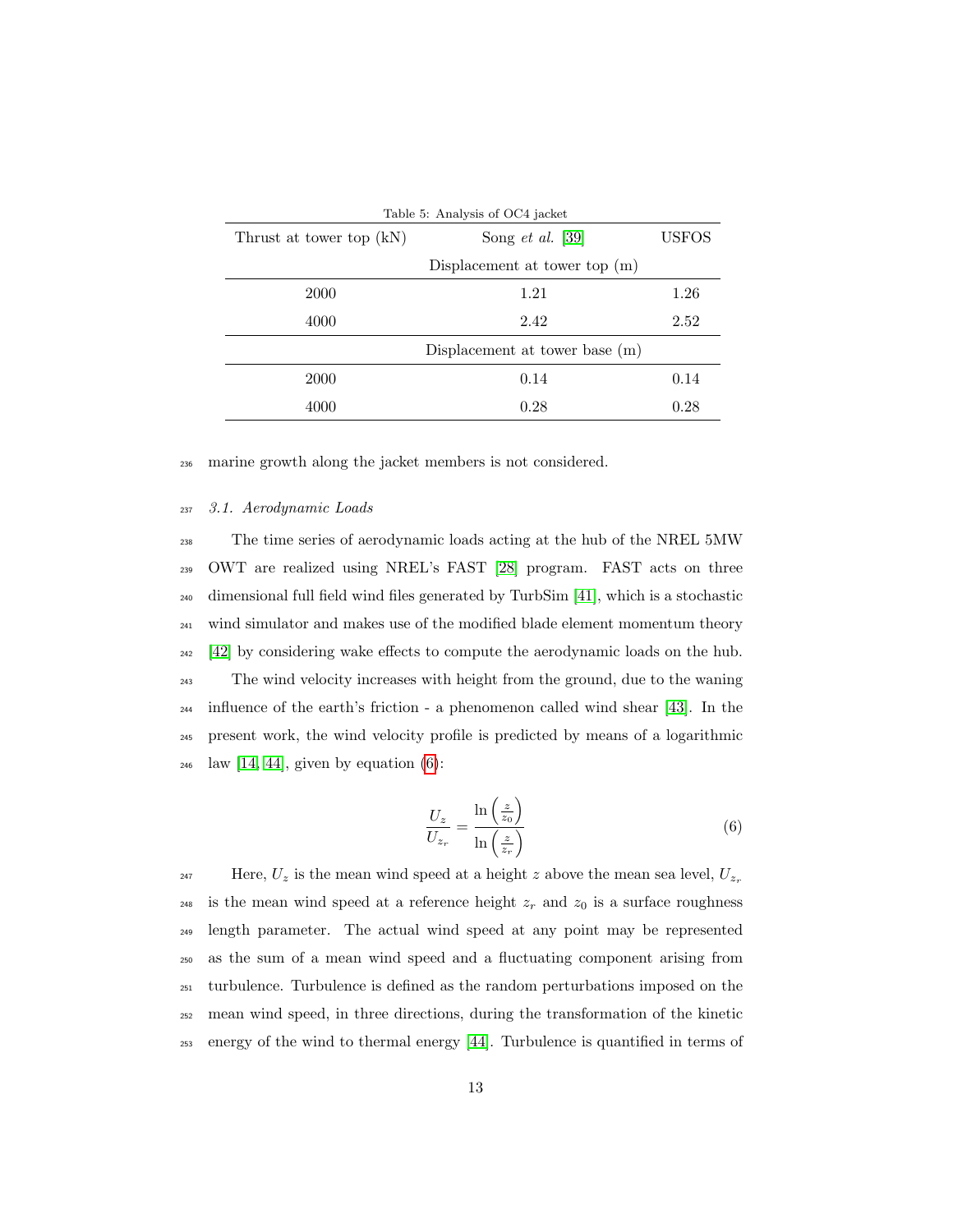turbulence intensity, which is the ratio of the standard deviation of wind speed to the mean wind speed. Normal Turbulence Model, wherein the turbulence intensity decreases monotonically with increasing wind speed, is considered in the study. The frequency content of the wind velocity is described using the Kaimal spectrum [\[45\]](#page-43-7), stated in equation [\(7\)](#page-13-0):

$$
S(f) = \frac{4\sigma_v^2 L_k / u_h}{(1 + 6f L_k / u_h)^{5/3}}
$$
\n(7)

<span id="page-13-0"></span><sup>259</sup> where f is the cyclic frequency,  $L_k$  is an integral length scale parameter,  $u_h$ <sup>260</sup> is the mean wind speed and  $\sigma_v$  is its standard deviation. Using the above stated parameters, the stochastic wind simulator, TurbSim [\[41\]](#page-43-3) generates time series of 3-component wind vectors over a rectangular grid, encompassing the turbine rotor. The time series are now marched at the mean wind speed, in the mean wind direction. This may be visualized as a "full-field" of three-dimensional space, filled with instantaneous wind speeds [\[46\]](#page-43-8). The AeroDyn [\[42\]](#page-43-4) component of FAST determines the velocity components on the blade element locations, through linear interpolation on the full-field wind data. The aerodynamic loads acting on the blades and the hub of the OWT are now computed using the blade element momentum (BEM) theory [\[47\]](#page-43-9). The BEM theory is composed of two sub-theories: the blade element theory and the momentum theory. According to the blade element theory, the total aerodynamic force on the blade can be determined as the sum of the forces acting on the discrete blade elements along its span. The momentum theory makes use of the conservation of momentum to determine the forces and flow conditions on a OWT blade.

#### 3.2. Hydrodynamic Loads

 Being hydrodynamically transparent structure, the wave forces on the jacket can be obtained using Morison's equation. Both FAST and USFOS computes wave loads on the jacket, using Morison's equation [\[48\]](#page-43-10). Using this equation, one computes the wave loads on fixed cylindrical structures as the sum of inertia and nonlinear drag forces. Accordingly, the force per unit length of a cylinder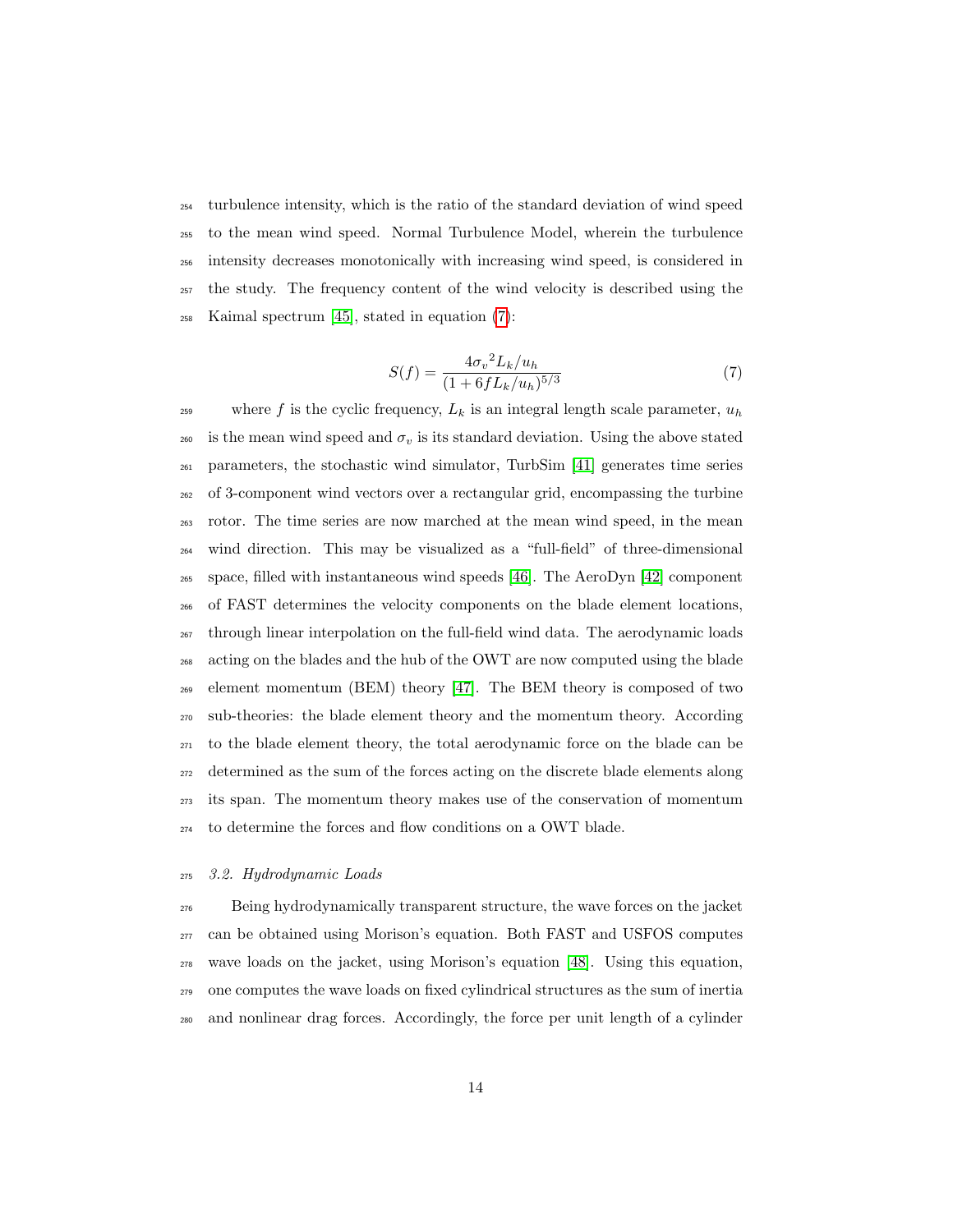<span id="page-14-0"></span>is given by equation  $(8)$ :

$$
F = \rho C_M \frac{\pi D^2}{4} \dot{u} + \frac{1}{2} \rho C_D |u| u \tag{8}
$$

 Here, F stands for the horizontal force on the cylinder per unit length, D represents the diameter of the cylinder and u stands for the relative water 284 particle velocity in the horizontal direction.  $C_M$  and  $C_D$  are the empirical hydrodynamic coefficients for inertia and drag, respectively and  $ρ$  is the density 286 of **sea** water. The upper dot stands for time derivative.

 Ocean waves are characterized by their inherent irregularity. Irregular sea elevations may be assumed to be Gaussian-distributed zero-mean stationary stochastic processes [\[49\]](#page-44-0). In the present study, the time histories of irregular waves are generated from the JONSWAP spectrum [\[50\]](#page-44-1). The JONSWAP spec- trum is valid for limited fetch conditions and is extensively used in the offshore industry. A constant area method is used for discretization of the spectrum - here, the spectrum is split into components of equal area (or energy). Each wave component is associated with a harmonic wave of given amplitude, angular frequency and random phase angle. The wave surface elevation is now realized through the superposition of all harmonic wave components. This method is called as the Deterministic Spectral Amplitude (DSA) model and the wave sur-<sup>298</sup> face elevation,  $\eta(t)$  is represented using Rice's equations [\[51\]](#page-44-2) [\[52\]](#page-44-3) as follows:

$$
\eta(t) = \sum_{i=1}^{N} A_i \cos(\omega_i t - \psi_i)
$$
\n(9)

$$
A_i = \sqrt{2S(\omega_i)\Delta\omega_i} \tag{10}
$$

<span id="page-14-1"></span> Here,  $A_i$  refers to the deterministic wave amplitude,  $\omega$  is the energy spectrum 300 under consideration,  $\Delta\omega$  is the discretization frequency and  $\psi_i$  is the random phase added to preserve the randomness of the time series. The spectrum is discretized into 300 frequencies for generation of time series of sea surface elevation.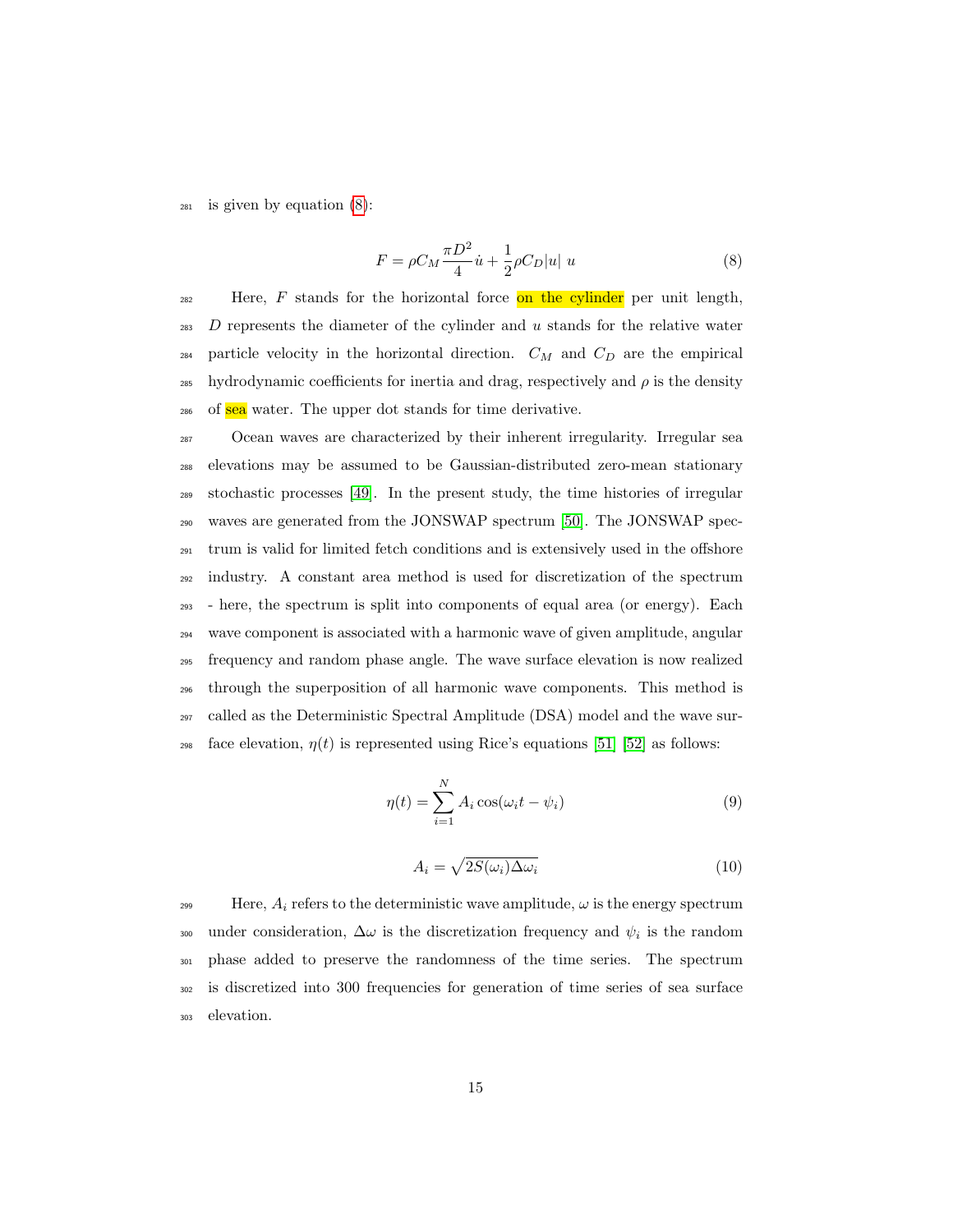

<span id="page-15-0"></span>Figure 3: Combining loads for OWT analysis

# <sup>304</sup> 3.3. Coupling of Loads

 The program FAST is capable of coupled aerodynamic-hydrodynamic analy- ses, but lacks geotechnical capabilities. On the other hand, USFOS can simulate responses arising from hydrodynamic-geotechnical coupling. Thus, there arises a need to combine the load effects of these two computer programs to realize the response of a jacket supported OWT under wind and wave loading, in the presence of soil. Wind-wave analyses for fixed OWTs can produce conserva- tive estimates of structural response, when the natural period of the jacket is lower than the period of the forcing waves [\[53,](#page-44-4) [54\]](#page-44-5). The present work makes use of a coupling approach for wind and wave loads, which involves a two-step procedure, as illustrated in Figure [3:](#page-15-0) a) derivation of the time-series of wind loads acting at the OWT hub, using FAST and b) subsequently the analyses in USFOS by including the wind loads from FAST.

<sup>317</sup> In the first step, the jacket model is incorporated into FAST, for coupled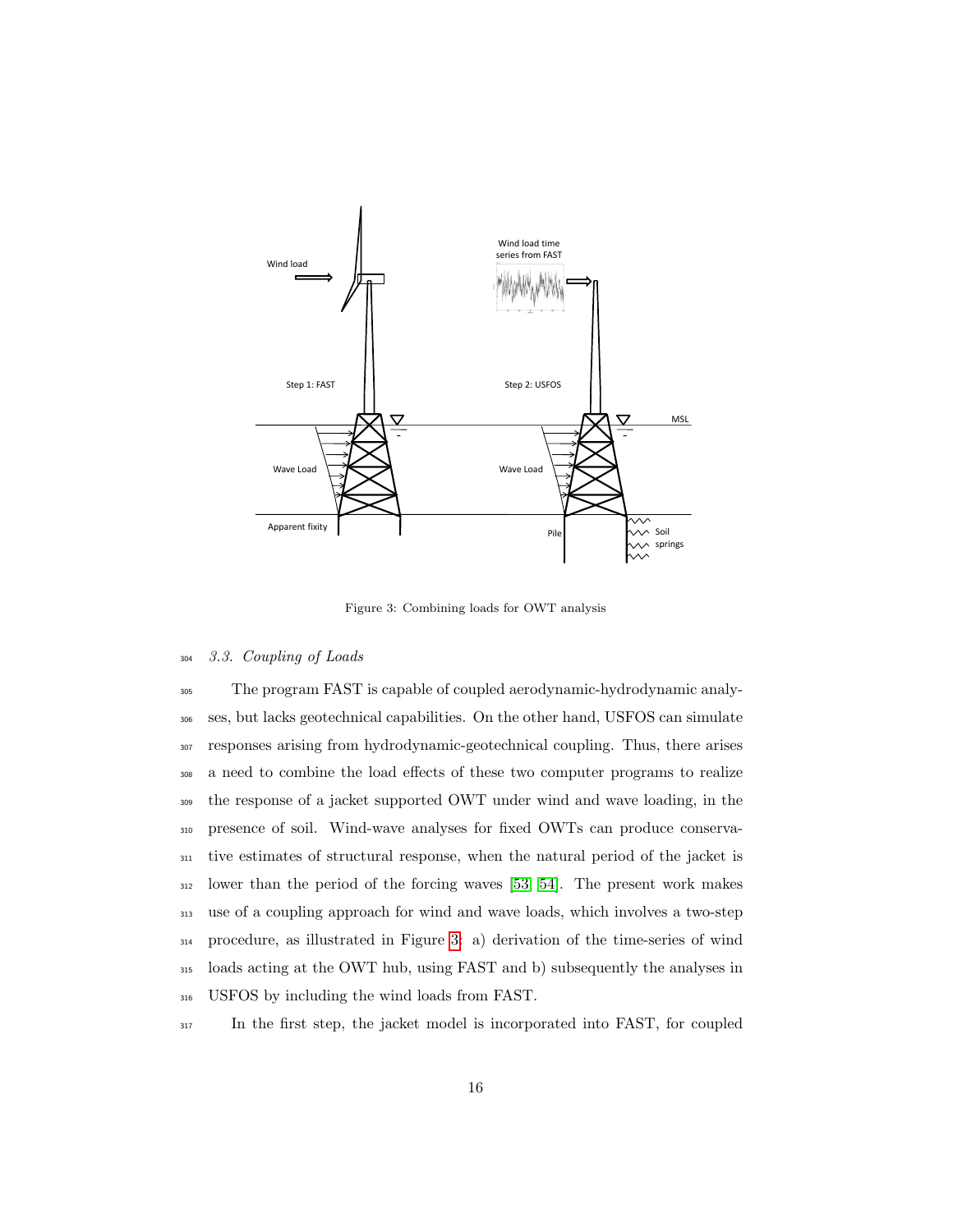

<span id="page-16-0"></span>Figure 4: Spectra of sea surface elevation

 aerodynamic-hydrodynamic analysis. The jacket is fixed at the mudline and the effect of SSI is mimicked by means of an apparent fixity model, which ap- proximates the pile-soil stiffness by means of a fictitious cantilever extending beneath the mudline. This fictitious cantilever would produce mudline deflec- tion and rotation identical to that by the actual pile-soil system, under similar loading conditions. Derivation of apparent fixity has been extensively discussed in literature [\[55,](#page-44-6) [56\]](#page-44-7). In the second step, coupled hydrodynamic-geotechnical analyses are performed in USFOS, in the presence of the time-series of hub- height wind loads exported from FAST. For such a coupled approach, it is essential that the wave generation capabilities of the two programs should be similar [\[57\]](#page-44-8). As observed in Figure [4,](#page-16-0) showing the spectra of sea surface eleva- tion for a sample sea state characterized by a significant wave height of 3 m and peak spectral period of 8 s, FAST and USFOS have identical programs for the generation of wave loading.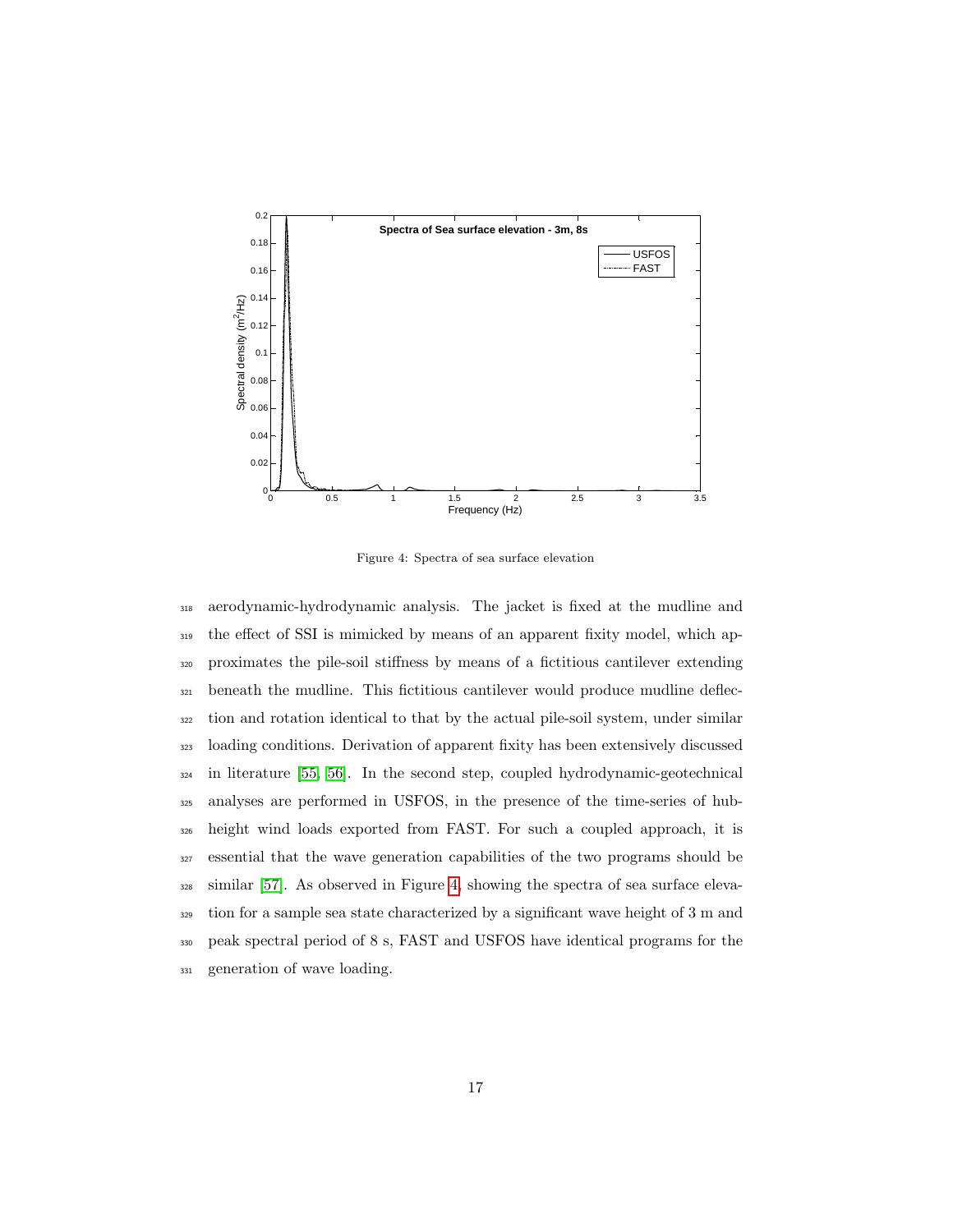#### 3.4. Pushover Analysis

 Pushover analysis is used as a tool to determine the ultimate capacity of structures under lateral loads [\[58\]](#page-45-0), such as waves and earthquakes. Pushover analysis is conducted in two stages [\[33\]](#page-42-4): initially, the permanent loads on the structure (self weight) are incremented to a value of unity. In the second stage, the environmental load is gradually increased till eventual collapse of the struc- ture. The resultant load-displacement curve is indicative of the behavior of the structure during and beyond the collapse.

#### 3.5. Dynamic Analysis

The dynamic model of an offshore jacket subjected to environmental loading may be represented as follows:

<span id="page-17-0"></span>
$$
[M]\ddot{X} + [C]\dot{X} + [K]X = \{F(t)\}\tag{11}
$$

 $_{341}$  In equation [\(11\)](#page-17-0), [M], [C] and [K] represent the mass, damping and stiffness 342 matrices, respectively.  $\{F(t)\}\$ is the vector of external forces on the system. X stands for the vector of displacements and its time derivatives (velocities and accelerations) are indicated by means of dots above the symbols. The present 345 work makes use of the Hilbert-Hughes-Taylor- $\alpha$  method [\[59\]](#page-45-1) for numerical time 346 integration. This method is a variation of the Newmark- $\beta$  method (where,  $\alpha =$  0). Here, the parameter  $\alpha$  represents the time averaging of damping, stiffness and load terms [\[31\]](#page-42-2). Artificial damping is induced in the higher order vibration modes, without compromising the accuracy.

#### 4. Modelling Parameters

 Four different wind speeds and their corresponding wave conditions (signifi- cant wave height and peak spectral method) are considered for the analysis. The first three wind speeds are in the operational regime (at the rated wind speed of wind turbine, and additionally above and below the rated wind speeds) of the NREL 5 MW OWT, whereas the remaining one is representative of an ex-treme scenario (*i.e.*, idling condition of turbine). Under extreme wind speeds,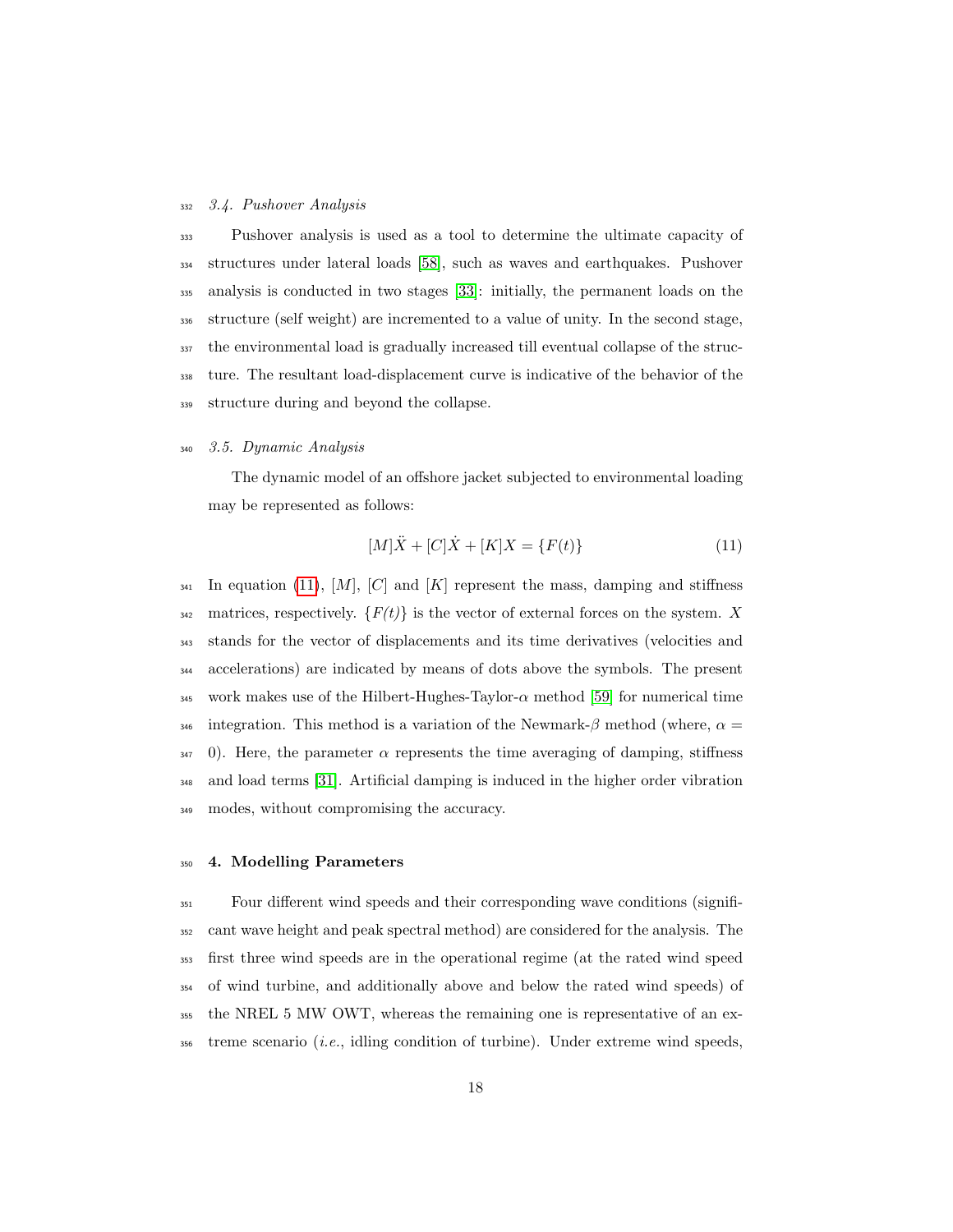|           | Lable 0. Load cases for OW 1 analysis |      |      |          |                               |  |  |
|-----------|---------------------------------------|------|------|----------|-------------------------------|--|--|
| Load case | $V_w$ (m/s) $H_s$ (m) $T_p$ (s)       |      |      | -TT      | Remarks                       |  |  |
|           | 6.0                                   | 2.2  | 9.8  | $0.20\,$ | Below rated wind speed        |  |  |
| 2         | 11.4                                  | 3.1  |      |          | 10.1 0.15 At rated wind speed |  |  |
| 3         | 24.0                                  | 5.7  | 11.2 |          | 0.12 Above rated wind speed   |  |  |
| 4         | 45.0                                  | 11.2 | 13.5 |          | 0.10 Extreme wind speed       |  |  |

<span id="page-18-0"></span>Table 6: Load cases for OWT analysis

 the OWT blades are in a parked condition and there is no power production. Wind and waves are correlated and their simultaneous occurrence is predicted on the basis of JONSWAP spectrum [\[60\]](#page-45-2). The joint density function for wind and wind generated waves has been further elucidated by [\[61\]](#page-45-3). The chosen met- ocean states used in the study are specified in Table [6.](#page-18-0) Here,  $V_w$  refers to the 10-minute mean wind speed at the hub-height and TI represents the turbulence 363 intensity. Each sea-state is denoted by a significant wave height  $(H_s)$  - peak 364 spectral period  $(T_p)$  pair. In order not to write the details (quartet  $V_w$ , TI,  $H_s$ ,  $T_p$ ) of sea states while representing results, it is termed as four different load cases as mentioned in Table [6.](#page-18-0) The values for those reported in table are obtained using [\[60,](#page-45-2) [61\]](#page-45-3).

 $\text{Each sea state } (V_w, H_s, T_p) \text{ response of the OWT is studied under three.}$  different soil compositions - uniform sand, layered soil and soft to medium stiff clay [\[62\]](#page-45-4) (henceforth referred to as soft clay) profiles. The layered soil profile is composed of interspersed layers of sand and clay and the clay profile has layers of varying stiffness. The layered soil profiles are representative of existing soil conditions at sites off the eastern Indian coasts. The soil properties are defined 374 in Tables [7,](#page-19-0) [8](#page-19-1) and [9.](#page-19-2) Here,  $\gamma'$  refers to the effective unit weight of soil,  $\Phi$ , to 375 the angle of internal friction and  $S_u$  stands for undrained shear strength.  $\epsilon_{50}$  is the strain at 50% failure stress, in percentage and K stands for the modulus of subgrade reaction. The classification of sands is based on the values given in <sup>378</sup> [\[63\]](#page-45-5).

<sup>379</sup> The wave loading is random due to irregular (Gaussian) nature which is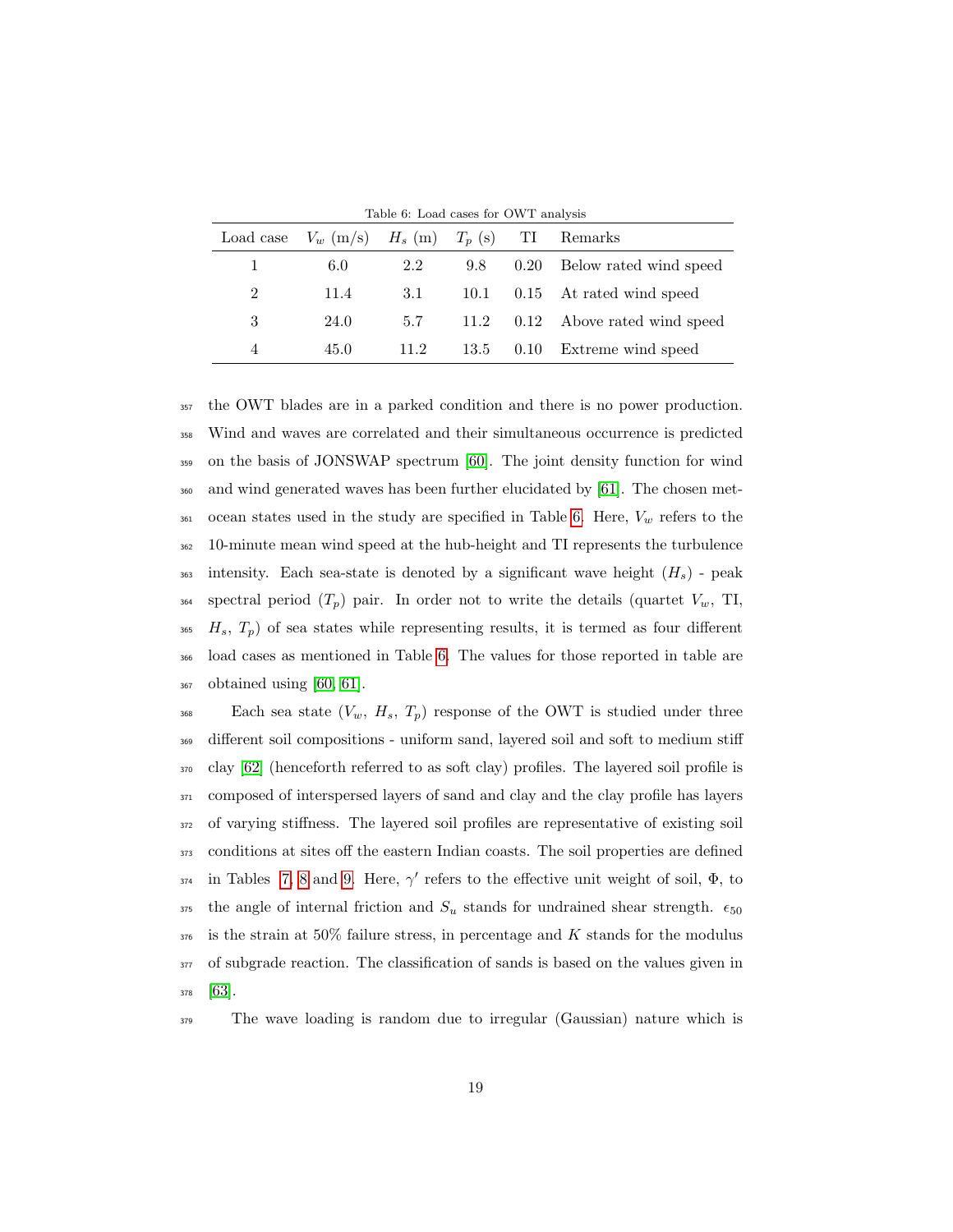<span id="page-19-0"></span>

| Table 7: Sandy soil profiles |            |                                                                                 |      |      |  |  |
|------------------------------|------------|---------------------------------------------------------------------------------|------|------|--|--|
|                              |            | Depth (m) Type $\gamma'$ (kN/m <sup>3</sup> ) $\Phi$ (°) K (MN/m <sup>3</sup> ) |      |      |  |  |
|                              | Loose sand |                                                                                 |      |      |  |  |
| $0.0 \rightarrow$            | sand       | 10                                                                              | 28   | 2.9  |  |  |
| Medium dense sand            |            |                                                                                 |      |      |  |  |
| $0.0 \rightarrow$            | sand       | 10                                                                              | 33   | 16.3 |  |  |
| Dense sand                   |            |                                                                                 |      |      |  |  |
| 0 O                          | sand       | 10                                                                              | 37.5 | 30.8 |  |  |

<span id="page-19-1"></span>

|  |  | Table 8: Layered soil profile |  |  |
|--|--|-------------------------------|--|--|
|--|--|-------------------------------|--|--|

| Depth $(m)$   | Type           | $\gamma'$ (kN/m <sup>3</sup> ) | $\Phi$ (°) | $S_u$ (kPa) | $\epsilon_{50}$ | $K$ (MN/m <sup>3</sup> ) |
|---------------|----------------|--------------------------------|------------|-------------|-----------------|--------------------------|
| $0.0 - 1.5$   | sand           | 8                              | <b>20</b>  |             |                 | 5.5                      |
| $1.5 - 5.2$   | clay           | 8                              |            | 20          | 1.5             |                          |
| $5.2 - 6.6$   | sand           | 8.5                            | 20         |             |                 | 5.5                      |
| $6.6 - 8.8$   | $_{\rm{clay}}$ | 8.5                            |            | <b>20</b>   | 1.5             |                          |
| $8.8 - 11.7$  | sand           | 9                              | 25         |             |                 | 5.5                      |
| $11.7 - 13.1$ | sand           | 9                              | 30         |             |                 | 16.6                     |
| $13.1 - 15.6$ | clay           | 8.5                            |            | 35          | 1.5             |                          |
| $15.6 - 16.7$ | sand           | 9                              | 25         |             |                 | 5.5                      |
| $16.7 - 37.0$ | sand           | 9                              | 30         |             |                 | 16.6                     |
| $37.0 - 50.0$ | clay           | 8.5                            |            | 110         | 0.5             |                          |

<span id="page-19-2"></span>

| Table 9: Soft clay soil profile |      |                                                            |          |                             |  |  |
|---------------------------------|------|------------------------------------------------------------|----------|-----------------------------|--|--|
|                                 |      | Depth (m) Type $\gamma$ ' (kN/m <sup>3</sup> ) $S_u$ (kPa) |          | $\epsilon_{50}$             |  |  |
| $0.0$ - $14.6$                  | clay | $\mathbf b$                                                | $2 - 14$ |                             |  |  |
| $14.6 - 27.1$                   | clav | 8                                                          | 29 - 72  | $\mathcal{D}_{\mathcal{L}}$ |  |  |
| $27.1 - 50.0$                   | clay | 8.5                                                        | 72 - 77  |                             |  |  |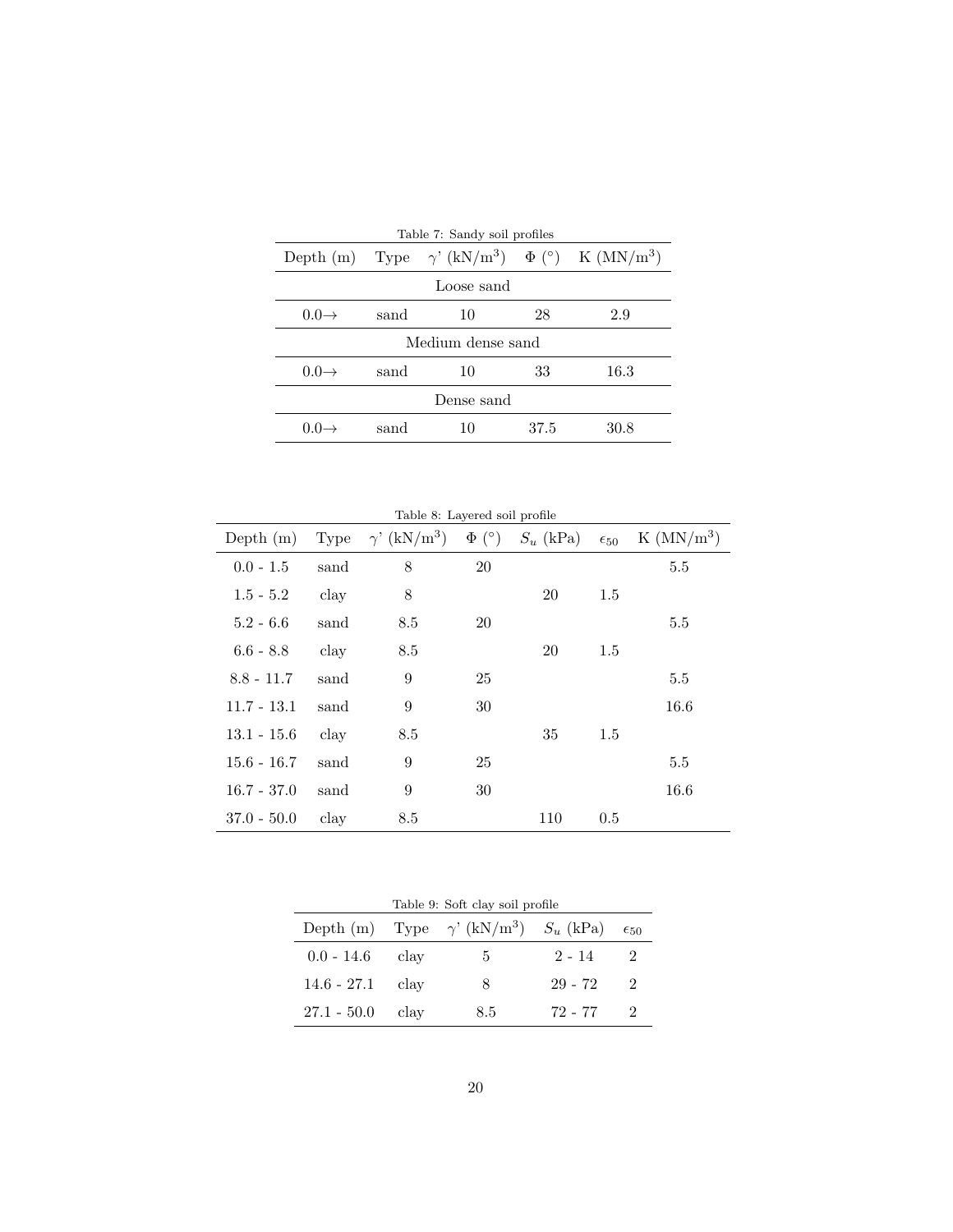obtained from the wave elevation equation [\(9\)](#page-14-1). The turbulence intensity also causes randomness in the wind speeds and thereby aerodynamic loads. There- fore, the average response needs to be obtained for ensemble of realizations or Monte Carlo simulations. Pseudo-random number generators are generated to realize time series of wind and wave loading. The use of this approach en- sures the reproduction of the same time series, by using the same random seed [\[9\]](#page-39-6). Variation in the random seed results in the realizations of different time series for the given set of wind (or wave) parameters, which causes epistemic uncertainties during load and response computations [\[64\]](#page-45-6). Such uncertainty  $\frac{389}{100}$  may be eliminated by increasing the sample size, *i.e.*, by performing a large number of simulations with varying random seeds. The present study makes use of 25 Monte Carlo simulations of wind and wave time series for each load case. Each simulation is performed for a duration of 600 s as the wind speed averages are usually range for 10−min. In order to show the number of sam- ples necessary to obtain reasonable ensemble averages, a representative figure for statistics of tower top deflection response is shown in Figure [5.](#page-21-0) The figure shows that with increase in number of ensemble size of Monte Carlo samples the ensemble averaged statistics converges. Therefore, the ensemble size is chosen as 25 for future calculations. One should note that due to inhomogeneity of the soils and non-linear interaction due to pile-soil springs, the skewness and kurtosis changes considerably with respect to fixed base. One of the reasons that non-Gaussianity effect is changed is due to the additional flexibility of the soils which may lead to change of natural frequency.

#### 5. Numerical Illustrations

 This section deals with the variation of structural responses on the jacket supported OWT arising from different soil and load conditions. The lateral displacement plots are shown with respect to the center line (vertical axis) of the jacket which is shown through Figure [6.](#page-22-0) It shows the vertical levels at where the response is measured along the jacket and tower. Also the the plan figure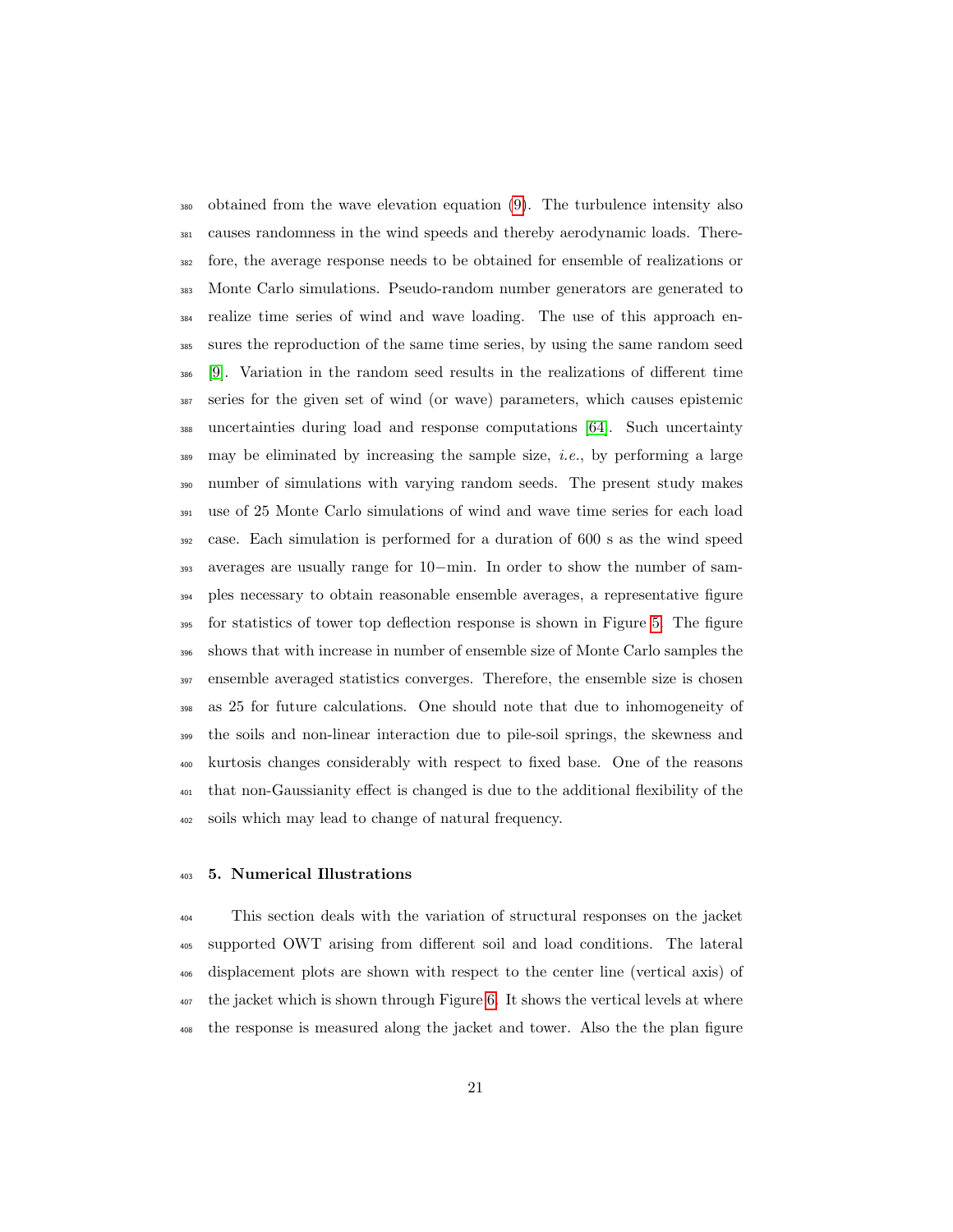

<span id="page-21-0"></span>Figure 5: Convergence of statistical parameters for tower top deflection with increasing seeds

<sup>409</sup> shows the exact location where the response is measured. The plots use an <sup>410</sup> exaggerated horizontal scale for a better visibility of the response.

### <sup>411</sup> 5.1. Variation of response with angle of internal friction

 Three types of sandy soil, differentiated on the basis of the angle of internal friction are considered - dense, medium dense and loose sands. In USFOS, soil 414 stiffness is obtained as the initial slope of the  $p - y$  curves. For sands, the 415 initial slope of the  $p - y$  curves are developed as per the API recommendations and they are dependent on the angle of internal friction. Thus, an increase in the angle of internal friction gives stiffer soils with greater soil-pile resistance accompanied by a reduction in the response to loading. It may also be noted that the unit weight of the soil has a minimal bearing on the initial slope of the  $p - y$  curves.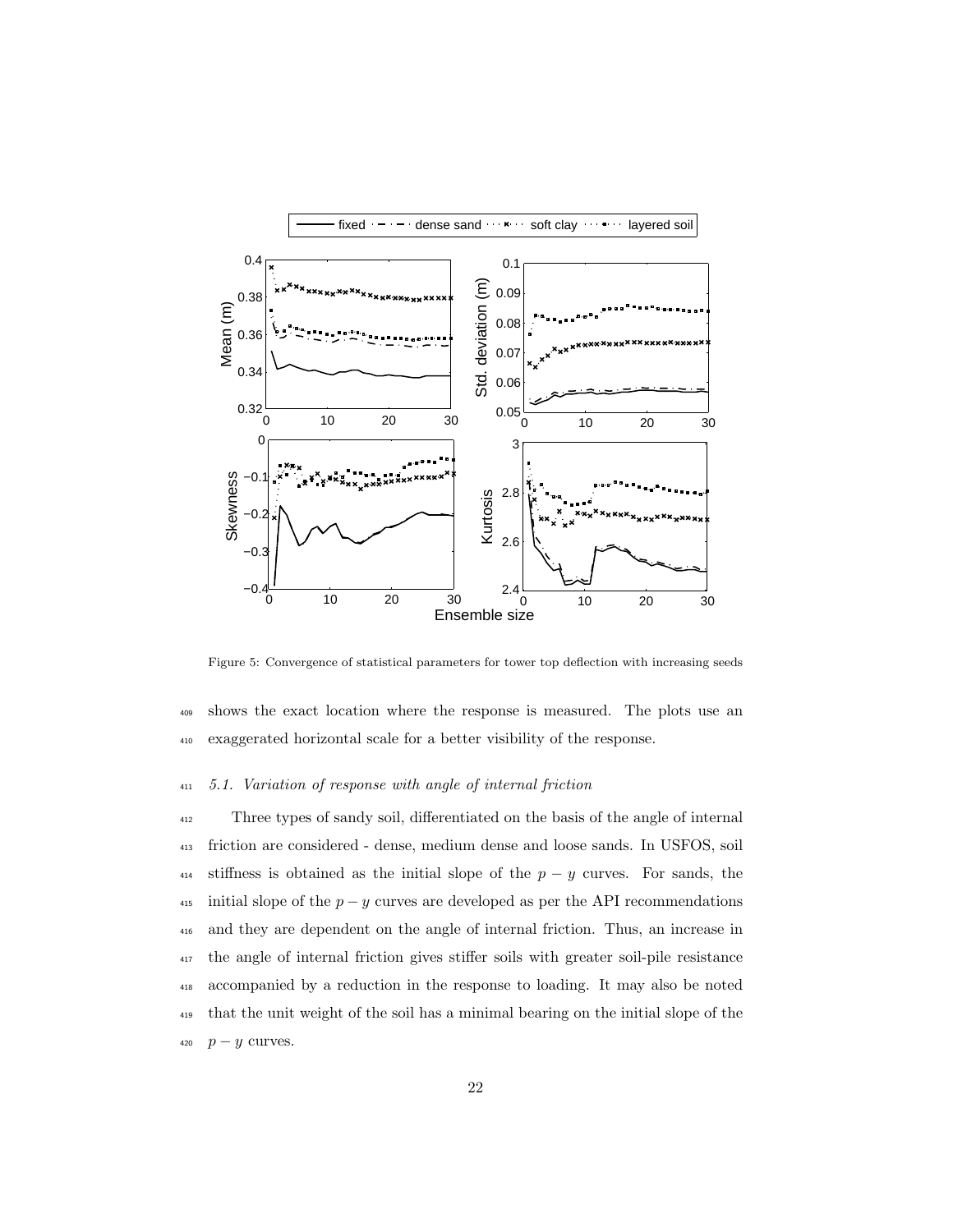

<span id="page-22-0"></span>Figure 6: The locations at which responses are being measured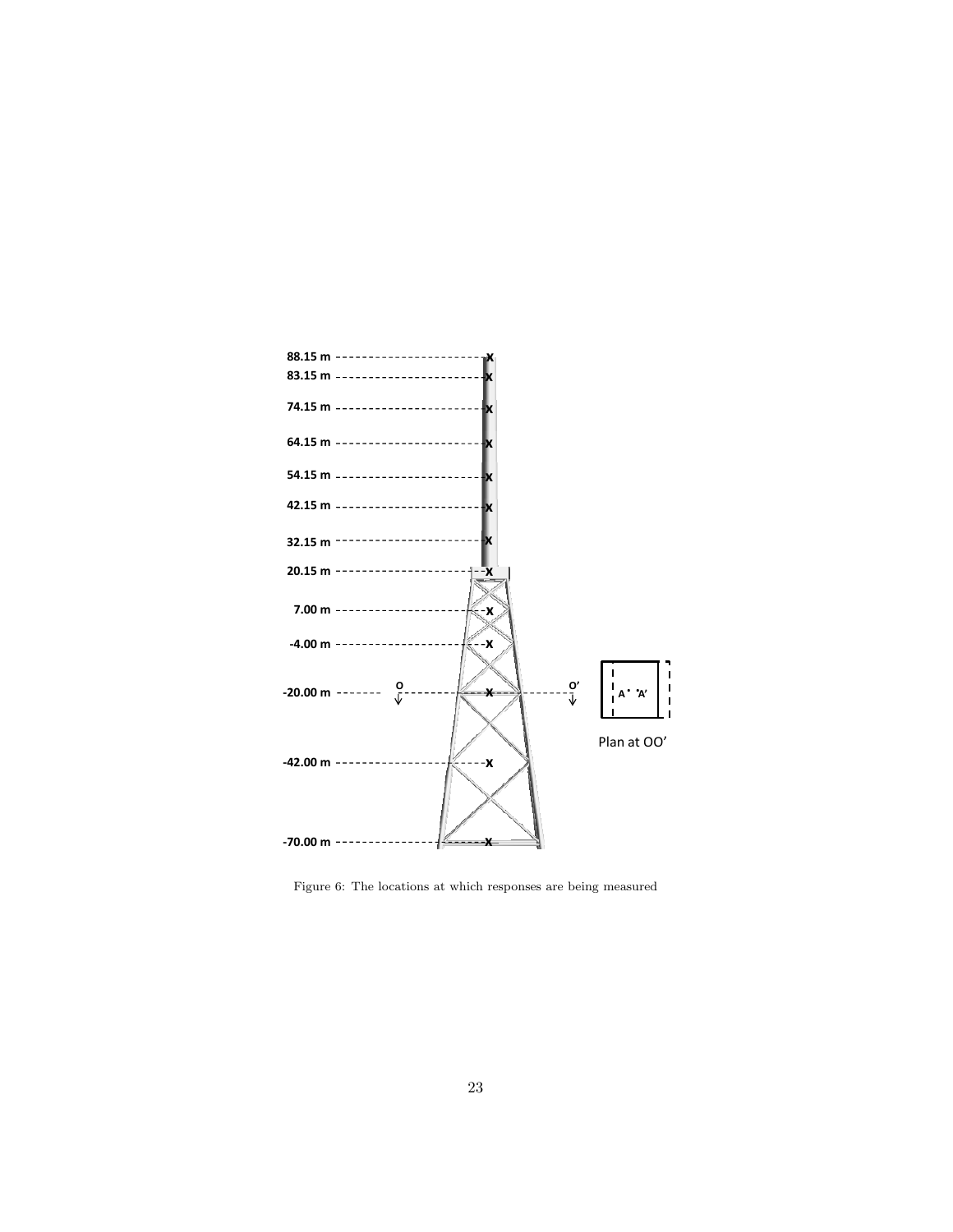<span id="page-23-0"></span>

|              | Table 10. Pile top displacements in sand<br>Type of sand Pile top displacement (cm) |
|--------------|-------------------------------------------------------------------------------------|
| Dense        | 0.1                                                                                 |
| Medium dense | 0.3                                                                                 |
| Loose        | 10                                                                                  |

 $\frac{421}{421}$  Wind and wave conditions corresponding to the rated wind speed of 11.4 m/s (Load Case 2, cf. Table [6\)](#page-18-0) are imposed on the structure. The rated wind speed corresponds to the first time maximum power output is achieved by the turbine [\[44\]](#page-43-6). Figure [7](#page-24-0) shows the ensemble averaged maxima of the lateral response of the jacket supporting the NREL 5 MW OWT in sandy soils of varying stiffness. Though the stiffness changes across the three sandy soil profiles, a significant variation in the lateral displacement of the structure, along the tower, is not visible. However, below the MSL, there is a marginal increase in response with reduction in stiffness of the sandy soil (up to ten times for loose sand). This can be observed from the maximum pile top displacement values at the mudline, shown in Table [10.](#page-23-0) As the sandy profile, do not affect the responses, the further analysis considers in the study the dense sand profile only.

# 5.2. Influence of SSI

 As mentioned in the introduction, OWTs supported on jackets have often been studied as fixed bottom structures and the contribution of SSI is ignored. Under such an assumption, the legs of the substructure are pinned to the mud- line. In the present section, the ensemble averaged maxima response of the OWT structure at the rated wind speed is investigated by pinning the legs to the mudline. This is compared with the response obtained by including the soil component, in Figure [8.](#page-25-0) As opposed to a fixed based model, introduction of soil induces a certain degree of flexibility into the system, thereby resulting in an escalation of response, the magnitude of which, is dependent on the stiffness of the soil.

As observed from Figure [8,](#page-25-0) the stiffer dense sand has a lateral response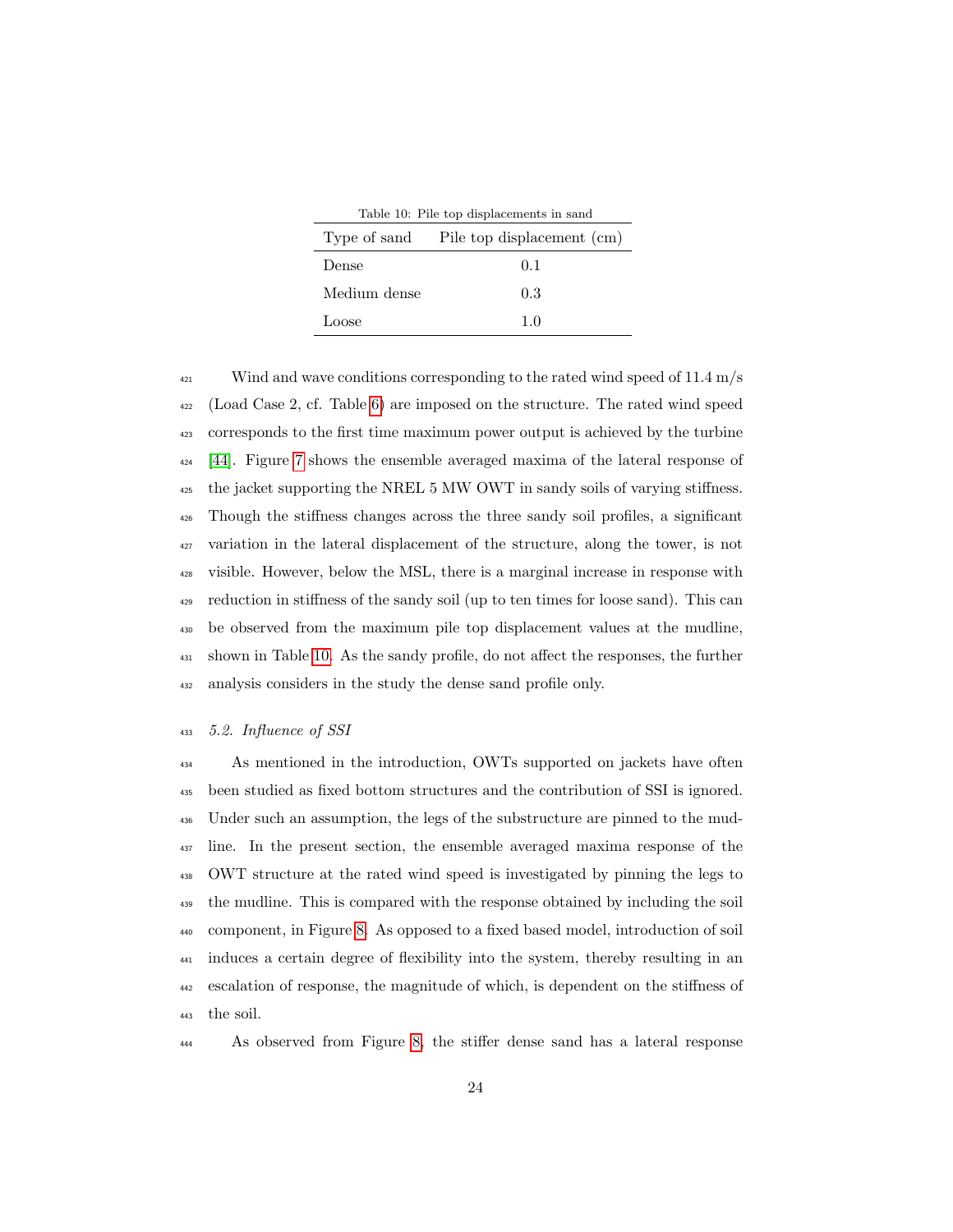

<span id="page-24-0"></span>Figure 7: Variation of ensemble-average of maxima of lateral displacement for various types of sand

 marginally greater than that of the fixed OWT. However, offshore wind farms may not always be sited on such uniform, ideal soil profiles and this necessitates the analysis of OWTs using realistic soil data, which may be layered. Here, the center line displacement profile of the layered and soft clay are significantly higher than that of the fixed case. The lateral displacement is mainly governed by the soil strength in the uppermost layers. Both the layered soil and soft clay have weaker layers immediately beneath the mudline and are prone to excessive displacement. The values of maximum displacement at the major design levels of the jacket, under various soil conditions, for the sea-state corresponding to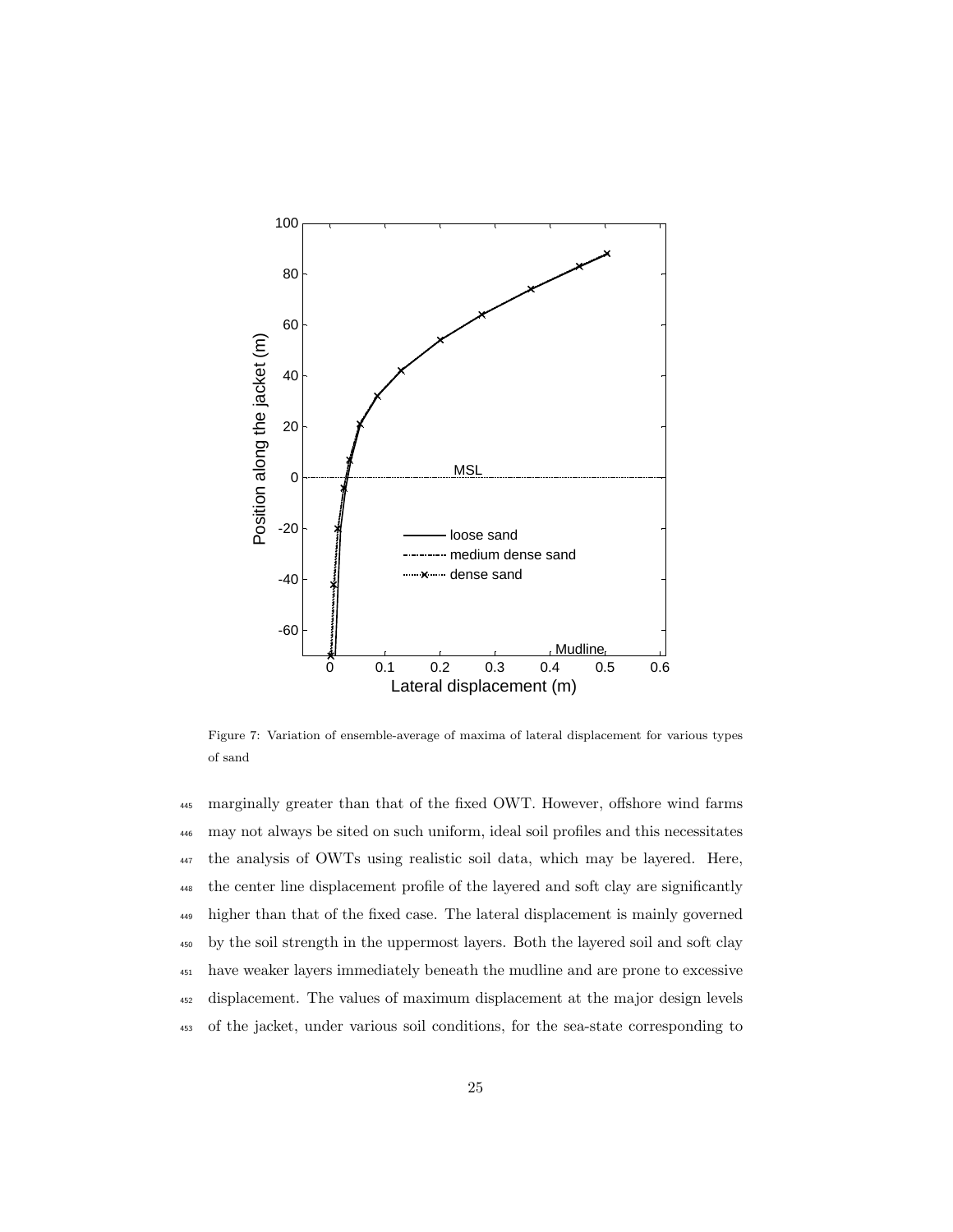

<span id="page-25-0"></span>Figure 8: Influence of SSI in OWT analysis

 the rated wind speed (Load Case 2, cf. Table [6\)](#page-18-0) are listed in Table [11.](#page-26-0) Jackets in soft clay and layered soils have tower-top lateral deflections which exceed that of the fixed case by 25% and 30% respectively. Thus, ignoring the influence of SSI could result in underestimation of the lateral displacement profile of the OWT structure.

# <sup>459</sup> 5.3. Influence of sea-state variation

<sup>460</sup> Here, the impact of environmental loading conditions on the response of <sup>461</sup> the OWT jacket, sited in different soils, is investigated. Winds account for the <sup>462</sup> generation of ocean waves (in addition to swells) and hence, the correlation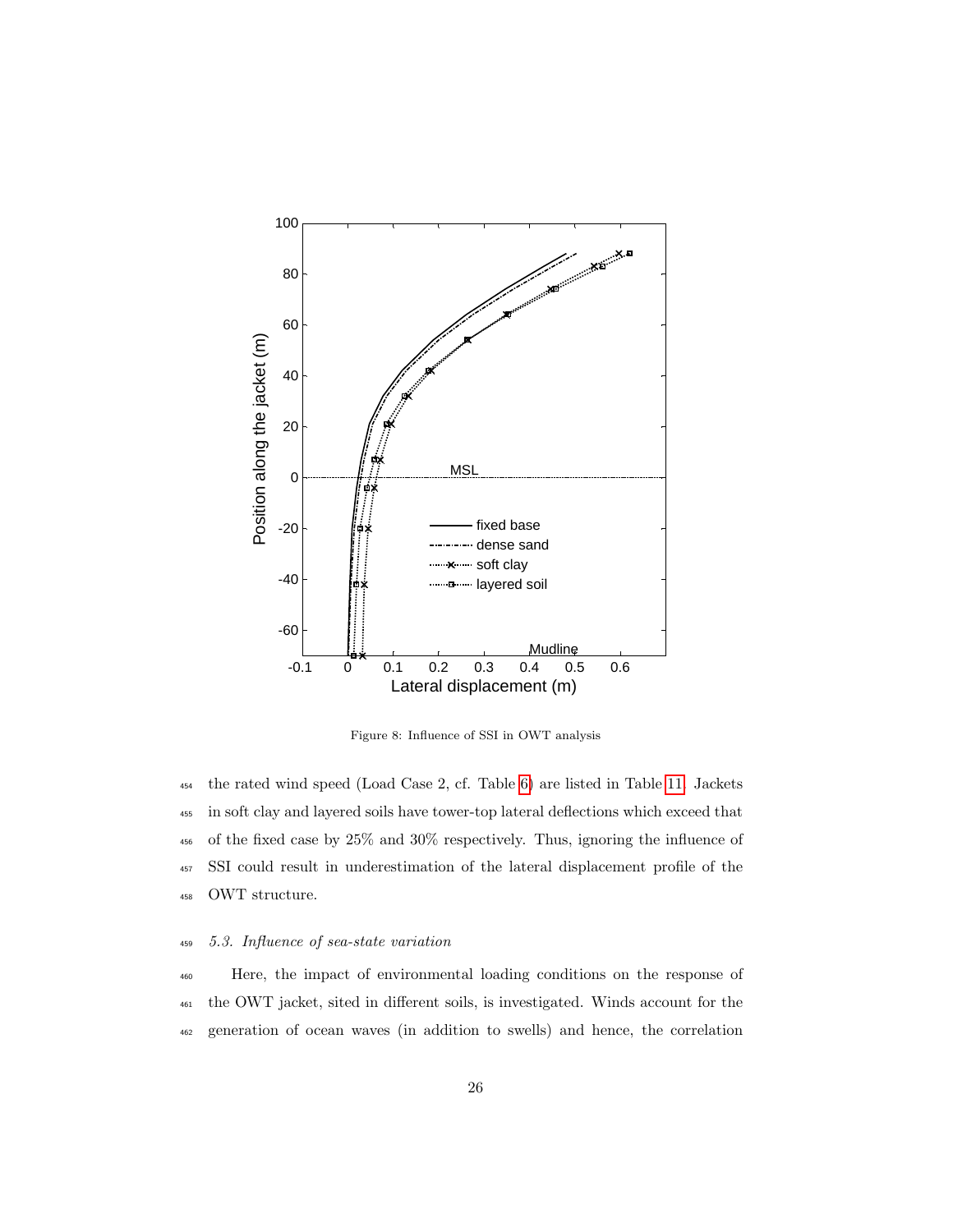| Soil type  | Tower top $\rm (cm)$ | Jacket top $\text{(cm)}$ | Pile top (cm) |
|------------|----------------------|--------------------------|---------------|
| Fixed base | 48.0                 | 4.7                      | 0.0           |
| Dense sand | 50.3                 | 5.5                      | 0.1           |
| Soft clay  | 59.7                 | 10.0                     | 3.4           |
| Layered    | 62.1                 | 8.5                      | 1.4           |

<span id="page-26-0"></span>Table 11: Displacements along the jacket at rated wind speed

 between them cannot be ignored. Four load cases as defined in Table [6](#page-18-0) are analyzed and the results are presented in figures [9,](#page-27-0) [10](#page-29-0) and [11](#page-30-0) respectively for dense sand, soft clay and layered soil. Figure [12](#page-31-0) is a combination of plots showing the performance of the OWT jacket supported in various soil types, under the effect of different load cases.

 The displacement patterns follow a similar trend - lateral displacements in- crease with increase in wind speed up to the rated wind speed (*i.e* from 6 m/s to  $470 \quad 11.4 \text{ m/s}$ . Beyond the rated wind speed, there is a reduction is tower displace- ment, as the wind turbine control systems come into play, limiting the loads at the tower top, for higher wind speeds (Load Case  $3 - 24$  m/s, cf. Table [6\)](#page-18-0). For extreme winds, above the cut-out wind speed of 25 m/s (*i.e* Load Case 4 - $45 \text{ m/s}$ , cf. Table [6\)](#page-18-0), the wind turbine system is shut down (parked rotor) with no power production, so as to prevent failure [\[44\]](#page-43-6), and this results in moderate tower displacements.

 The wave loads on the structure, increase from Load Case 1 to Load Case 4, as shown in Table [6.](#page-18-0) From Figure [9,](#page-27-0) it can be noted that the variation of horizontal displacement below the MSL, with increasing wave loads, is nomi- nal, for dense sand, due to its high stiffness values. However, the displacement progressively increases with increasing wave parameters, in the case of soft clay (Figure [10\)](#page-29-0), and to an extend, for layered soil (Figure [11\)](#page-30-0). The relative dis- placement of the structure, below the MSL, under the influence of wave loads of different magnitudes are clearly visualized in Figure [12.](#page-31-0) The maxima of displacements along the OWT structure, corresponding to the different cases of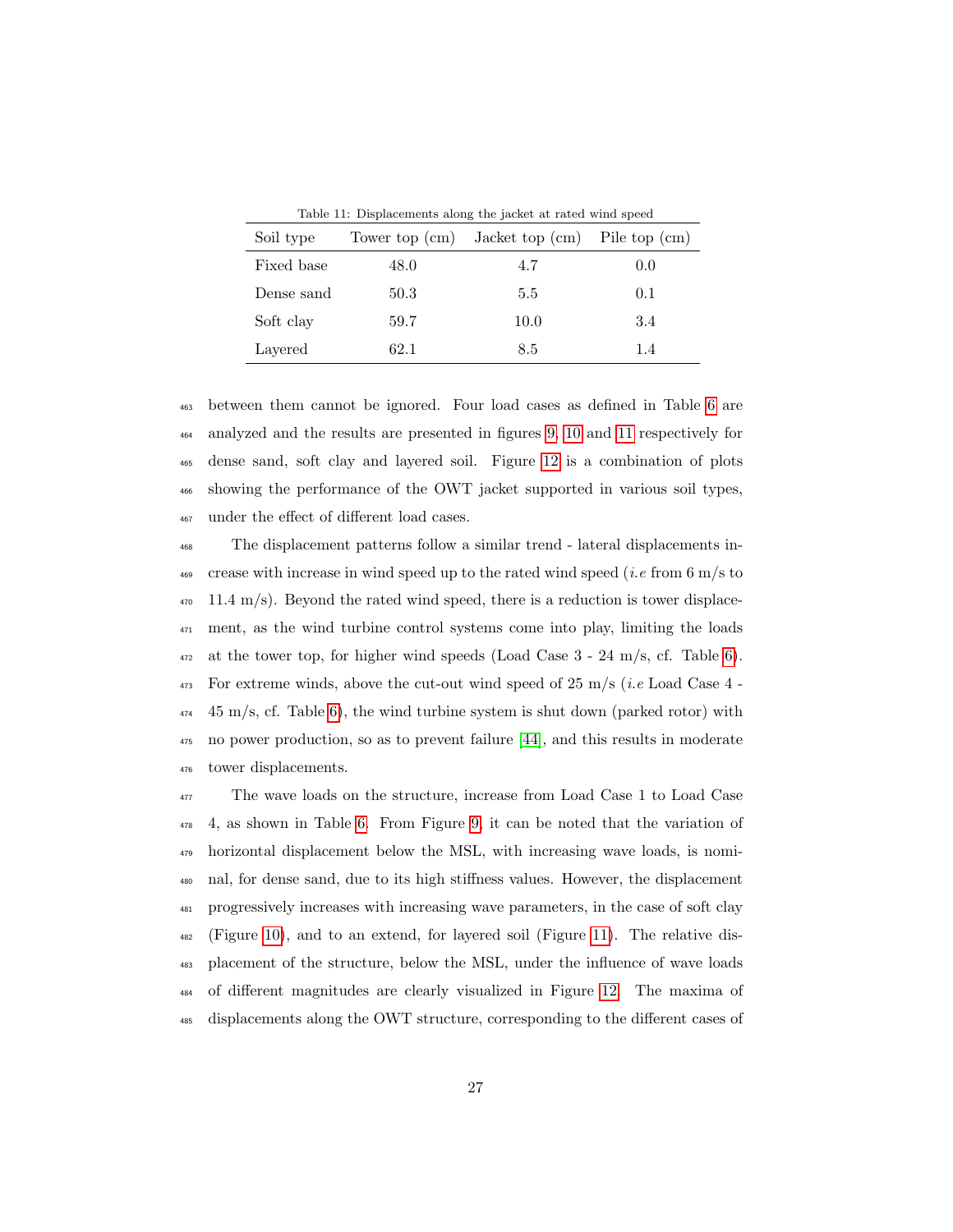

<span id="page-27-0"></span>Figure 9: Response variation with sea state - dense sand

 environmental loads are detailed out in Table [12.](#page-28-0) Owing to their reasonably low stiffness values, variations in displacements, of the order of 50% are observed, in the case of soft clay and layered soil, when compared with that of dense sand. In order to show the variation of the random response with sea states for different stiffness of sand, the ensemble averaged response (tower-top displace- ment) statistics is shown in Figure [13\(a\).](#page-32-0) The ensemble averaged tower-top displacement statistics for different soil profiles is correspondingly shown in Fig- ure [13\(b\).](#page-32-1) For layered soil, one can observe very high standard deviation in the response compared to the other soil profiles due to inhomogeneity. Moreover the soil nonlinearity also contributes in making the response non-Gaussian which is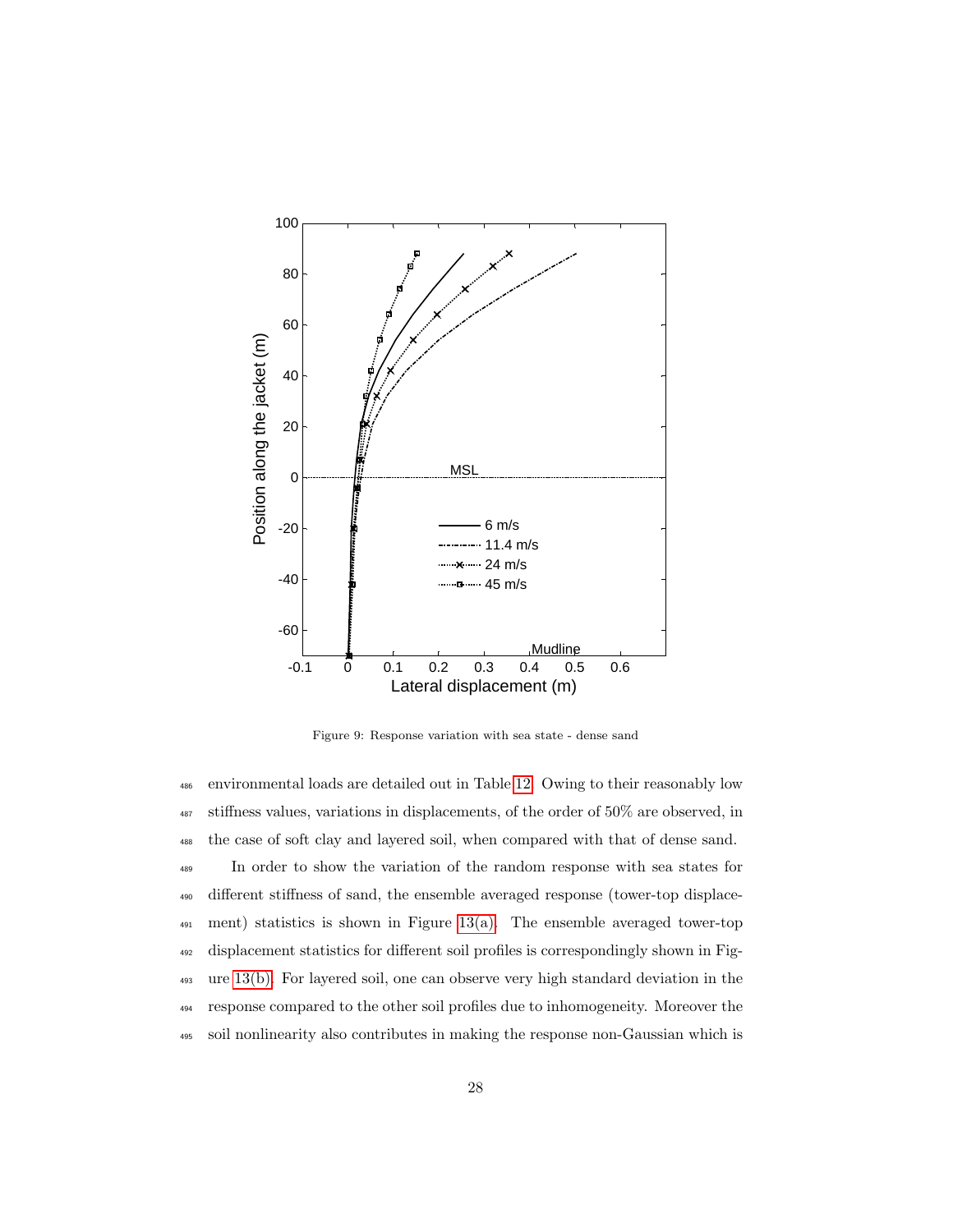| Load Case        |          | Tower top $(cm)$ Jacket top $(cm)$ Pile top $(cm)$ |         |
|------------------|----------|----------------------------------------------------|---------|
| Dense sand       |          |                                                    |         |
| $\mathbf{1}$     | 25.6     | 2.9                                                | 0.1     |
| $\overline{2}$   | 50.3     | $5.5\,$                                            | 0.1     |
| 3                | $35.5\,$ | $4.2\,$                                            | 0.2     |
| $\overline{4}$   | 15.3     | $3.3\,$                                            | 0.3     |
| Soft clay        |          |                                                    |         |
| $\mathbf{1}$     | 28.7     | 3.9                                                | 2.1     |
| $\overline{2}$   | 59.7     | 9.6                                                | 3.4     |
| 3                | 48.3     | 9.5                                                | 5.0     |
| $\overline{4}$   | 18.8     | 5.9                                                | $5.2\,$ |
| Layered soil     |          |                                                    |         |
| $\mathbf{1}$     | 39.8     | 7.6                                                | 1.0     |
| $\overline{2}$   | 62.1     | 8.5                                                | 1.4     |
| $\boldsymbol{3}$ | 37.0     | 4.6                                                | 1.1     |
| $\overline{4}$   | 27.9     | 6.3                                                | 1.4     |

<span id="page-28-0"></span>Table 12: Displacements along the jacket for all load cases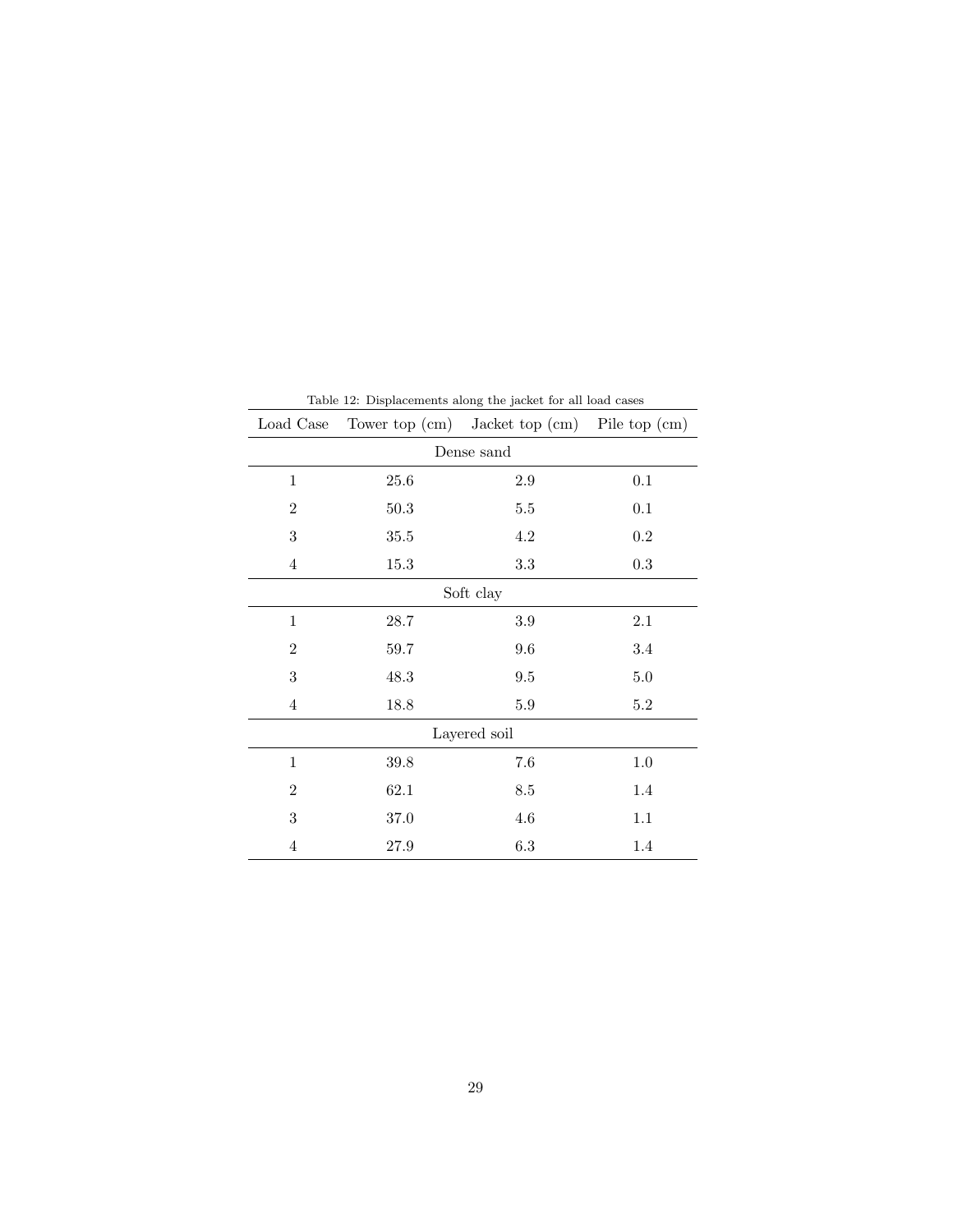

<span id="page-29-0"></span>Figure 10: Response variation with sea state - soft clay

 amply seen as the averaged kurtosis is less than 3.0 for soil-profiles. Also note that the response is negatively skewed (*i.e.*, mean is less than median) before the rated wind speed and positively skewed (*i.e.*, mean is greater than median) beyond the rated wind speed. This is primarily due to effect of response being controlled after the rated wind speeds to obtain optimum power. Near the rated wind speeds, one observes large displacement compared to the other cases.

#### <sup>502</sup> 5.4. Ultimate strength analysis

<sup>503</sup> Pushover analyses were conducted on the jacket supporting the OWT, for a  $_{504}$  –  $100$  year survival load case, specified by a sea state of  $H_s = 16~\mathrm{m}$  and  $T_p = 18~\mathrm{s}.$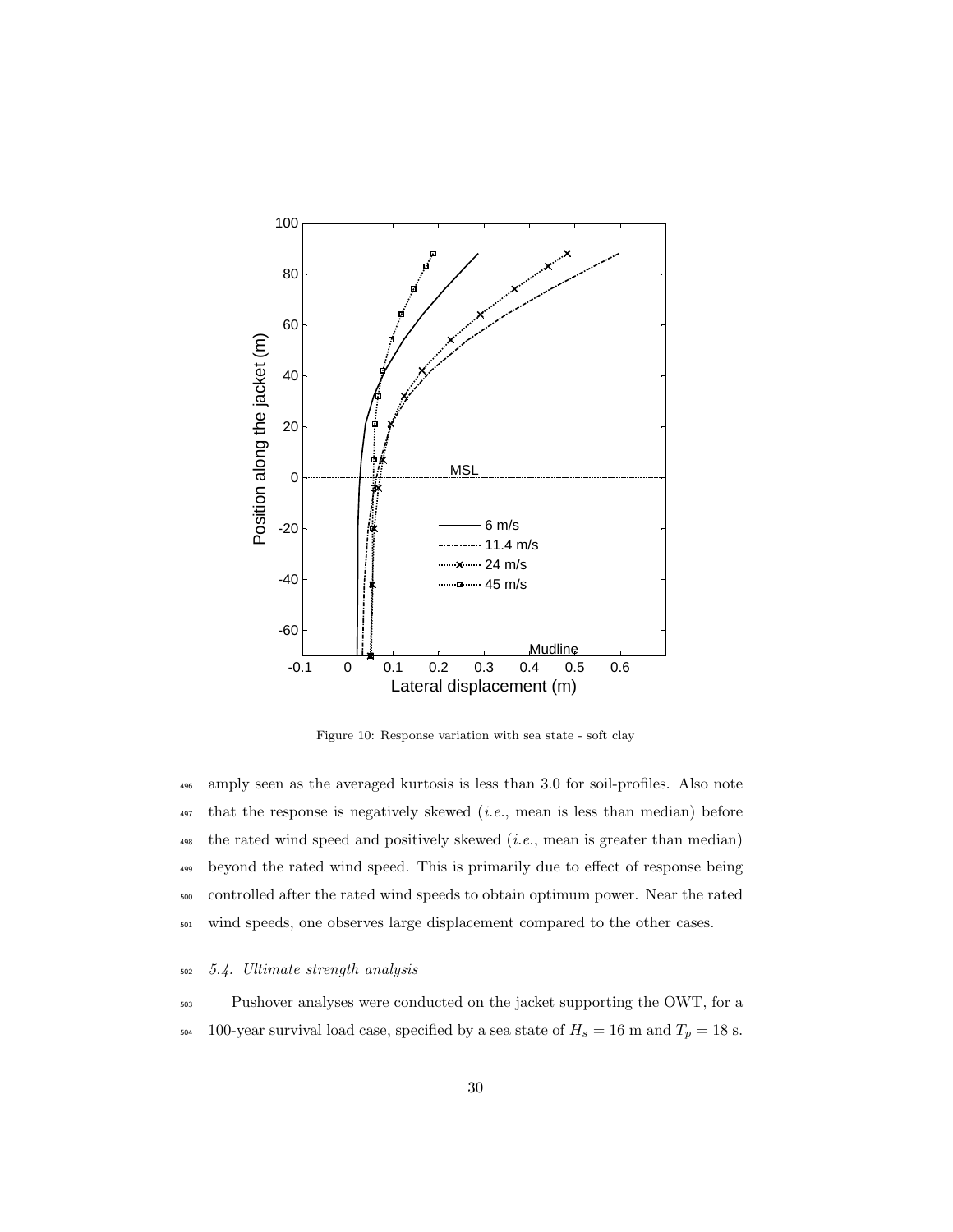

<span id="page-30-0"></span>Figure 11: Response variation with sea state - layered soil

 Stokes 5−th order wave theory was used for the analysis. Wind load at the hub- height was disregarded. The self weight of the jacket and turbine were initially applied, followed by gradual increment of the wave load to induce global collapse of the jacket. Figure [14](#page-33-0) shows the pushover curves for jackets sited in three different soil conditions. Global displacement along the horizontal axis refers to the displacement at the base of the tower. The curves are plotted up to the points of maximum curvature, which are representative of the respective yield strengths. In all three cases, system failure is propagated through failure in the soil - the jacket members do not reach their yield values. Thus, the ultimate strength is simply a function of the soil stiffness.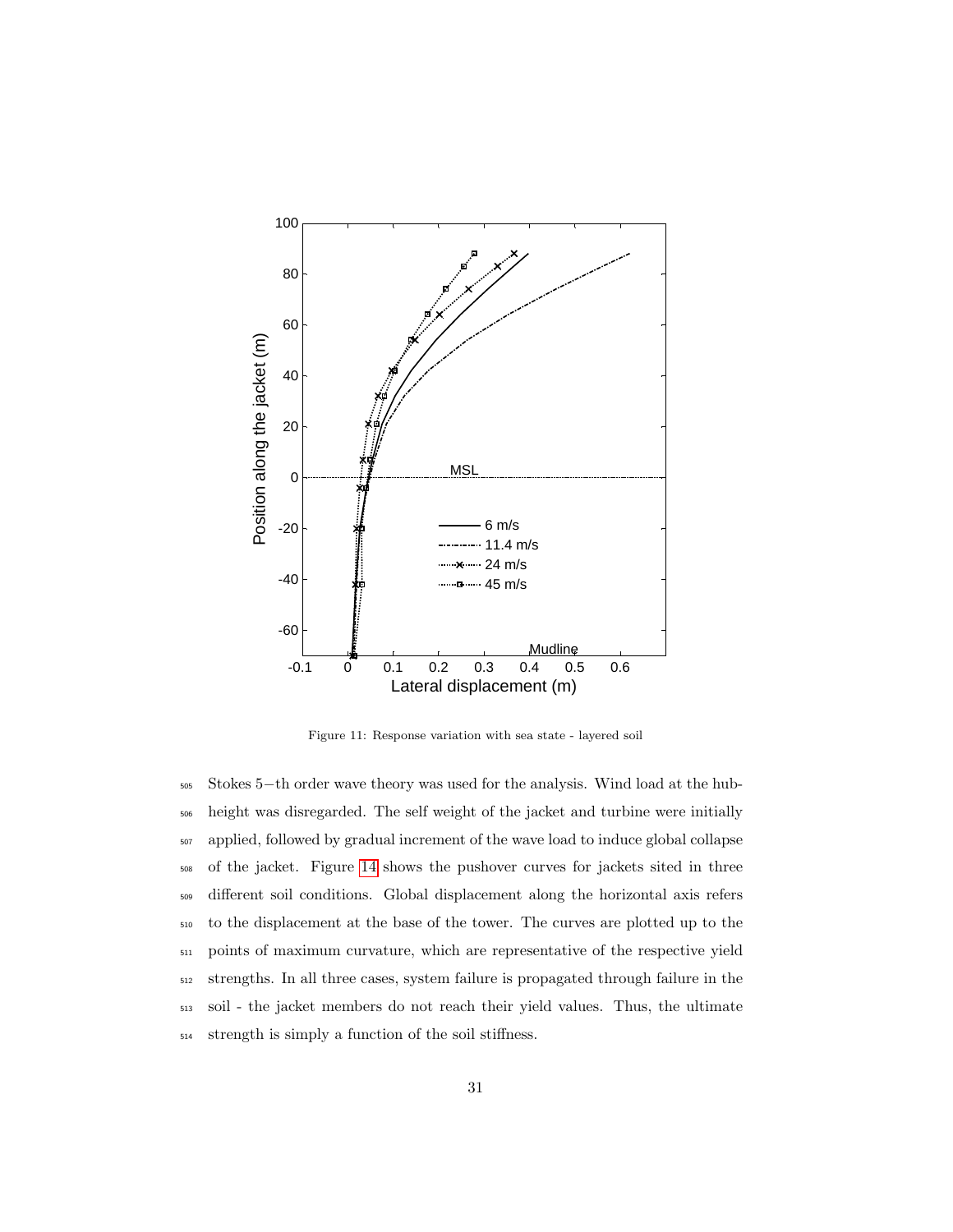

<span id="page-31-0"></span>Figure 12: Response variation with sea states and soils

 In order to gain a better insight into the mechanics of pile-soil interaction, pushover analyses were done for individual piles embedded in the soils under consideration. The piles are considered to be vertical, with a length of 45m and diameter of 1.8 m. A pile head lateral load of 2 MN was used; this value is representative of the maximum lateral shear at the legs of a fixed jacket during aerodynamic-hydrodynamic analysis in FAST. Piles are pushed to a target pile top displacement of 5% of the diameter i.e 0.09 m and the results are plotted in Figure [15.](#page-34-0) The softer soils (clay and layered) attains the target displacement at lower load values. However, the pile embedded in dense sand reaches the target displacement only after excessive loading - the response proceeds to the nonlinear regime.

 Also, an attempt has been made to study the failure mechanism of piles embedded in varying soil profiles. The target displacement is not considered, in this case and the piles are pushed to failure. The respective displacement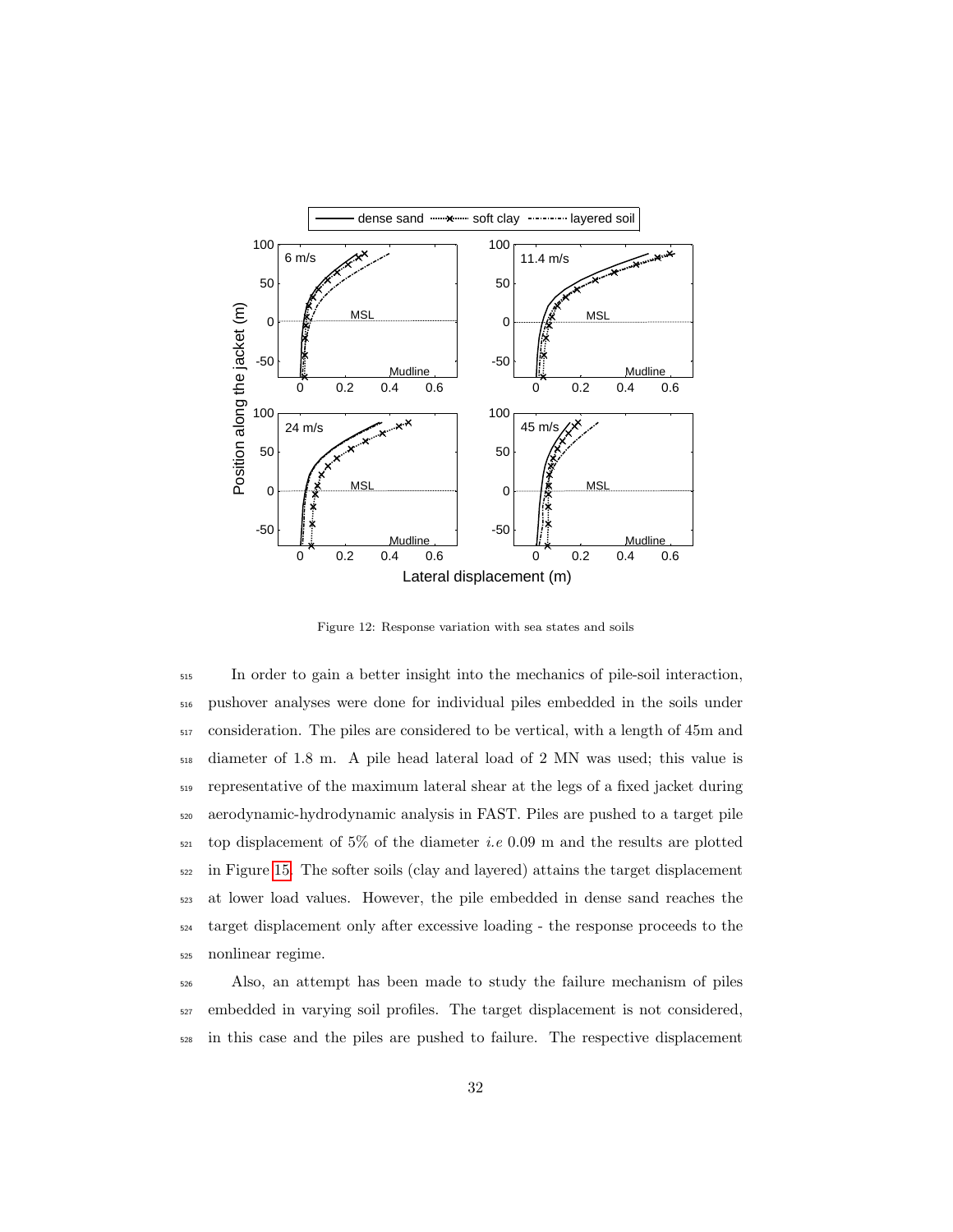

(a) Variation with angle of internal friction for sands

<span id="page-32-0"></span>

(b) Variation with fixed base and soil profiles

<span id="page-32-1"></span>Figure 13: Ensemble statistics for variation of tower top displacement with sea states (For sea state  $1 - 4$  refer Table [6\)](#page-18-0) 33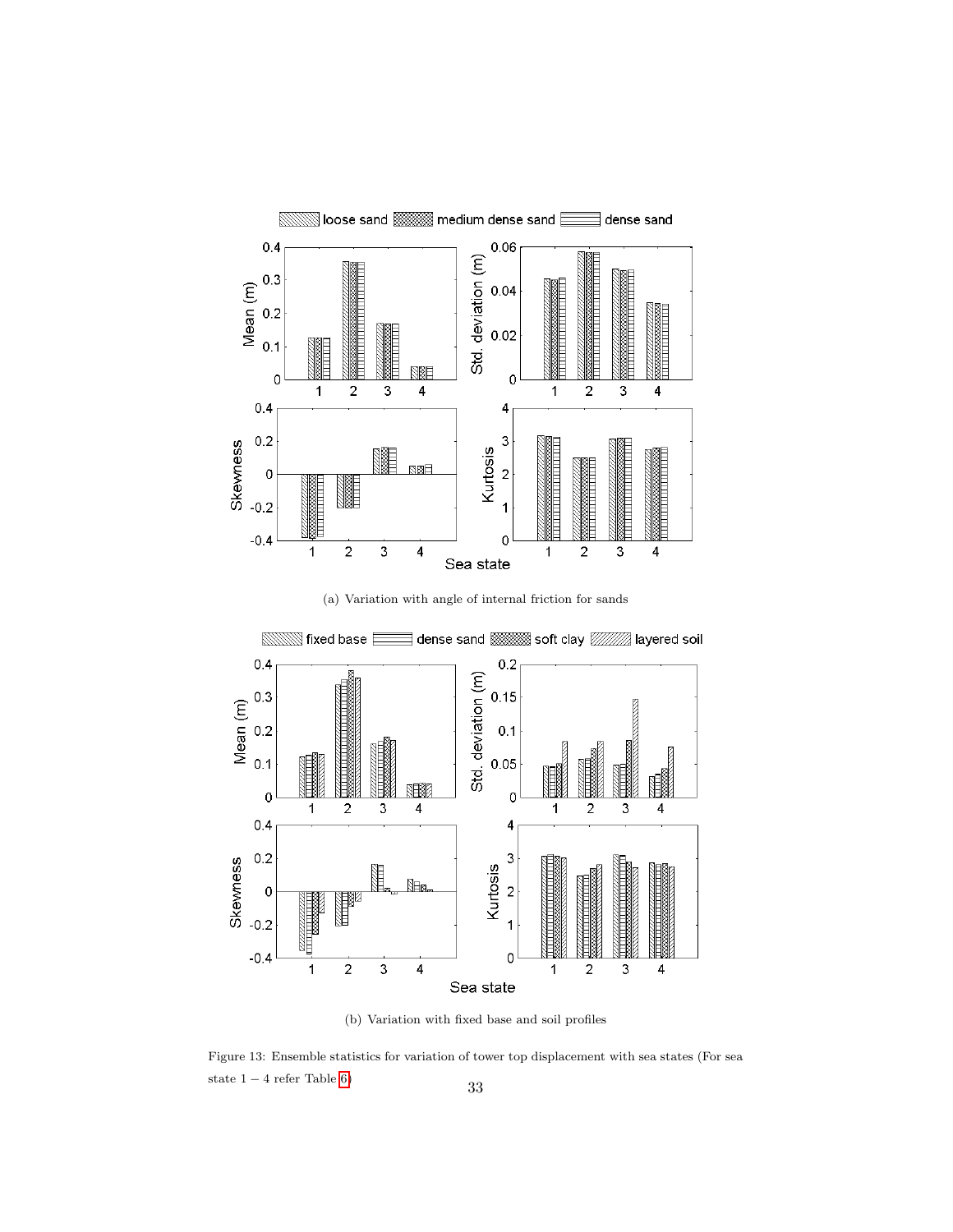

<span id="page-33-0"></span>Figure 14: Pushover analysis of OWT jacket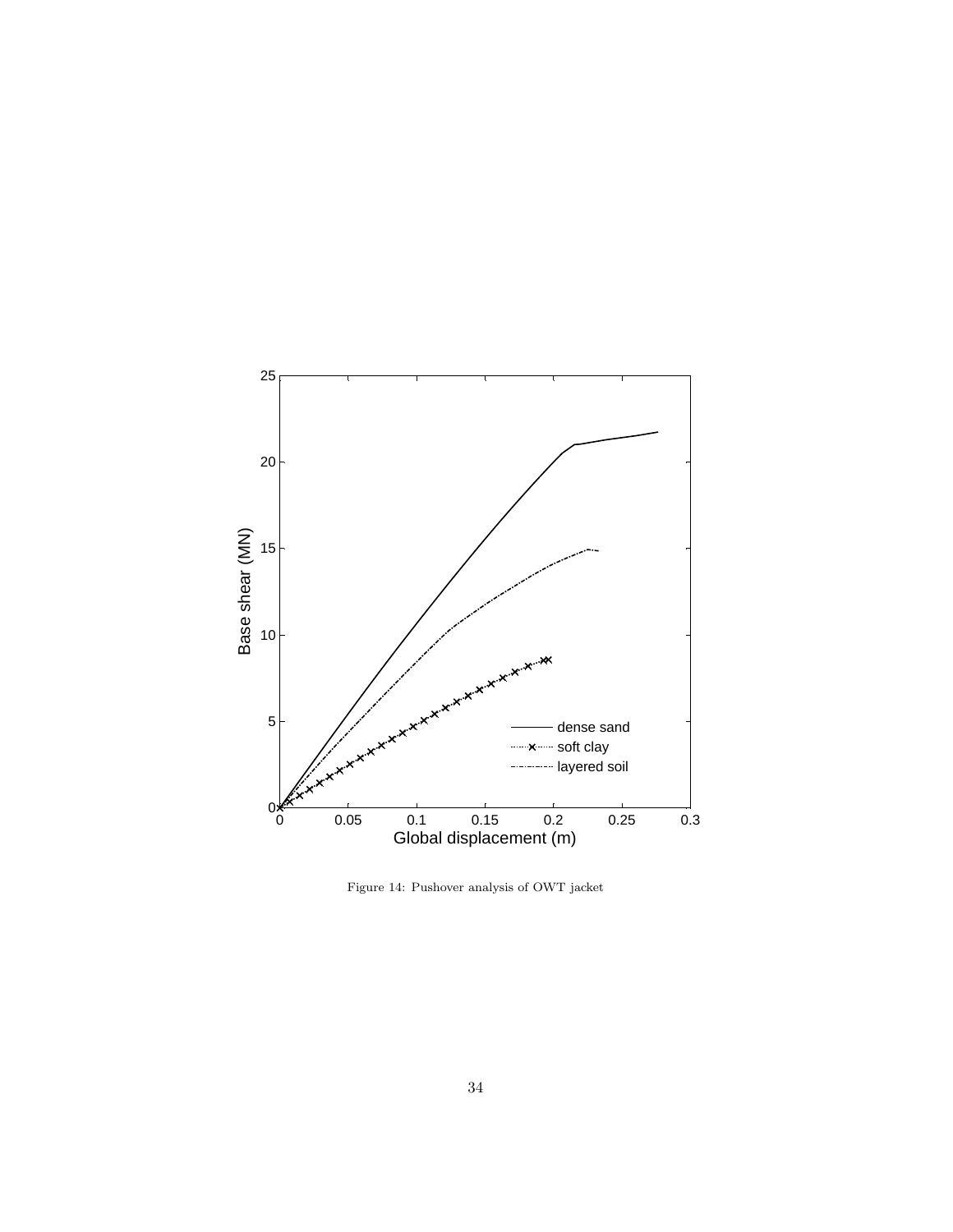

<span id="page-34-0"></span>Figure 15: Pushover analysis of only the piles (without the jacket) in different soils

 profiles are plotted against depth in Figure [16.](#page-35-0) The piles behave as flexible ones and failure is induced by bending and formation of plastic hinges in the member. The excessive lateral displacement of the pile in soft clay is due to the lower shear strength and stiffness values in the upper layers.

# 5.5. Effect of stiffness degradation

 The influence of cyclic loading effects on the response of piles supporting the OWT jacket, is investigated, with reference to the dense sand profile. OWTs are subjected to a combination of cyclic and dynamic loads. Cyclic loading on piles can result in stiffness variations in the soil surrounding the pile, leading to accumulation of pile head displacements [\[65,](#page-45-7) [16\]](#page-40-5). The API guidelines attempt to account for cyclic loading, by introducing an empirical factor of 0.9, in the  $_{540}$  derivation of p-y curves for sand [\[13\]](#page-40-2). In the present study, the effects of cyclic loading on piles in sand has been incorporated using the Deterioration of Static p-y curve (DSPY) method [\[66\]](#page-46-0). The DSPY method modifies both the soil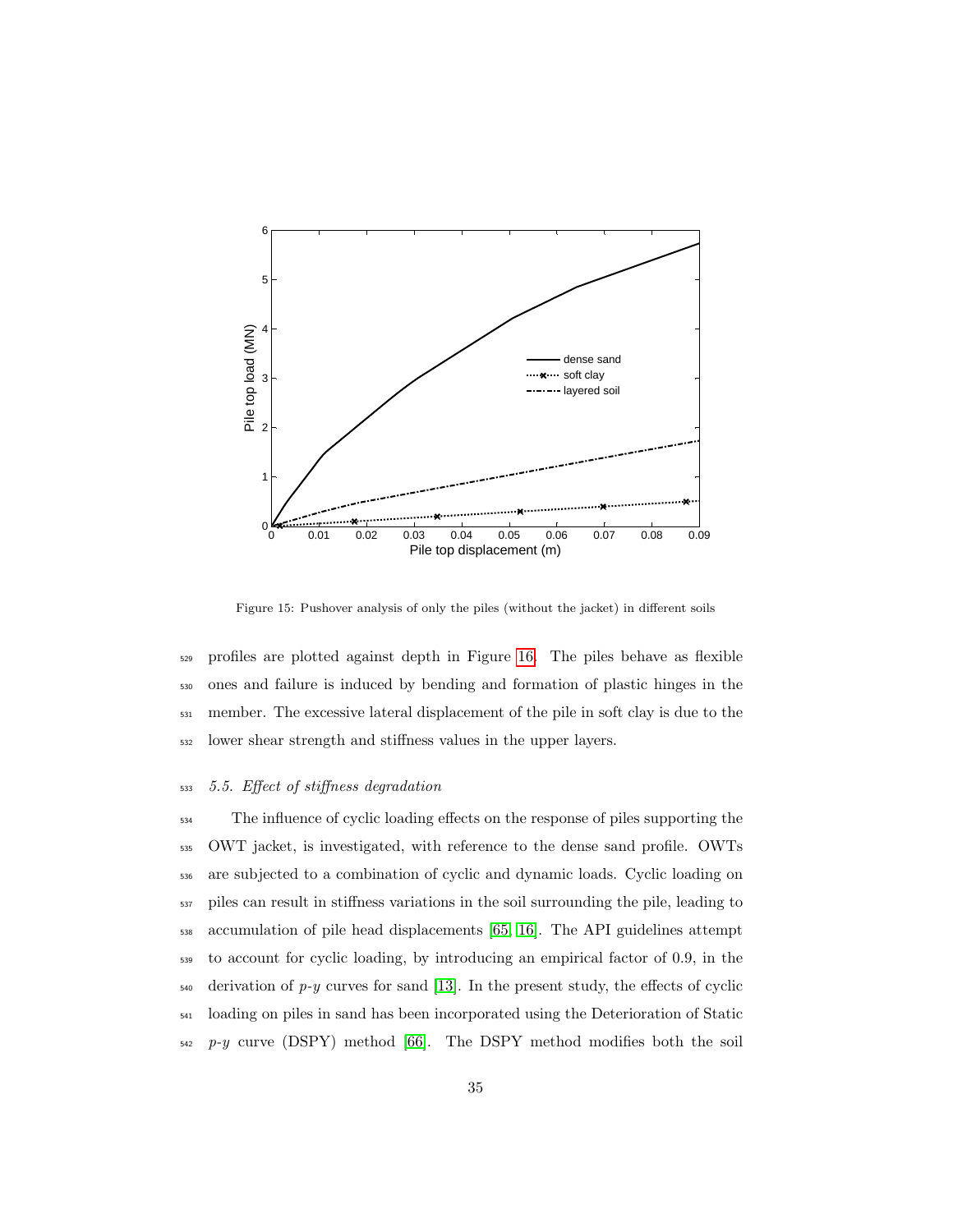

<span id="page-35-0"></span>Figure 16: Pile profile at failure

 resistance, p and the soil deflection, y of a static nonlinear p-y curve, by taking into consideration, factors such as the type and number of load cycles, density of soil and method of installation of the pile. One-way cyclic loading is assumed as a conservative measure [\[67\]](#page-46-1) and the piles are considered to be driven into the sandy soil.

 Figure [17](#page-36-0) shows the variation in the lateral displacement along a pile sup- porting the jacket OWT in dense sand, with increase in number of load cycles. Extreme wind speed conditions (Load case 4) are considered. Two sets of val- ues are considered for the number of cycles - 100 and 500, and corresponding degraded  $p-y$  curves from DSPY are used. The increase in lateral displacement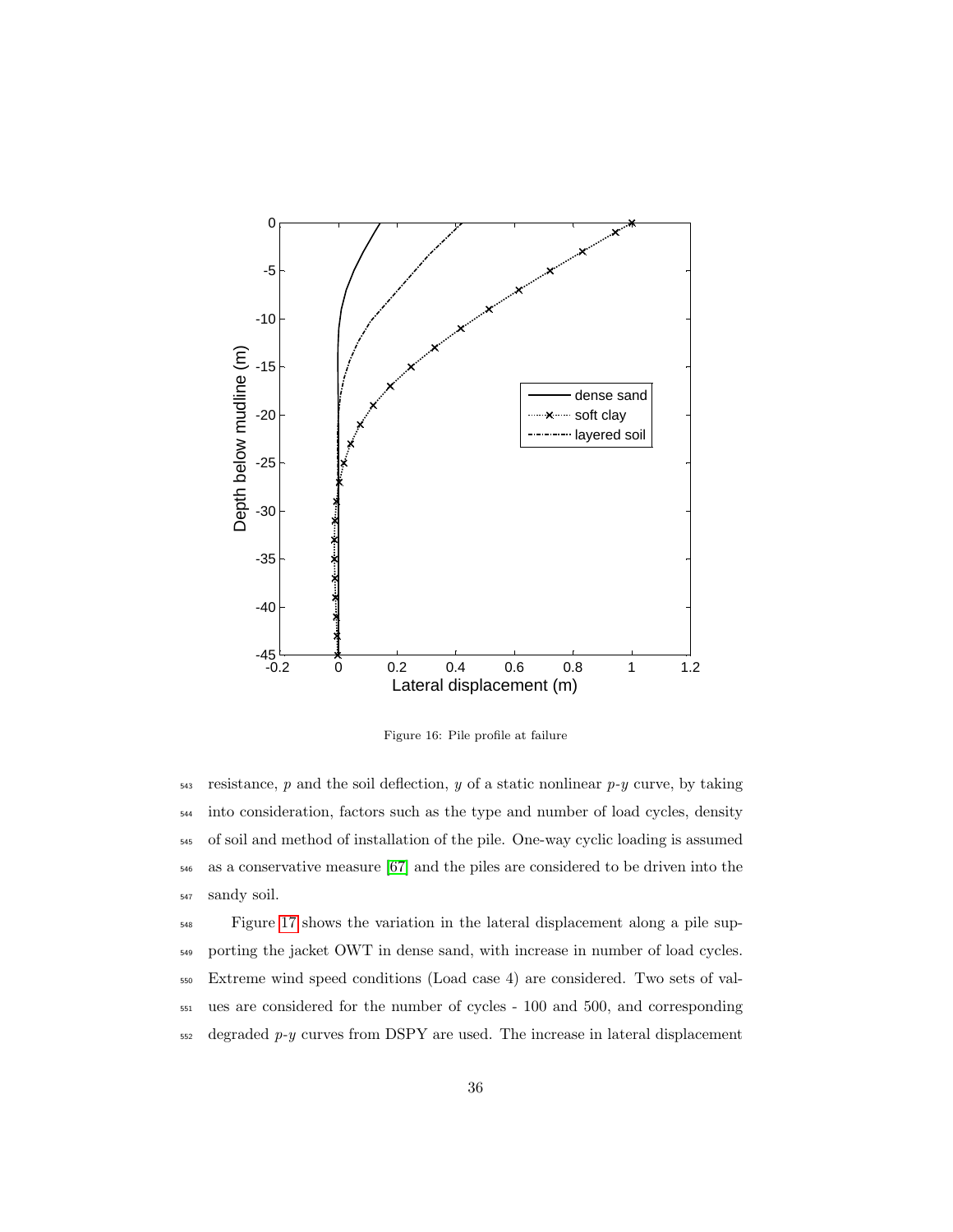

<span id="page-36-0"></span>Figure 17: Effect of soil stiffness degradation

 with the number of load cycles is confined to the upper layers alone. The pile head displacement for 100 and 500 cycles is greater than that for the static case by 35% and 50% respectively. It may be observed that displacement accumu- lation takes place at a lower rate, with increase in the number of load cycles, indicating the possibility of consolidation within the soil.

# <sup>558</sup> 6. Conclusions

<sup>559</sup> Various aspects of soil structure interaction (SSI) in a jacket supporting the <sup>560</sup> NREL 5 MW [\[26\]](#page-41-6) offshore wind turbine (OWT) has been numerically studied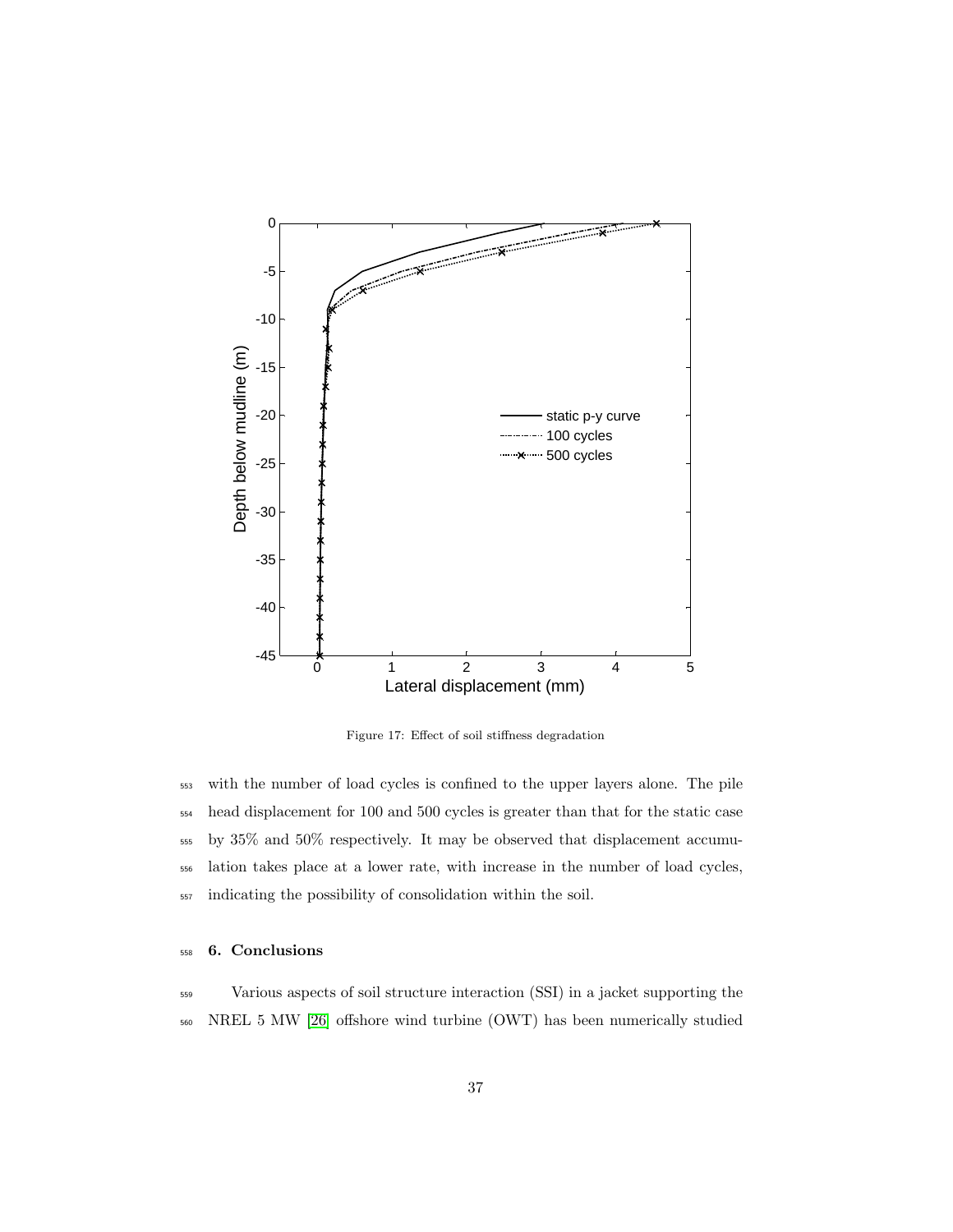by combining the aerodynamic loads obtained through FAST [\[28\]](#page-41-8) and hydro- dynamic load from USFOS [\[27\]](#page-41-7). The jacket is modelled using tubular beam  $\frac{563}{2}$  elements and SSI is incorporated in the analysis, through  $p - y$ ,  $t - z$  and  $Q - z$  curves. The soil profiles are modelled using nonlinear spring-to-ground elements attached to the pile. Three different soil compositions are considered - dense sand, soft clay and a layered profile. Three different wind conditions are studied within operational regime. The wind speeds are so chosen that one is below the  $_{568}$  rated wind speed ( $V_w = 6.0$  m/s), one at rated wind speed ( $V_w = 11.4$  m/s) and 569 the last one above the rated wind speed  $(V_w = 24 \text{ m/s})$ . Another condition of 570 extreme wind speed  $(V_w = 45 \text{ m/s})$  is studied for idling state of the turbine. The corresponding wave conditions are obtained using JONSWAP spectrum using the relations mentioned in [\[60\]](#page-45-2). The turbulent nature of the wind governed by Kaimal spectrum, the irregularity of the waves using JONSWAP spectrum and the soil nonlinearity contribute to the non-linear stochastic/random response. Time domain analyses are performed under these nonlinear random loads. By performing a convergence analysis, it is found that 25 Monte Carlo samples are enough for obtaining the ensemble averaged random response. Since the response is random, ensemble statistics are also reported which also show the non-Gaussian effects due to soil-effects and the applied loads.

One may draw the following conclusions, on the basis of this work:

 $\bullet$  including a soil-foundation model induces flexibility into the OWT system, thereby increasing the lateral response. For jackets in soft clay and layered soils, lateral displacements at the tower-top is greater than that of the  $\frac{584}{25}$  fixed base (jacket legs pinned to the mudline) configuration by 25 % and 30 % respectively. Such escalated responses can lead to violation of the serviceability limit states.

 $\bullet$  when installed in stiff soils (say, dense sand), the behaviour of the jacket- OWT closely follows that of a fixed-based configuration. The variation of the angle of internal friction for uniform sands resulted in marginal variation of lateral response.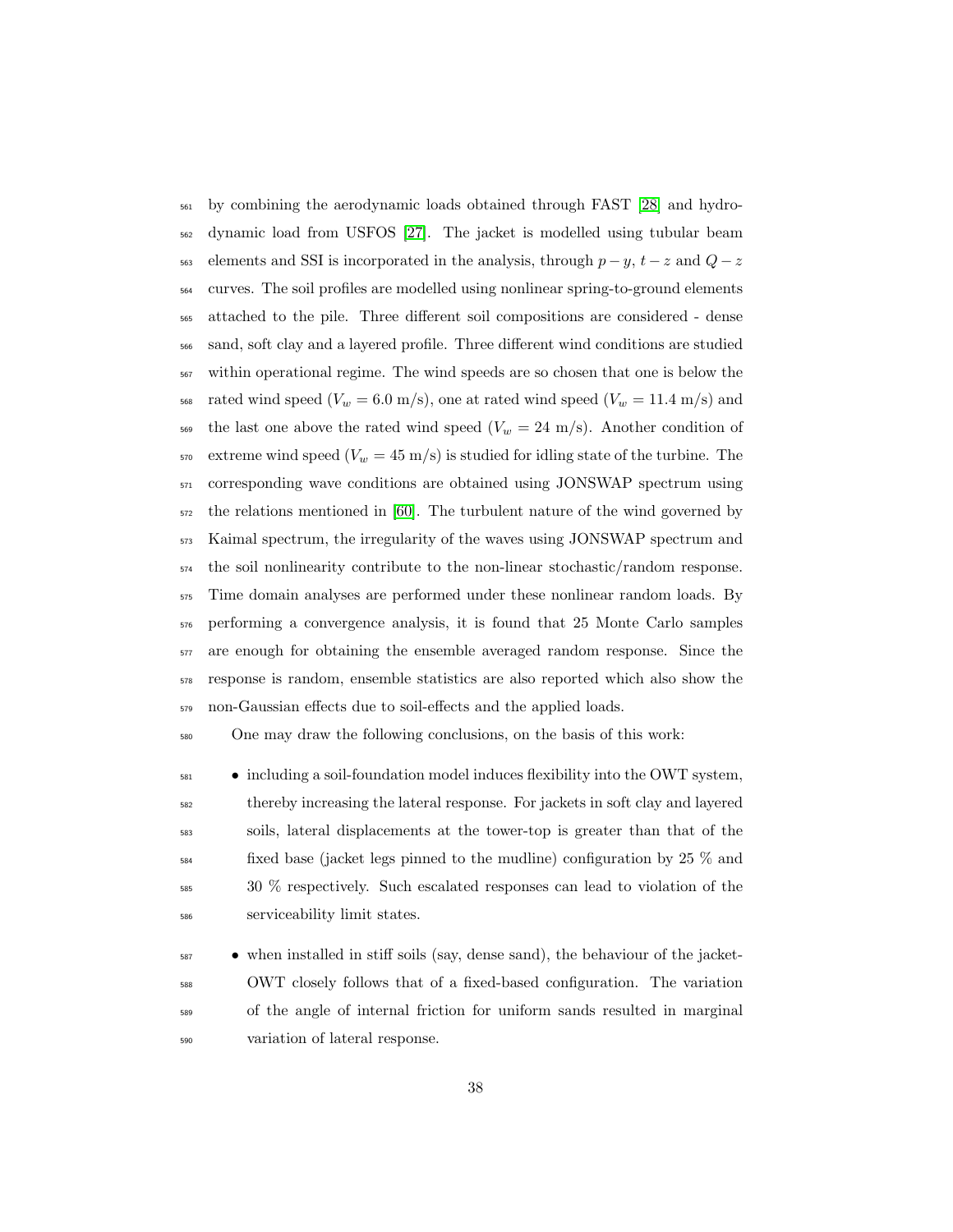• for increasingly severe sea-states, wave loading assumes greater signifi- cance, as control effects shut down turbine operations, limiting the load on the tower, but increasing the response below the MSL. For instance, 594 increase in wave heights from  $(H_s = 2.2 \text{ m}, T_p = 9.8 \text{ s})$  through to  $(H_s = 11.1 \text{ m}, T_p = 13.5 \text{ s})$  brings about a 250% increase in the pile top displacement for soft clay.

 • pushover analyses can serve as a means to identify the failure regimen for bottom supported OWTs. In failure, individual piles show flexible behaviour, irrespective of the soil type.

 • the effect of stiffness degradation in sandy soils reduces with the increase in the number of load cycles. Pile head displacement after 100 cycles recorded an increase by 35 % over the static case, while that after 500 cycles was 50 %. This reduction is due to possible soil consolidation in the upper layers, with load cycles.

#### Acknowledgments

 The presented work was funded by a research grant from the Ministry of Human Resources, Government of India. The authors are grateful for the fi- nancial support. The authors are thankful to Dr Tore Holmas of www.usfos.no and Dr Jason Jonkman of the NREL, for their help with USFOS and FAST, respectively.

# References

- <span id="page-38-0"></span> [1] M. D. Esteban, J. J. Diez, J. S. L´opez, V. Negro, Why offshore wind en- $_{613}$  ergy?, Renewable Energy 36 (2) (2011) 444–450. doi:10.1016/j. renene. [2010.07.009](http://dx.doi.org/10.1016/j.renene.2010.07.009).
- <span id="page-38-1"></span> [2] K. Lesny, Foundations for Offshore Wind Turbines: Tools for Planning and Design, VGE-Verlag, 2010.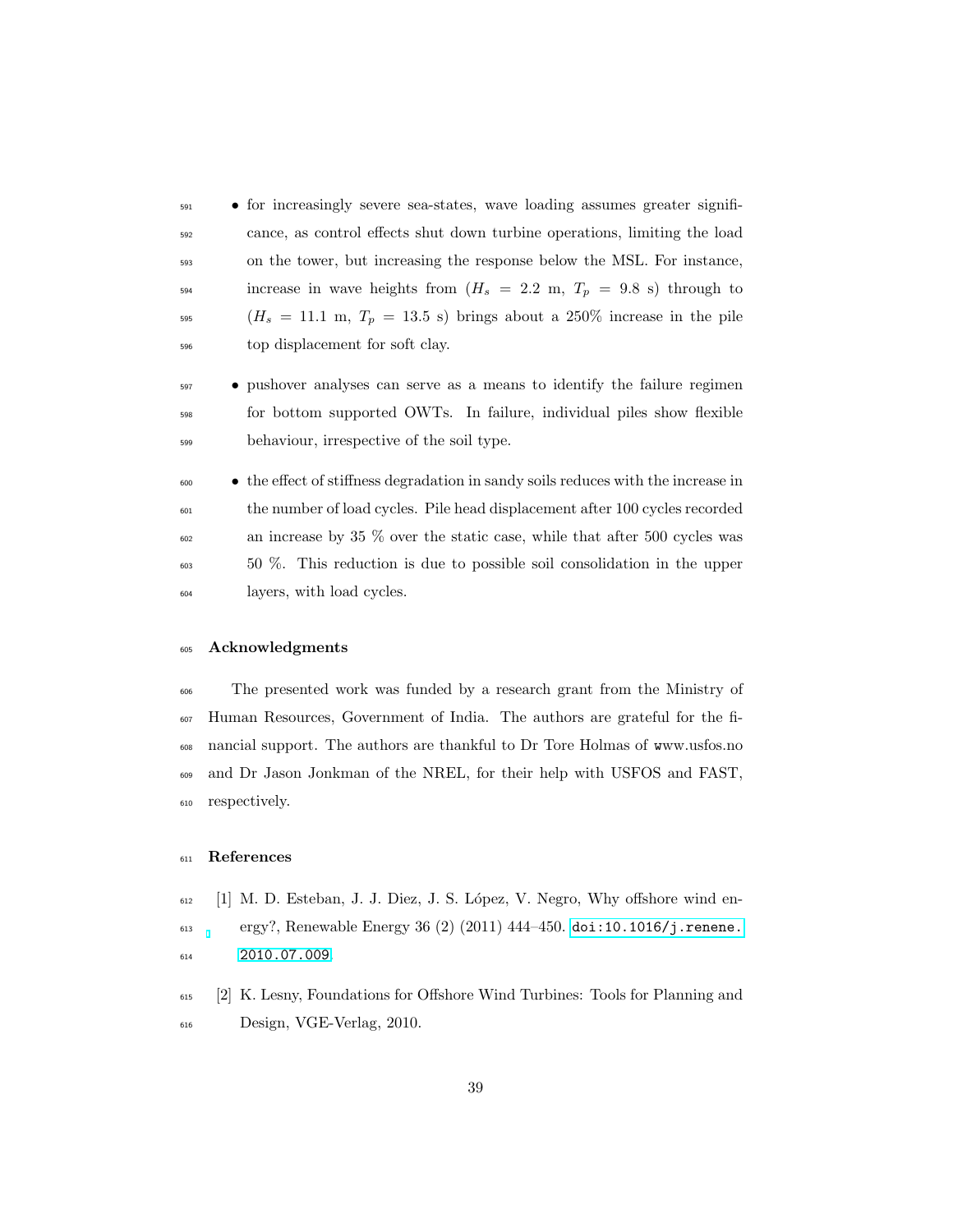- <span id="page-39-0"></span> [3] M. S. Ryu, K. S. Kang, J. S. Lee, A suggestion for the foundation type of offshore wind turbine in the test bed on the basis of economic and con- structibility analysis, in: The Twenty-second International Offshore and Polar Engineering Conference, International Society of Offshore and Polar Engineers, 2012, pp. 202–206.
- <span id="page-39-1"></span> [4] G. Corbetta, I. Pineda, J. Moccia, J. Guillet, The european offshore wind industry–key trends and statistics 2013 (2014).
- <span id="page-39-2"></span> [5] T. Fischer, W. De Vries, Upwind final report wp 4.1. (wp4: Offshore foun-dations and support structures), Tech. rep., Upwind (2011).
- <span id="page-39-3"></span> [6] M. Arshad, B. C. O'Kelly, Offshore wind-turbine structures: a review, Proceedings of the ICE-Energy 166 (4) (2013) 139–152. [doi:10.1680/](http://dx.doi.org/10.1680/ener.12.00019) [ener.12.00019](http://dx.doi.org/10.1680/ener.12.00019).
- <span id="page-39-4"></span> [7] W. Shi, H. Park, J. Han, S. Na, C. Kim, A study on the effect of different modeling parameters on the dynamic response of a jacket-type offshore wind turbine in the Korean southwest sea, Renewable Energy 58 (2013)  $50-59$ . [doi:doi:10.1016/j.renene.2013.03.010](http://dx.doi.org/doi:10.1016/j.renene.2013.03.010).
- <span id="page-39-5"></span> [8] W. Shi, H. Park, C. Chung, J. Baek, Y. Kim, C. Kim, Load analysis and comparison of different jacket foundations, Renewable Energy 54 (2013)  $201-210.$  [doi:doi:10.1016/j.renene.2012.08.008](http://dx.doi.org/doi:10.1016/j.renene.2012.08.008).
- <span id="page-39-6"></span> [9] D. Zwick, M. Muskulus, The simulation error caused by input loading vari- ability in offshore wind turbine structural analysis, Wind energy 18 (8) (2015) 1421-1432. [doi:10.1002/we.1767](http://dx.doi.org/10.1002/we.1767).
- <span id="page-39-7"></span> [10] S. Voormeeren, P. Valk, B. Nortier, D.-P. Molenaar, D. Rixen, Accurate and efficient modeling of complex offshore wind turbine support structures using augmented superelements, Wind Energy 17 (7) (2014) 1035–1054. [doi:10.1002/we.1617](http://dx.doi.org/10.1002/we.1617).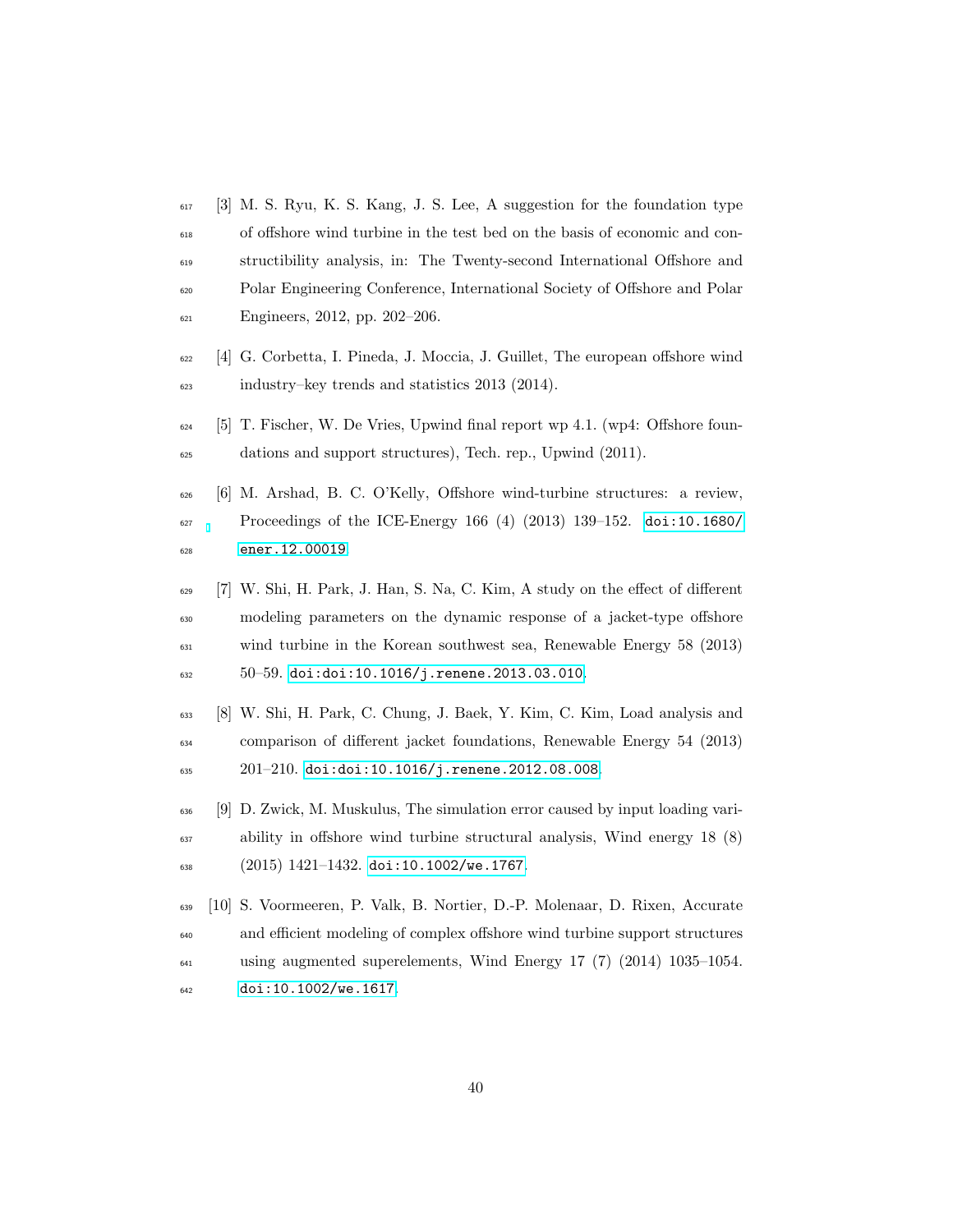- <span id="page-40-0"></span> [11] N. Saha, Z. Gao, T. Moan, A. Naess, Short-term extreme response analysis of a jacket supporting an offshore wind turbine, Wind Energy 17 (1) (2014) 87-104. [doi:10.1002/we.1561](http://dx.doi.org/10.1002/we.1561).
- <span id="page-40-1"></span> [12] N. Bazeos, G. Hatzigeorgiou, I. Hondros, H. Karamaneas, D. Karabalis, D. Beskos, Static, seismic and stability analyses of a prototype wind turbine  $\mu_{648}$  steel tower, Engineering structures 24 (8) (2002) 1015–1025. [doi:10.1016/](http://dx.doi.org/10.1016/S0141-0296(02)00021-4) [S0141-0296\(02\)00021-4](http://dx.doi.org/10.1016/S0141-0296(02)00021-4).
- <span id="page-40-2"></span> [13] API, Recommended practice for planning, designing and constructing fixed offshore platforms–working stress design, API Publishing Services, 2000.
- <span id="page-40-3"></span> [14] DNV, Offshore Standard-DNV-OS-J101 – Design of Offshore Wind Turbine Structures, Det Norske Veritas AS, 2014.
- <span id="page-40-4"></span> [15] K. Gavin, D. Igoe, P. Doherty, Piles for offshore wind turbines: a state-of- the-art review, Proc. of the Institution of Civil Engineers - Geotechnical Engineering 164 (GE4) (2011) 245–256. [doi:10.1680/geng.2011.164.4.](http://dx.doi.org/10.1680/geng.2011.164.4.245) [245](http://dx.doi.org/10.1680/geng.2011.164.4.245).
- <span id="page-40-5"></span> [16] D. Lombardi, S. Bhattacharya, D. M. Wood, Dynamic soil–structure inter- action of monopile supported wind turbines in cohesive soil, Soil Dynamics  $\epsilon_{660}$  and Earthquake Engineering 49 (2013) 165–180. [doi:10.1016/j.soildyn.](http://dx.doi.org/10.1016/j.soildyn.2013.01.015) [2013.01.015](http://dx.doi.org/10.1016/j.soildyn.2013.01.015).
- <span id="page-40-6"></span> [17] D. Lombardi, S. Bhattacharya, Modal analysis of pile–supported struc- tures during seismic liquefaction, Earthquake Engineering and Structural Dynamics 43 (1) (2014) 119–138.
- <span id="page-40-7"></span> [18] C. Leblanc, G. Houlsby, B. Byrne, Response of stiff piles in sand to long-term cyclic lateral loading, Geotechnique 60 (GE4) (2010) 79–90.
- <span id="page-40-8"></span> [19] S. Bhattacharya, S. Adhikari, Experimental validation of soil-structure in- teraction of offshore wind turbines, Soil Dynamics and Earthquake Engi-neering 31 (5–6) (2011) 805–816.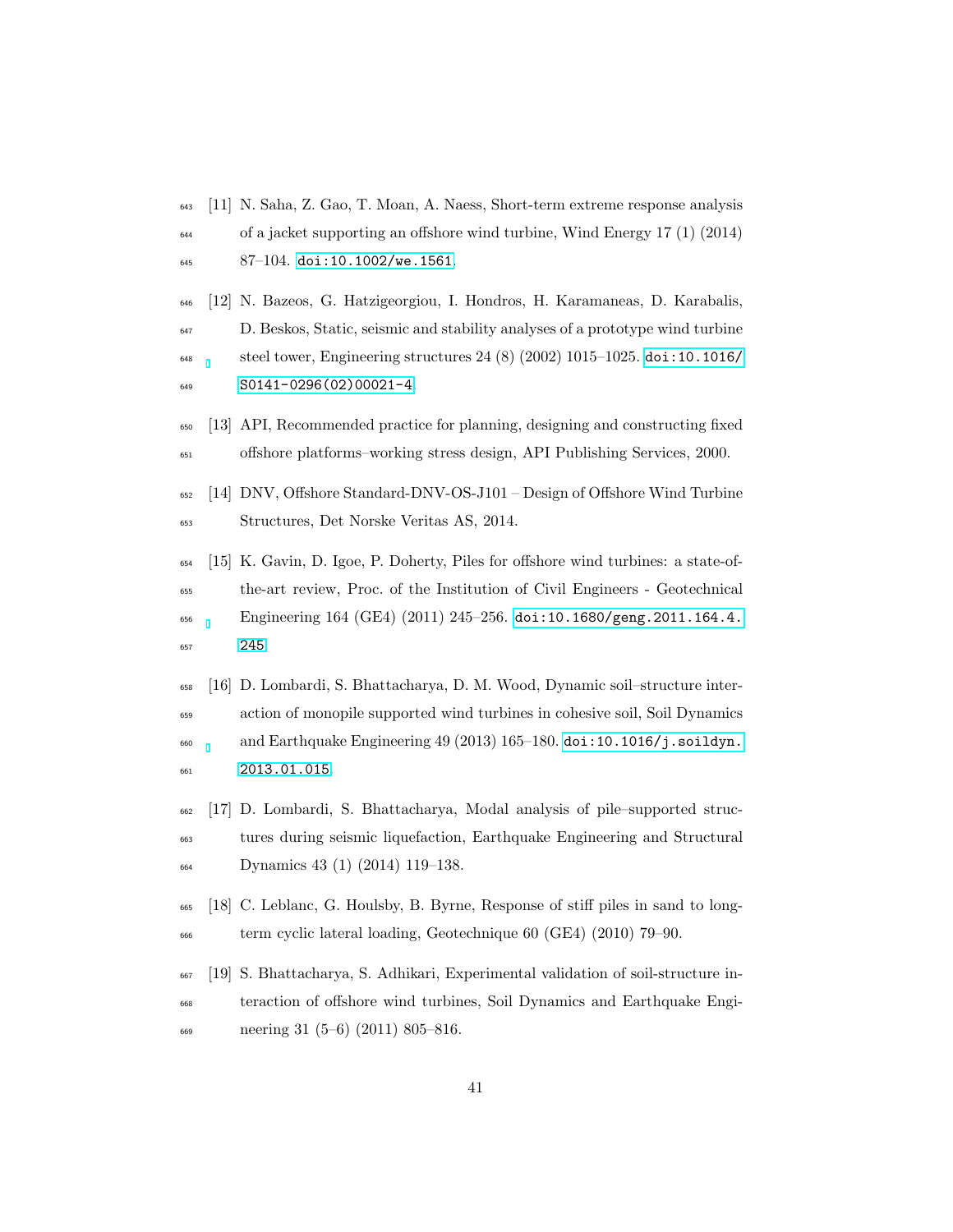- <span id="page-41-0"></span> [20] S. Adhikari, S. Bhattacharya, Vibrations of wind-turbines considering soil- $\frac{671}{2011}$  structure interaction, Wind and Structures 14 (2) (2011) 85–112.
- <span id="page-41-1"></span> [21] S. Bhattacharya, J. Cox, D. Lombardi, D. Wood, Dynamics of offshore wind turbines supported on two foundations, Proceedings of the ICE - Geotechnical Engineering 166 (2) (2012) 159–169.
- <span id="page-41-2"></span> [22] S. Bhattacharya, N. Nikitas, J. Garnsey, N. Alexander, J. Cox, D. Lom- bardi, D. Wood, D. Nash, Observed dynamic soil-structure interaction in scale testing of offshore wind turbine foundations, Soil Dynamics and Earthquake Engineering 54 (2013) 47–60.
- <span id="page-41-3"></span> [23] W. Shi, H. Park, C. Chung, H. Shin, S. Kim, S. Lee, C. Kim, Soil-structure interaction on the response of jacket- type offshore wind turbine, Interna- tional Journal of Precision Engineering and Manufacturing - Green Tech-nology 2 (2) (2015) 139–148.
- <span id="page-41-4"></span> [24] N. Alati, G. Failla, F. Arena, Seismic analysis of offshore wind turbines on bottom-fixed support structures, Philosophical Transactions of Royal Society A 273 (2075) (2015) 20140086.
- <span id="page-41-5"></span> [25] Y. E. Mostafa, M. H. El Naggar, Response of fixed offshore platforms to wave and current loading including soil-structure interaction, Soil Dynam-ics and Earthquake Engineering 24 (4) (2004) 357–368.
- <span id="page-41-6"></span> [26] J. M. Jonkman, S. Butterfield, W. Musial, G. Scott, Definition of a 5- MW reference wind turbine for offshore system development, Tech. Rep. NREL/TP-500-38060, National Renewable Energy Laboratory, Golden, Colorado (2009).
- <span id="page-41-7"></span> [27] DNV-SESAM, USFOS – Getting Started, Structural Engineering, SIN-TEF, Marintek (2001).
- <span id="page-41-8"></span> [28] J. M. Jonkman, M. L. Buhl Jr, FAST – User's guide, Tech. Rep. NREL/EL- 500-38230, National Renewable Energy Laboratory, Golden, Colorado  $(2005).$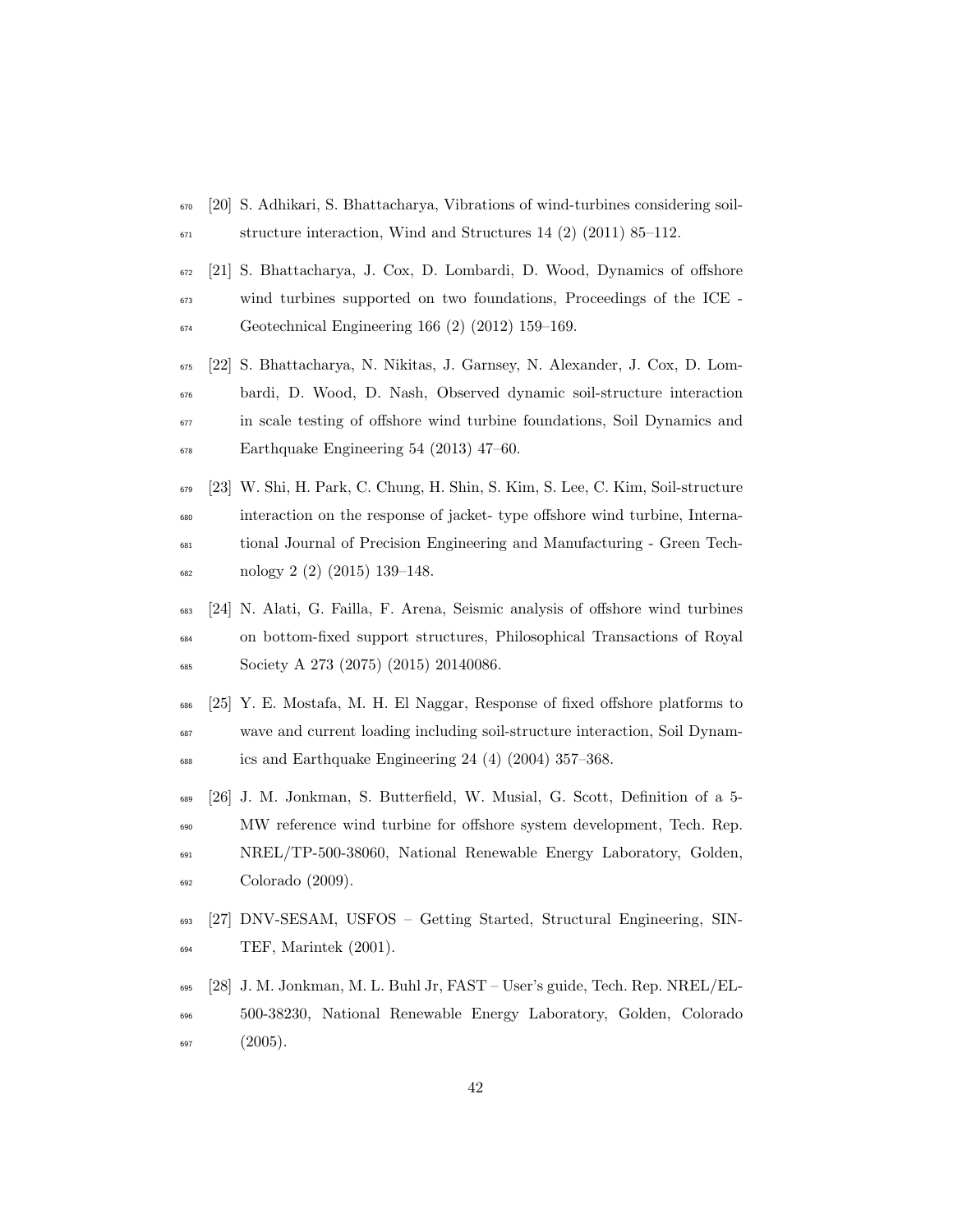- <span id="page-42-0"></span> [29] F. Vorpahl, W. Popko, D. Kaufer, Description of a basic model of the UpWind reference jacket for code comparison in the OC4 project under IEA Wind Annex 30, Fraunhofer Institute for Wind Energy and Energy System Technology IWES.
- <span id="page-42-1"></span> [30] U. Yukio, S. M. Rashed, The idealized structural unit method and its application to deep girder structures, Computers & structures 18 (2) (1984) 277–293. [doi:10.1016/0045-7949\(84\)90126-3](http://dx.doi.org/10.1016/0045-7949(84)90126-3).
- <span id="page-42-2"></span> $_{705}$  [31] T. H. Søreide, J. Amdahl, E. Eberg, T. Holmås, Ø. Hellan, USFOS-A com- puter program for progressive collapse analysis of steel offshore structures. Theory Manual, SINTEF (1993).
- <span id="page-42-3"></span> [32] J. Paik, A. K. Thayamballi, A concise introduction to the idealized struc- tural unit method for nonlinear analysis of large plated structures and its application, Thin-walled structures 41 (4) (2003) 329–355. [doi:10.1016/](http://dx.doi.org/10.1016/S0263-8231(02)00113-1) [S0263-8231\(02\)00113-1](http://dx.doi.org/10.1016/S0263-8231(02)00113-1).
- <span id="page-42-4"></span> [33] B. Skallerud, J. Amdahl, Nonlinear analysis of offshore structures, Research Studies Press, 2002.
- <span id="page-42-5"></span> [34] T. Moan, Ø. Hellan, M. Emami Azadi, Nonlinear dynamic versus static analysis of jacket systems for ultimate limit state check, in: Proceedings from International Conference on Advances in Marine Structures III, 1997.
- <span id="page-42-6"></span> [35] M. Emami Azadi, Analysis of static and dynamic pile-soil-jacket interaction behavior, Dr. ing. Thesis, NTNU, Norway.
- <span id="page-42-7"></span> [36] E. Van Buren, M. Muskulus, Improving pile foundation models for use in bottom-fixed offshore wind turbine applications, Energy Procedia 24 (2012) 363–370. [doi:10.1016/j.egypro.2012.06.119](http://dx.doi.org/10.1016/j.egypro.2012.06.119).
- <span id="page-42-8"></span> [37] L. C. Reese, W. F. Van Impe, Single piles and pile groups under lateral loading, CRC Press, 2010.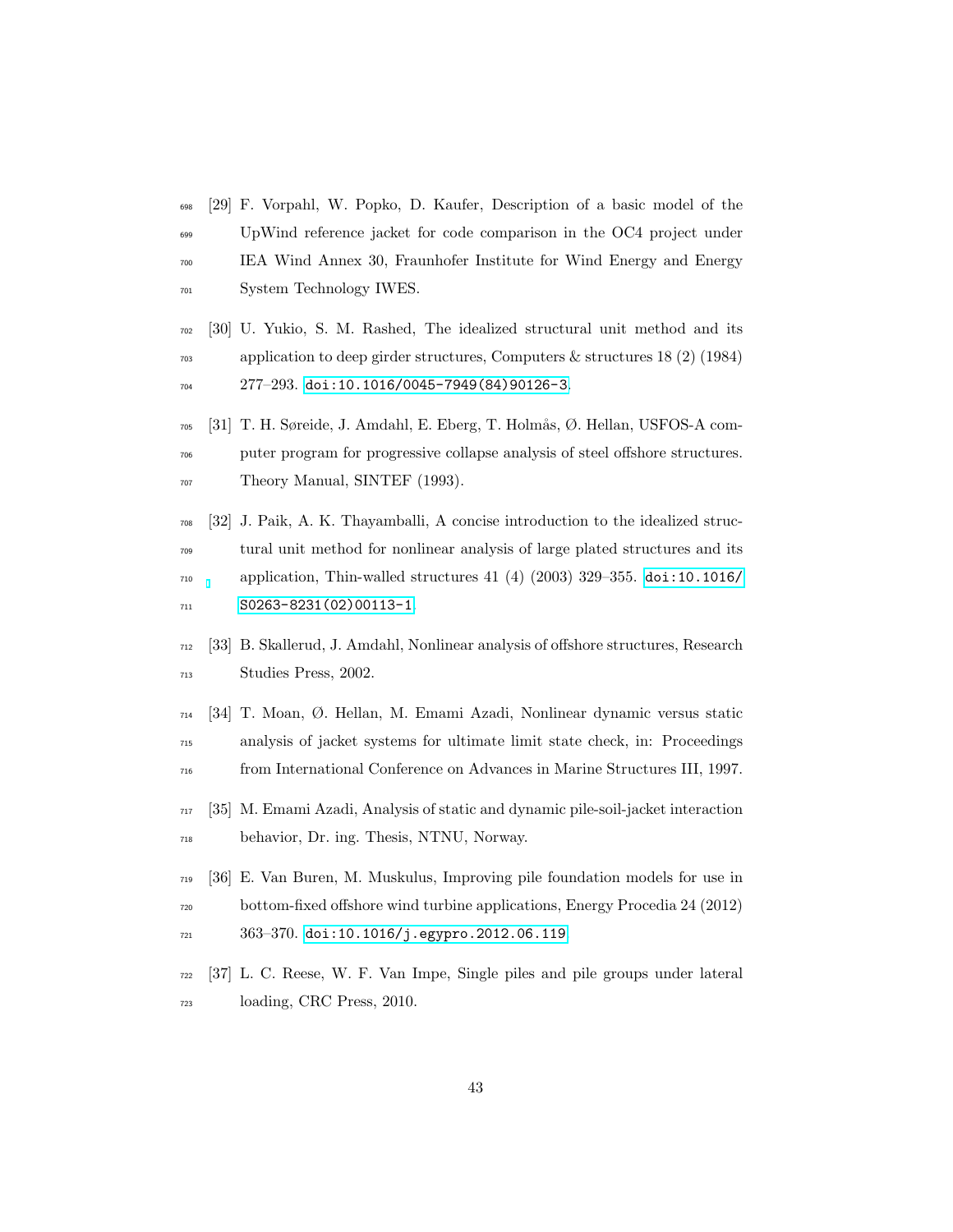- <span id="page-43-0"></span> [38] H. Matlock, Correlation for design of laterally loaded piles in soft clay, in: Offshore Technology Conference, 1970.
- <span id="page-43-1"></span> [39] H. Song, R. Damiani, A. Robertson, J. Jonkman, A new structural- dynamics module for offshore multimember substructures within the wind turbine computer-aided engineering tool FAST, in: The Twenty-third In- ternational Offshore and Polar Engineering Conference, International So-ciety of Offshore and Polar Engineers, 2013, pp. 1–10.
- <span id="page-43-2"></span> [40] R. Damiani, J. Jonkman, G. Hayman, SubDyn User's Guide and Theory manual, Tech. rep., No. NREL/TP-5000-63062, National Renewable En-ergy Laboratory, Golden, CO (2015).
- <span id="page-43-3"></span> [41] B. J. Jonkman, L. Kilcher, TurbSim User's Guide: Version 1.06.00, Tech. Rep. DE-AC36-08-GO28308, National Renewable Energy Labora-tory, Golden, Colorado (2012).
- <span id="page-43-4"></span> [42] P. J. Moriarty, A. C. Hansen, AeroDyn Theory manual, Tech. Rep. NREL/EL-500-36881, National Renewable Energy Laboratory, Golden, Colorado (2005).
- <span id="page-43-5"></span> [43] J. Van Der Tempel, Design of support structures for offshore wind turbines, TU Delft, Delft University of Technology, 2006.
- <span id="page-43-6"></span> [44] J. F. Manwell, J. G. McGowan, A. L. Rogers, Wind energy explained: theory, design and application, John Wiley & Sons, 2010.
- <span id="page-43-7"></span> $_{744}$  [45] J. Kaimal, J. Wyngaard, Y. Izumi, O. Coté, Spectral characteristics of surface-layer turbulence, Tech. rep., DTIC Document (1972).
- <span id="page-43-8"></span> [46] P. S. Veers, Three-dimensional wind simulation, Tech. rep., Sandia National Labs., Albuquerque, NM (USA) (1988).
- <span id="page-43-9"></span>[47] M. O. Hansen, Aerodynamics of wind turbines, Earth scan, UK, 2008.
- <span id="page-43-10"></span>[48] S. Chakrabarti, Handbook of Offshore Engineering, Elsevier, 2005.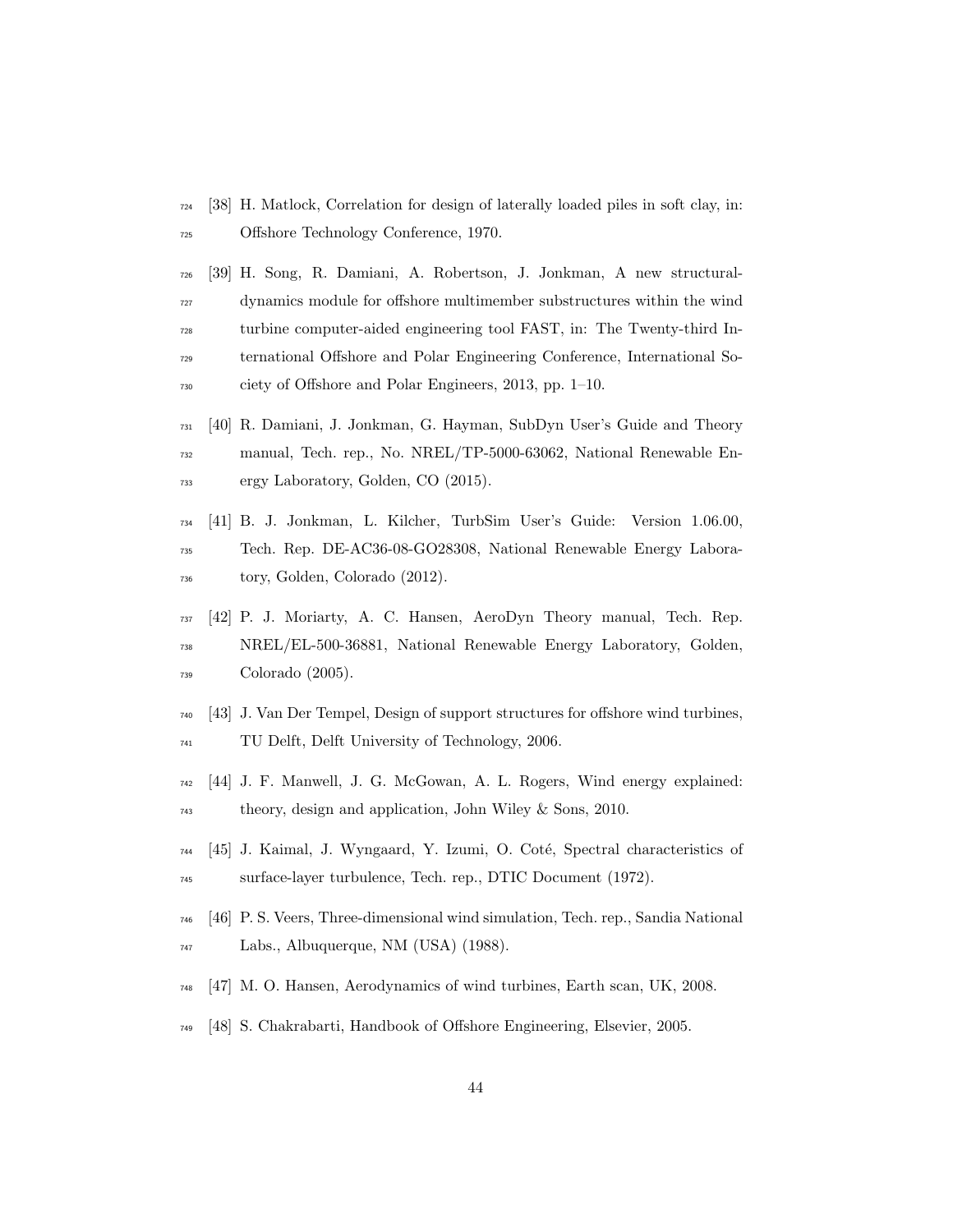- <span id="page-44-0"></span>[49] J. Jia, Essentials of applied dynamic analysis, Springer, 2014.
- <span id="page-44-1"></span> [50] K. Hasselmann, T. Barnett, E. Bouws, H. Carlson, D. Cartwright, K. Enke, J. Ewing, H. Gienapp, D. Hasselmann, P. Kruseman, Measurements of wind-wave growth and swell decay during the joint north sea wave project (jonswap), Tech. rep., Deutches Hydrographisches Institut (1973).
- <span id="page-44-2"></span> [51] S. O. Rice, Mathematical analysis of random noise, Bell System Tech- nical Journal 23 (3) (1944) 282–332. [doi:10.1002/j.1538-7305.1944.](http://dx.doi.org/10.1002/j.1538-7305.1944.tb00874.x) [tb00874.x](http://dx.doi.org/10.1002/j.1538-7305.1944.tb00874.x).
- <span id="page-44-3"></span> [52] S. O. Rice, Mathematical analysis of random noise, Bell System Technical Journal, The 24 (1) (1945) 46–156.
- <span id="page-44-4"></span> [53] M. Seidel, F. Ostermann, A. Curvers, M. K¨uhn, D. Kaufer, C. B¨oker, Validation of offshore load simulations using measurement data from the downvind project, in: Proceedings of European Offshore Wind Conference, Stockholm, Sweden, 2009, pp. 14–16.
- <span id="page-44-5"></span> [54] Z. Gao, N. Saha, T. Moan, J. Amdahl, Dynamic analysis of offshore fixed wind turbines under wind and wave loads using alternative computer codes, in: Proceedings of the TORQUE 2010 conference, FORTH, Heraklion, Crete, Greece, 2010, pp. 1–9.
- <span id="page-44-6"></span> [55] M. Zaaijer, Foundation models for the dynamic response of offshore wind turbines, in: Proceedings of Marine Renewable Energy Conference, 2002, pp. 1–8.
- <span id="page-44-7"></span> [56] E. Bush, L. Manuel, Foundation models for offshore wind turbines, in: ASME Wind Energy Symposium, American Institute of Aeronautics and Astronautics, 2009, pp. 1–7.
- <span id="page-44-8"></span> [57] M. Seidel, M. Von Mutius, D. Steudel, Design and load calculations for off- shore foundations of a 5 MW turbine, in: Conference proceedings DEWEK, German Wind Energy Institute, 2004, pp. 351–356.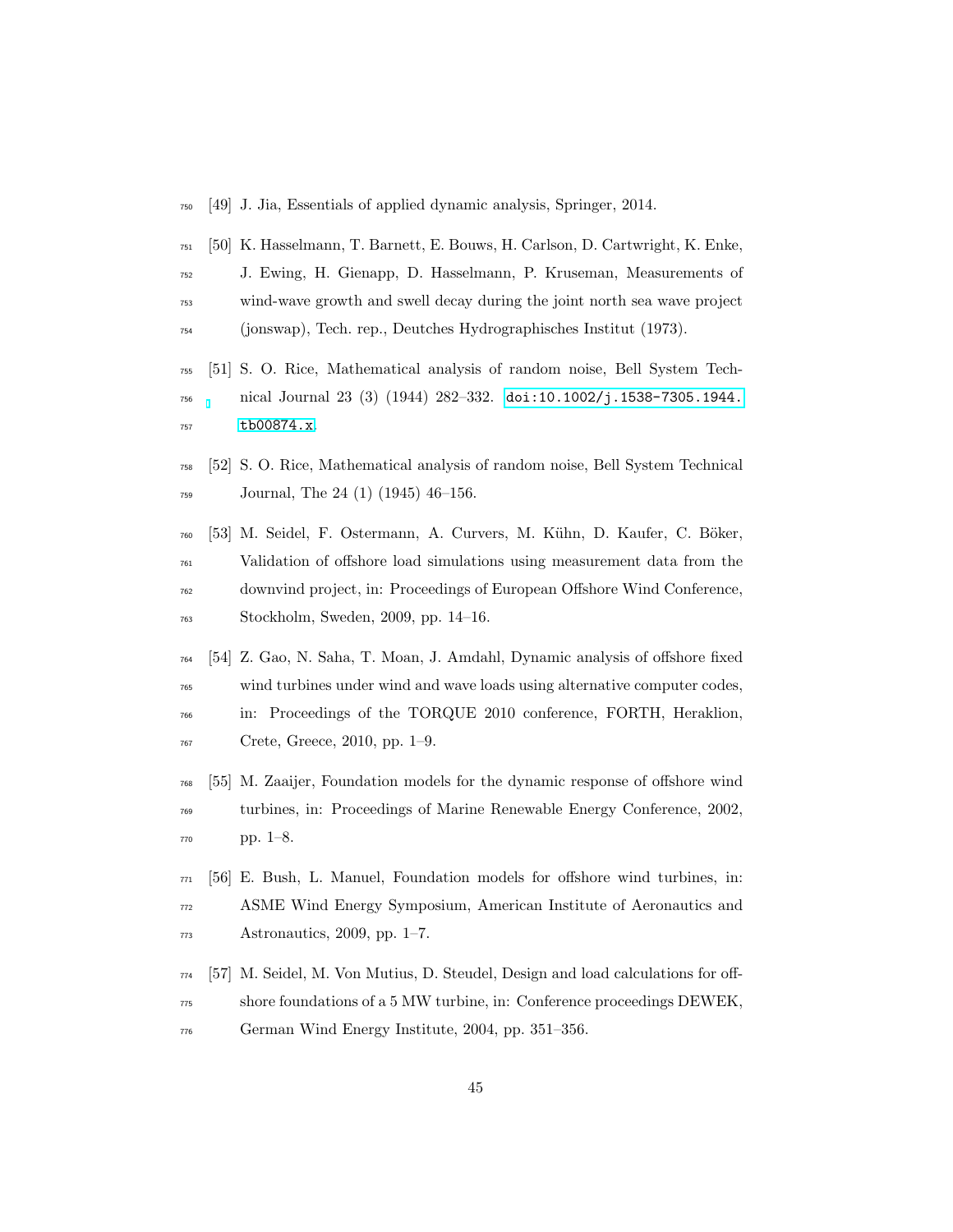- <span id="page-45-0"></span> [58] M. Mukhopadhyay, D. Choudhury, V. S. Phanikanth, G. R. Reddy, Pushover analysis of piles in stratified soil, in: Proceedings 14th World Conf. on Earthquake Engineering, Vol. 14, International Association for Earthquake Engineering (IAEE) Tokyo, 2008, pp. 1–8.
- <span id="page-45-1"></span> [59] C. Chen, J. M. Ricles, Analysis of implicit hht-a integration algorithm for real-time hybrid simulation, Earthquake Engineering and Structural Dynamics 41 (5) (2012) 1021–1041. [doi:10.1002/eqe.1172](http://dx.doi.org/10.1002/eqe.1172).
- <span id="page-45-2"></span> [60] K. Johannessen, T. S. Meling, S. Haver, Joint distribution for wind and waves in the northern north sea, International Journal of Offshore and Polar Engineering 12 (1) (2002) 1–8.
- <span id="page-45-3"></span> [61] M. Karimirad, T. Moan, Wave-and wind-induced dynamic response of a spar-type offshore wind turbine, Journal of Waterway, Port, Coastal and Ocean Engineering 138 (1) (2012) 9–20. [doi:10.1061/\(ASCE\)WW.](http://dx.doi.org/10.1061/(ASCE)WW.1943-5460.0000087) [1943-5460.0000087](http://dx.doi.org/10.1061/(ASCE)WW.1943-5460.0000087).
- <span id="page-45-4"></span> [62] R. Mahanta, Pile design for fixed platform for hydrocarbon exploration in indian offshore, in: Proceedings of the Indian Geotechnical Conference, Kochi, Indian Geotechnical Society, 2011, pp. 203–206.
- <span id="page-45-5"></span> [63] W. Carswell, S. R. Arwade, D. J. DeGroot, M. A. Lackner, Soil–structure reliability of offshore wind turbine monopile foundations, Wind Energy 18 (3) (2015) 483-498. [doi:10.1002/we.1710](http://dx.doi.org/10.1002/we.1710).
- <span id="page-45-6"></span> [64] W. Dong, Y. Xiang, T. Moan, Time domain modeling and analysis of dynamic gear contact force in a wind turbine gearbox with respect to fatigue assessment, Wind Turbine Technology: Principles and Design (2014) 141.
- <span id="page-45-7"></span> [65] M. Achmus, Y.-S. Kuo, K. Abdel-Rahman, Behavior of monopile founda- tions under cyclic lateral load, Computers and Geotechnics 36 (5) (2009) 725–735. [doi:10.1016/j.compgeo.2008.12.003](http://dx.doi.org/10.1016/j.compgeo.2008.12.003).